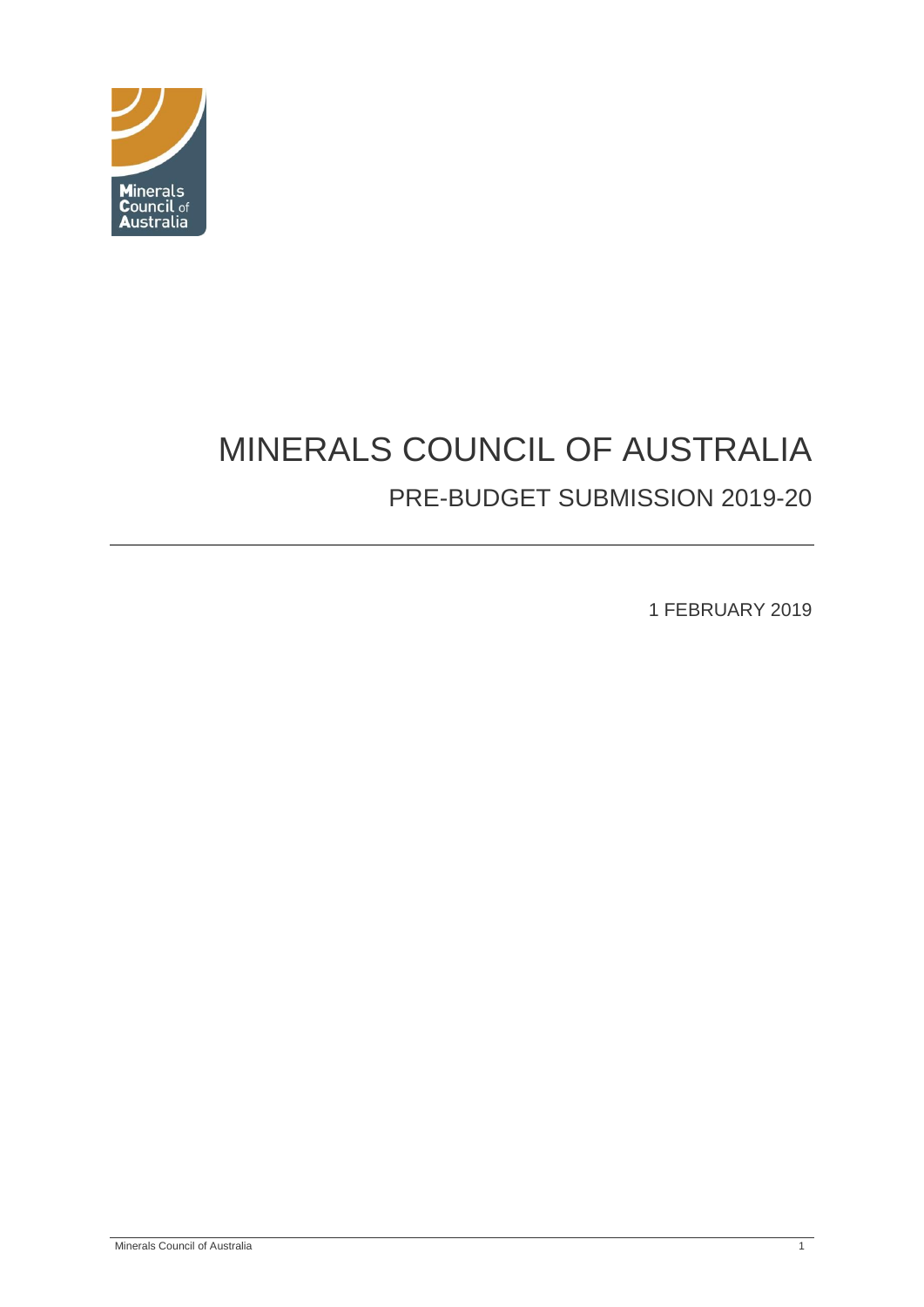# **TABLE OF CONTENTS**

| 2. | ECONOMIC CONTRIBUTION OF THE AUSTRALIAN MINING INDUSTRY  14 |  |
|----|-------------------------------------------------------------|--|
| 3. |                                                             |  |
| 4. |                                                             |  |
| 5. |                                                             |  |
| 6. |                                                             |  |
| 7. |                                                             |  |
| 8. |                                                             |  |
| 9. |                                                             |  |
|    |                                                             |  |
|    |                                                             |  |
|    |                                                             |  |
|    | 13. RECOMMITTING TO A COMPREHENSIVE DEREGULATION AGENDA 47  |  |
|    |                                                             |  |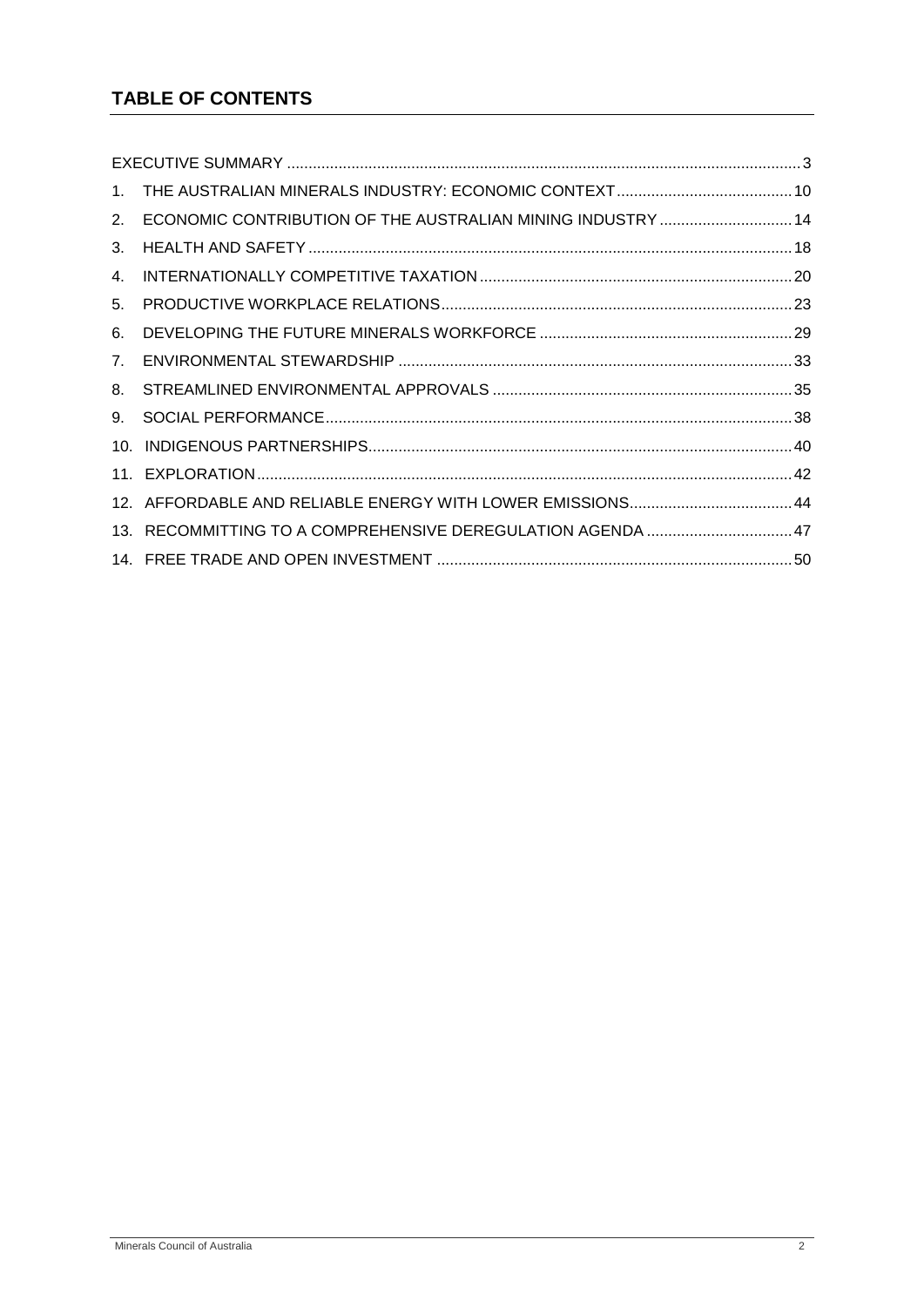#### <span id="page-2-0"></span>**The next frontier: Securing new mining investment to capitalise on global opportunities**

Two decades of unprecedented investment by the Australian resources sector (facilitated by previous bipartisan reforms) have produced a bigger resources sector delivering record export values. The resources sector earns more export income for Australia than all other industries combined, generating a record \$221 billion in 2017-18, or 55 per cent of total exports.

Resources companies employ approximately 240,000 people directly in highly paid, highly skilled jobs, predominantly in remote and regional Australia. Average earnings in the resources sector are around \$140,000 a year, more than 64 per cent higher than the average for all industries.

Minerals companies have paid \$204 billion in the 12 years to 2016-17 in taxes and royalties, funding schools, hospitals and infrastructure across Australia. At the same time, the Productivity Commission has repeatedly confirmed that Australian mining receives 'negligible' industry assistance.

The world's resources and energy needs are projected to continue growing in the 21st century. The economies of China, India and South-East Asia are using increasing amounts of steel, aluminium and copper to increase their industrial capacity, create more high-density housing in large cities, and build transportation networks, communications systems and electrical grids. In addition, demand for consumer products – such as cars, televisions, laptops, mobile 'phones and refrigerators – is rising rapidly as middle-class incomes increase.

Australia is well-placed to supply these growing markets but this opportunity is not guaranteed. It demands consistent government policies that encourage investment and productivity growth and thereby make the Australian economy more competitive and prosperous.

Australian mining is a global technology leader and there is an increasing role for automation, data analytics, mechatronics, robotics and artificial intelligence that will see Australian mining continue to be at the forefront of innovation. But other nations are also developing new resources with the latest technologies at competitive costs. Consequently, Australia's tax and regulatory settings are becoming ever more important to maintaining our comparative advantage in minerals and energy exports.

The Australian resources that have been identified and developed over the past century will need to be supplemented by discoveries of new deposits – deposits that will be more remote and harder to extract. The changing nature of skills is at the heart of this challenge. Workplaces will need to be redesigned, new skills developed and existing ones enhanced. This means that the minerals workforce will need to be even more adaptable and diverse in the future.

This submission argues that future prosperity for all will not be secured without a new wave of reform to make the Australian economy more robust, productive and flexible. A recent survey of MCA members shows that companies are most concerned about the direction of workplace relations, taxation and energy policy; that mining finance is getting harder to obtain and approval times for projects are too long; that new minerals resources need to be identified; and that the key challenge is attracting and retaining skilled labour supported by a dynamic and responsive education system.

Of course, the benefits of a new wave of productivity-enhancing reforms would not be confined to mining enterprises, workers or regions. The Productivity Commission has pointed out that reforms implemented in the 1980s and 1990s – notably reducing tariffs, liberalising markets and introducing enterprise bargaining – have helped to sustain 27 years of uninterrupted growth in output and incomes across the economy. Further, the commission found that this growth has significantly improved living standards for the average Australian household in every income decile.

Conversely, the opportunity cost of forgoing additional economic reforms will continue to rise as international competition for capital and talent expands and intensifies. There is an urgent need for bold policy action to ensure mining can keep delivering substantial benefits to all Australians.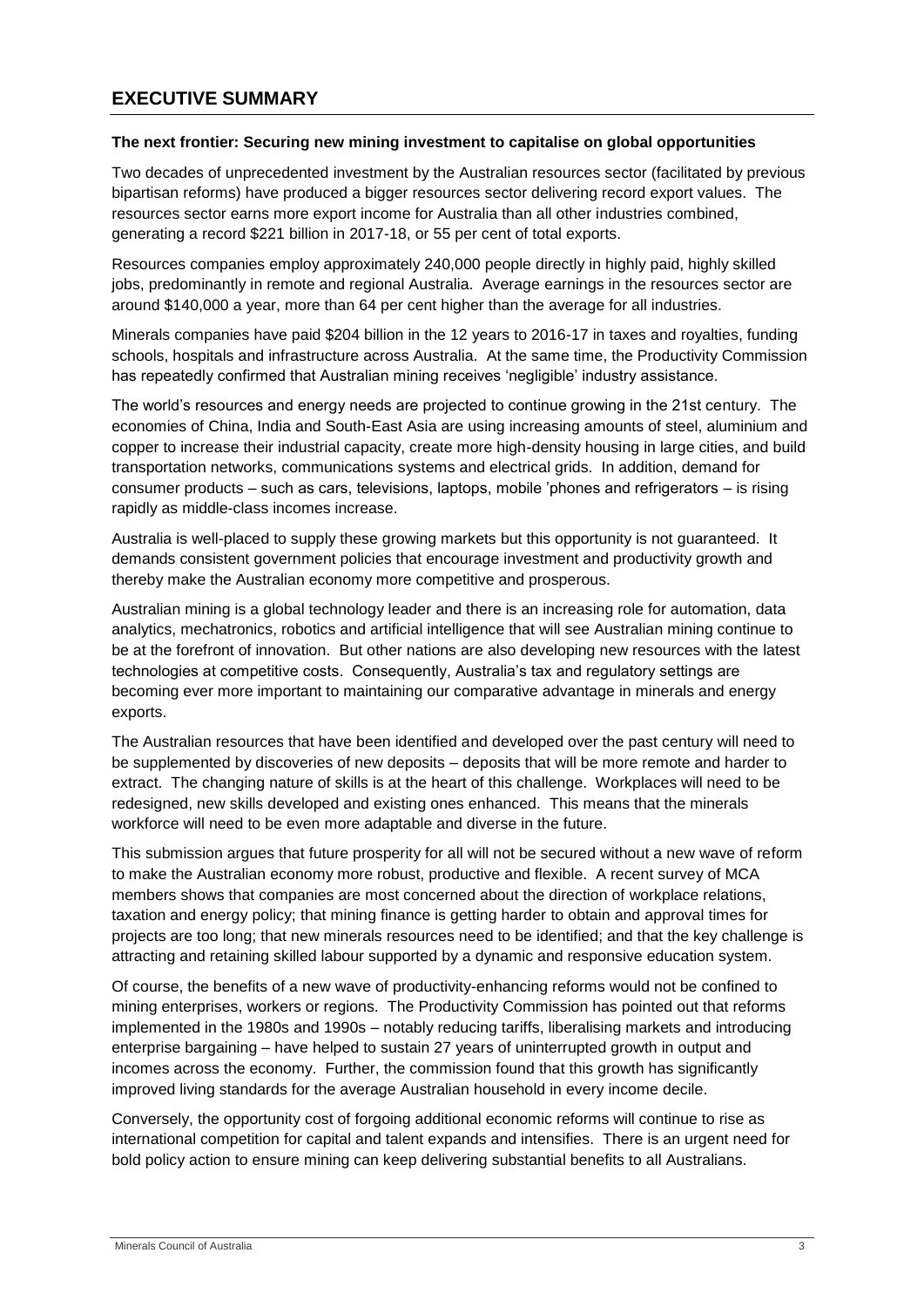### **Priorities for the Australian minerals industry**

- Health and safety:
	- Pursuing a nationally consistent, risk-based preventative work health and safety system, supported by industry-specific regulation. A safe workplace is the Australian minerals industry's foremost and unchanging priority.
- Tax:
	- Stimulating investment by maintaining a stable and competitive tax system that is consistent with international rules and does not tax business inputs. Fuel tax credits ensure that a significant input to mining, agriculture and tourism (namely diesel) is not taxed and that an effective road-user charge is not applied to off-road use of fuel.
- Workplace relations:
	- Promoting productivity growth at the enterprise by allowing for flexibility and choice in employment arrangements (including labour hire and service contracting) and confining permitted content in bargaining to direct employment matters. In the Australian minerals industry, enterprise bargaining and flexible work practices have delivered attractive salaries and working conditions for the industry's changing workforce.
- Future minerals workforce:
	- Modernising tertiary and vocational courses, content and delivery to provide the knowledge and skills needed in the redesigned workplaces of the future supplemented by temporary skilled migration scheme for specialist skills. This will improve the quality of and opportunity for the existing workforce and the next generation.
- Environmental stewardship:
	- Ensuring clear and consistent obligations under a framework that promotes ecologically sustainable development by collaborating for progress towards the United Nations Sustainable Development Goals, without unnecessary duplication and delay on projects. Development and sustainability can and should go hand in hand.
- Energy and climate change:
	- Driving efficient investment in additional generation assets (including upgrades of existing plant) capable of supporting the competitiveness of Australia's energy dependent and trade-exposed industries, and pursuing credible and verified international permits and carbon capture and storage to offset and reduce  $CO<sub>2</sub>$  emissions. This is the most efficient means of achieving the twin goals of stimulating economic development while meeting the climate change policy objectives articulated in the Paris Agreement.
- Exploration:
	- Increasing funding for precompetitive, public geological survey work. Investment today in the public good of precompetitive exploration is essential to discovering and developing the minerals resources of tomorrow.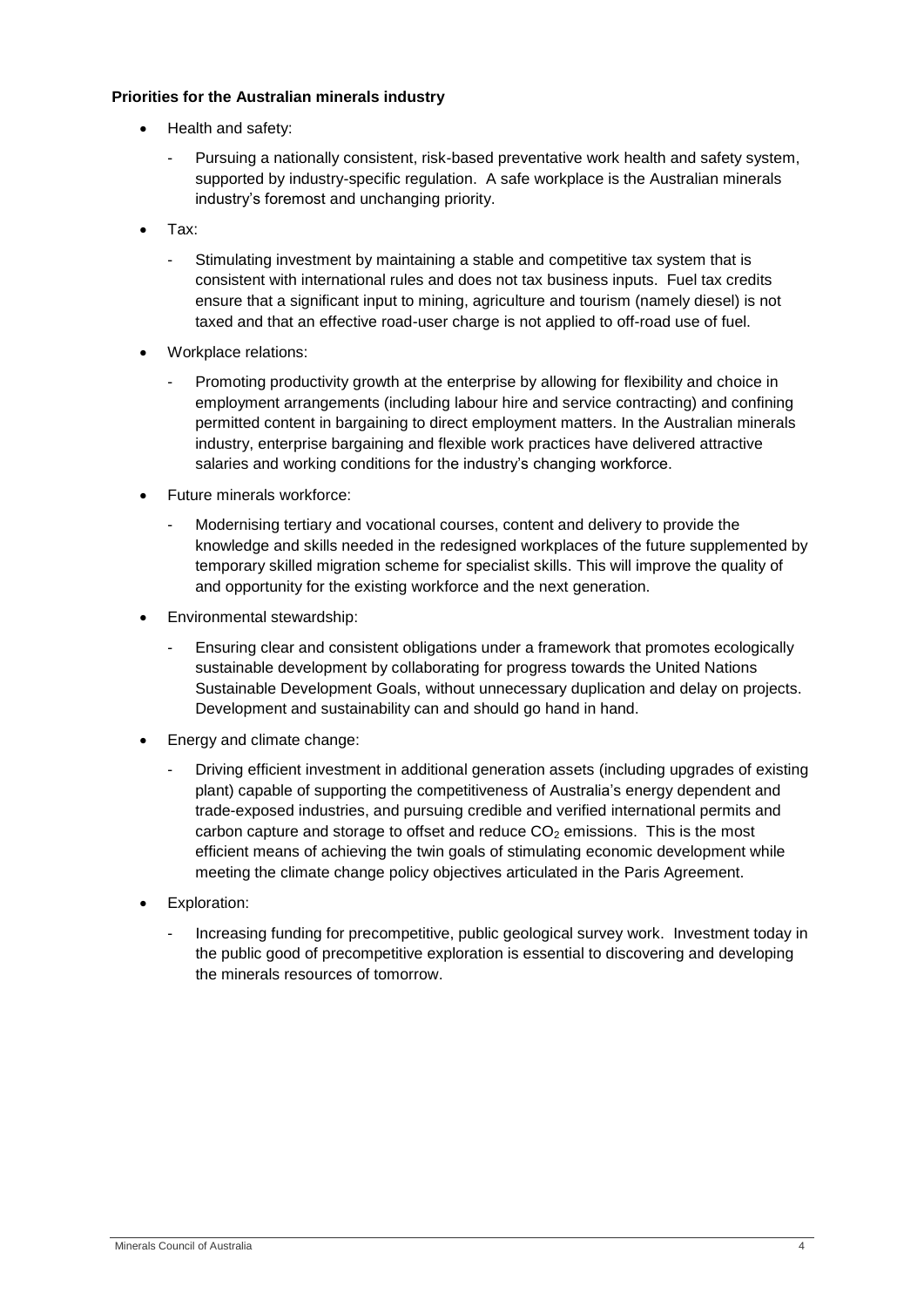## **Recommendations**

The strategic reform agenda for resources agreed to in December 2018 by the Council of Australian Governments (COAG) Energy Council is an excellent opportunity to prosecute overdue structural reforms and to stimulate further development of the nation's minerals for the benefit of all.

The MCA submits that this framework should enshrine the same sound principles that informed the successful structural reforms made by previous governments, including:

- Policymakers should start from the assumption that open, transparent and competitive markets will generally deliver more efficient and fair outcomes than monopolistic or opaque markets, or resource allocation by government determination
- Where there is compelling evidence that regulation is warranted, that regulation should be minimal and effective, so policy objectives are achieved at least cost
- Tax settings should be stable, internationally competitive and avoid the taxation of business inputs, to encourage additional and ongoing investment in real capital goods
- Workplace relations rules should facilitate productivity growth at the enterprise level, closely align individual effort with reward, offer choice and flexibility in workplace arrangements, and maintain a strong safety net of wages and conditions
- Governments should not attempt to shield particular industries from competition, or sustain jobs through subsidies or regulation, because this ultimately transfers costs to other industries and workers.

This is a task for all governments, which is why the focus of COAG is so important. At the federal level, the government can best support the continued growth of the mining industry by reducing taxes, improving workplace relations rules, expediting project approval processes, easing the overall regulatory burden, supporting greater exploration and improving the cost and reliability of energy.

The following recommendations are intended to provide governments with a pathway to ensure that mining can deliver more for Australia in the future.

#### *Fiscal policy and economic contribution of the Australian minerals industry*

- The government should consider policy impacts on the mining industry across the whole business cycle, rather than just at peak times when higher commodity prices deliver shortterm gains to companies and the economy.
- To address low wage growth, the government should pursue reforms that stimulate additional investment in new capital goods, improve worker productivity and increase the demand for labour.
- The government should reduce public debt by restraining spending growth rather than by increasing taxes, as higher taxation discourages consumption, investment and entrepreneurship.

#### *Occupational health and safety*

- The MCA supports a nationally consistent, risk-based preventative occupational health and safety regulatory system, supported by efficient industry-specific regulation. Such a system would ensure that compliance challenges do not detract from the practical tasks of identifying, managing and minimising risk, or pursuing continuous improvement of safety and health outcomes by companies.
- The minerals industry does not support the introduction of industrial manslaughter offenses into work health and safety laws as arguably there is no gap in existing legislation that needs to be filled. The MCA supports the Australian Government response to the Senate Education and Employment References Committee report, which states: 'Where there has been a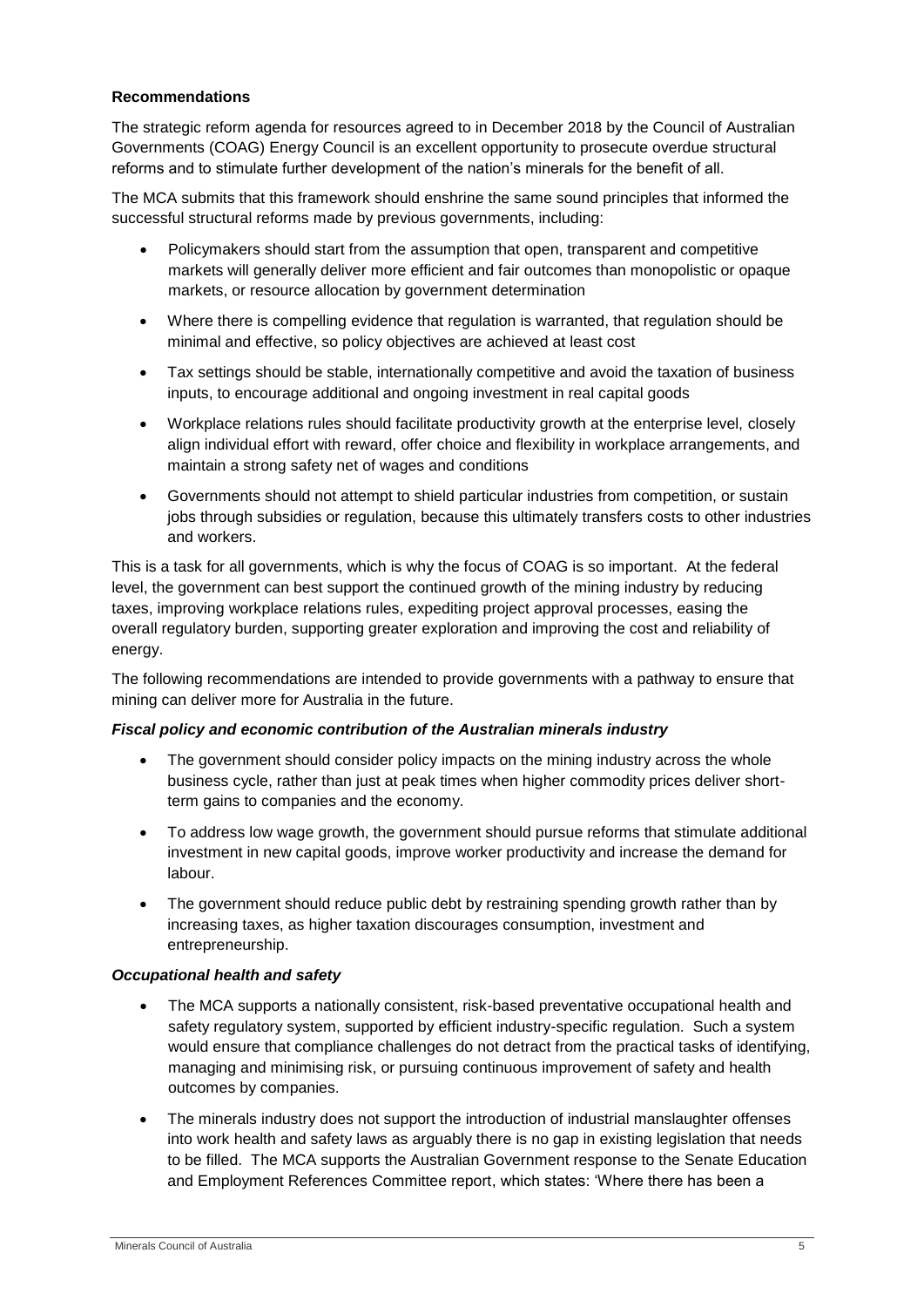workplace death, all of those responsible can be prosecuted under the existing offences regime and the general criminal manslaughter provisions.'

#### *Internationally competitive taxation*

- To stimulate new investment in mining (and therefore future flows of income and tax revenue) the Federal Government should reduce Australia's internationally uncompetitive corporate tax rate for large business. Australia's large businesses suffer high effective company taxes compared to other advanced economies and countries in our region. Other stimulatory measures – such as accelerated depreciation or investment allowance for capital equipment – should also be expanded.
- The Fuel Tax Credit scheme must be retained to prevent the taxation of business inputs.
- As a capital importing nation, it is essential that Australia's interest deduction rules are appropriate, balanced and aligned to international best practice. Any tightening of these rules will increase the effective tax rate on Australian investment.

#### *Productive workplace relations*

- Flexibility and choice have delivered greater productivity, more jobs, higher wages, and greater capacity to adapt and compete in world markets. Australia's system of bargaining is underpinned by a robust safety net and multi-layered award system. It creates a set of conditions that apply across a sector and can only be modified if the employee is better off overall. This system of flexibility, choice and protection has worked; mining companies and employees have used bargaining to help drive better outcomes in the workplace. But it can be improved. The MCA recommends that the Federal Government:
	- Maintain the flexibility and competitiveness that is achieved through use of labour hire and service contractors
	- Preserve the productivity gains of enterprise bargaining and resist any return to pattern bargaining or industry-wide bargaining
	- Confine permitted content over which protected industrial action can be taken to employment matters that directly affect employers and employees at the enterprise
	- Refocus adverse action provisions to discourage unreasonable claims
	- Rebalance union right-of-entry provisions to prevent unwarranted disruptions to operations
	- Reform greenfields agreements to encourage investment in new projects
	- Allow workers earning above \$145,400 (the high-income threshold for unfair dismissals) to enter into individual agreements
	- Institute a more relaxed test for the Fair Work Commission to apply when considering applications to terminate expired enterprise agreements.

#### *Future minerals workforce*

- The MCA supports the range of reforms advanced by Resources 2030 Taskforce and the Productivity Commission to generate a high-quality education system that promotes skills formation and prepares students for technology adoption, use and diffusion, including:
	- Developing a more coordinated national curriculum for earth sciences and resources sector qualifications at the tertiary and vocational education and training (VET) levels
	- Introducing a more graduated system of student assessment to signal to employers the level of proficiency in VET
	- Developing an objective VET accreditation system that signals the quality of skills, regardless of how they are acquired, to encourage the growth and acceptance of new models of skills formation that are faster, cheaper and more flexible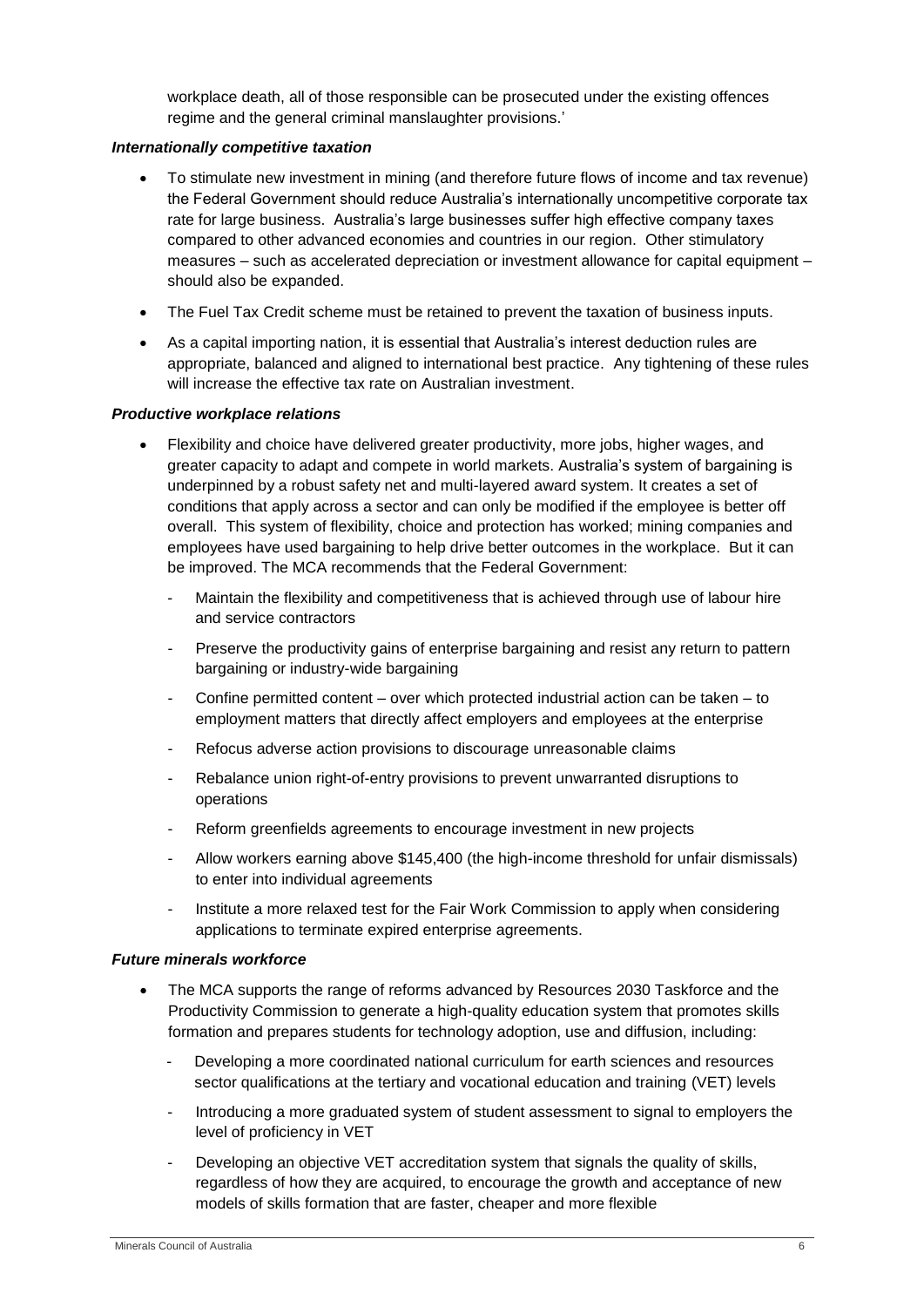- Improving student outcomes by providing affordable, high quality university education with qualifications that are relevant to labour market needs.
- The future minerals workforce will be even more diverse, geographically distributed and digitally connected. It will require broad ranging skills and competencies using both accredited and non-accredited training. Government will need to work closely with industry to ensure that accredited training is responsive to industry needs.
	- Government should not put blanket requirements on skills funding as part of licencing or other regulatory arrangements.
- Strategies such as fly-in, fly-out (FIFO) and drive-in, drive-out (DIDO) arrangements, together with an effective skilled migration program, help sustain mining activity in regional areas.
- Temporary skilled migration is a small but important supplement to industry employment. The scheme would be improved by:
	- Dropping the arbitrary upper age limit of 45 years at time of application for permanency to ensure that industry is able to secure knowledge experts, senior managers and leaders (including chief executives) for key positions to aid Australia's competitive advantage in the sector
	- Removing the three years' work experience requirement for international students graduating from Australian universities, to transition from a temporary graduate visa to industry – and securing the skills industry needs now
	- Placing Mining Engineering on the Short-term Skilled Occupations List (STSOL) to address the immediate need across industry and provide a genuine pathway toward permanent residency for graduates
	- Allocating funds from the Skilling Australians Fund proportionally to each industry's use of the temporary skilled migration visas to support skilling and upskilling for that and ancillary industries, and address potential and perceived cross-subsidisation of other industry sectors
	- Abolishing labour market testing to remove the unnecessary and ineffective administrative requirement and recognise the well-established and historically consistent industry practice of seeking skilled migration as a last-resort means of obtaining critical but hardto-fill skills.

#### *Streamlined environmental approvals*

- To reduce unnecessary delays and uncertainty for mining projects, the MCA recommends that the Federal Government:
	- Work closely with state governments, including through the COAG Energy Council to:
		- **Benchmarking and encouraging best practice policies and regulation in line with** Energy Council commitments and adherence to COAG best practice principles
		- Streamline state and federal approval processes while maintaining effective environmental protection regulatory frameworks
		- **Encourage improved coordination within state and territory level approval** processes
		- **Maintain the primacy of ministers in approval decisions**
		- Improve advisory panel processes by enabling proponents to engage directly
	- Prevent or minimise nuisance or vexatious legal challenges to approved projects
	- Remove the duplicative water trigger for coal seam gas and large coal developments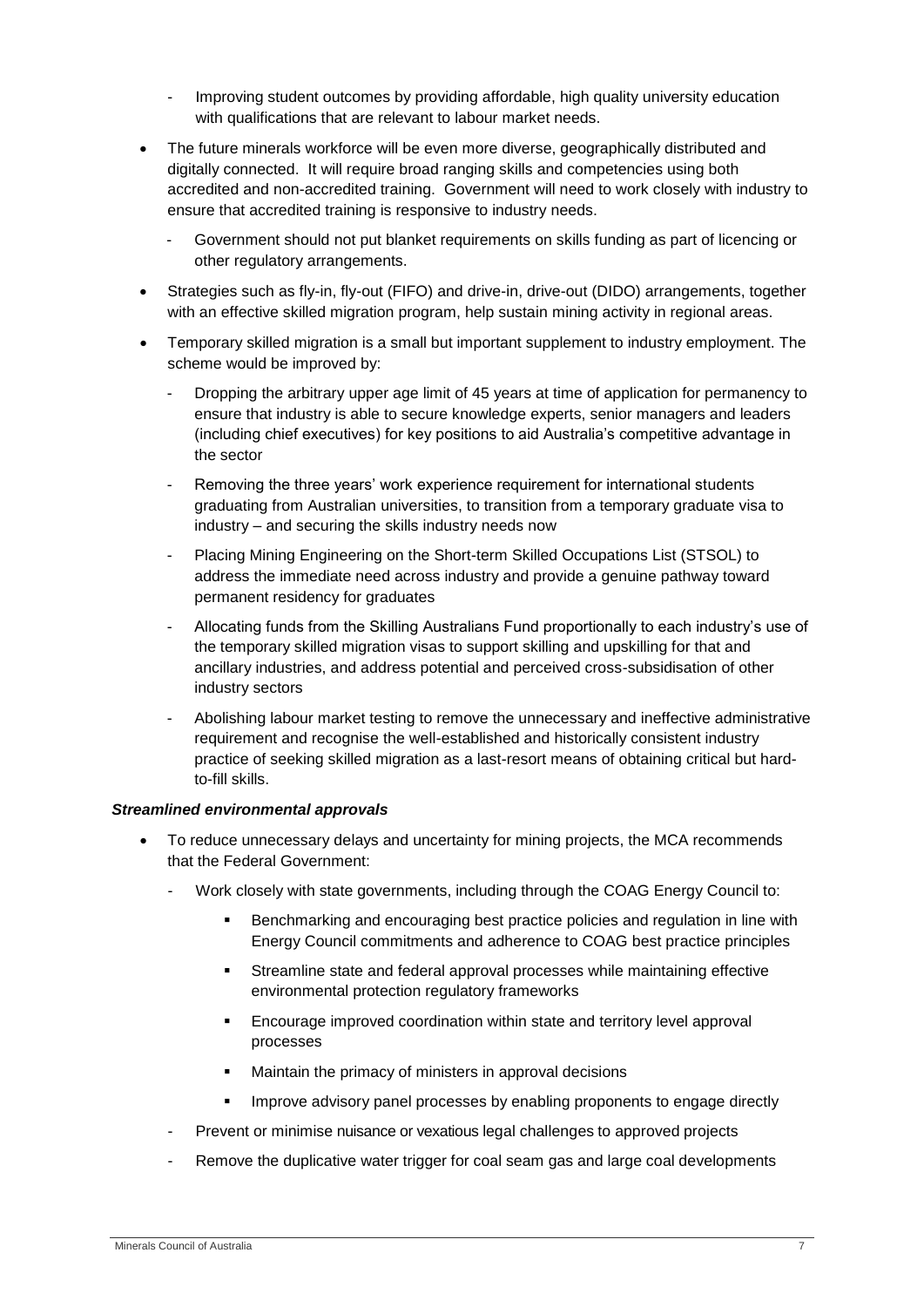- Remove uranium mining, milling, decommissioning and rehabilitation from the nuclear trigger in the *Environmental Protection and Biodiversity Conservation Act 1999* (EPBC Act)
- Remove nuclear energy prohibition from EPBC Act
- Improve the efficiency of environmental assessment and approvals processes by:
	- Setting information requirements to manage clearly defined risks, rather than to address every conceivable risk, i.e. regulatory requirements to be commensurate with risk and ability for its effective mitigation
	- **Increased use of alternative assessment mechanisms in federal environmental** approvals, including particular manner provisions and approval on referral information, again, with level of assessment commensurate with risk and ability for its effective mitigation
	- Coordinating environmental offset requirements between federal and state governments, so that they reinforce rather than duplicate each other.

# *Social performance*

- All governments have an important role to play in building community confidence in regulation and maximising the shared benefits of mining. The minerals industry supports the COAG Energy Council's proposal to identify best-practice community engagement and benefit sharing by industry, government and other bodies.
- The Australian Government should create a modern regional development and sustainability framework to combine the economic stimulus and social investment of minerals development with other ideas, initiatives and funding from governments, other sectors and local communities.
- The mining industry supports a more equitable re-investment of royalties and taxes paid by the mining industry into the revenue producing regions..

#### *Indigenous partnerships*

- Measured reforms to the Native Title Act will improve certainty and efficiency for the minerals industry, Traditional Owners and other parties.
- The Australian Government should continue to fund initiatives that support effective operation of Native Title organisations, including representative bodies and service providers, and support economic development.
- Targeted reforms to enable Prescribed Bodies Corporate to manage native title monies in a way that maximises intergenerational benefit.

#### *Exploration*

- To support additional exploration activity the government should increase funding for pre-competitive geological survey work which is an important public good. This should include funding to expand programs that deliver key aspects of the UNCOVER roadmap such as:
	- Geoscience Australia's Exploring for the Future program
	- Industry research partnerships such as the Minex CRC
- The government should retain immediate deductibility for exploration expenditure and the Junior Minerals Exploration Incentive.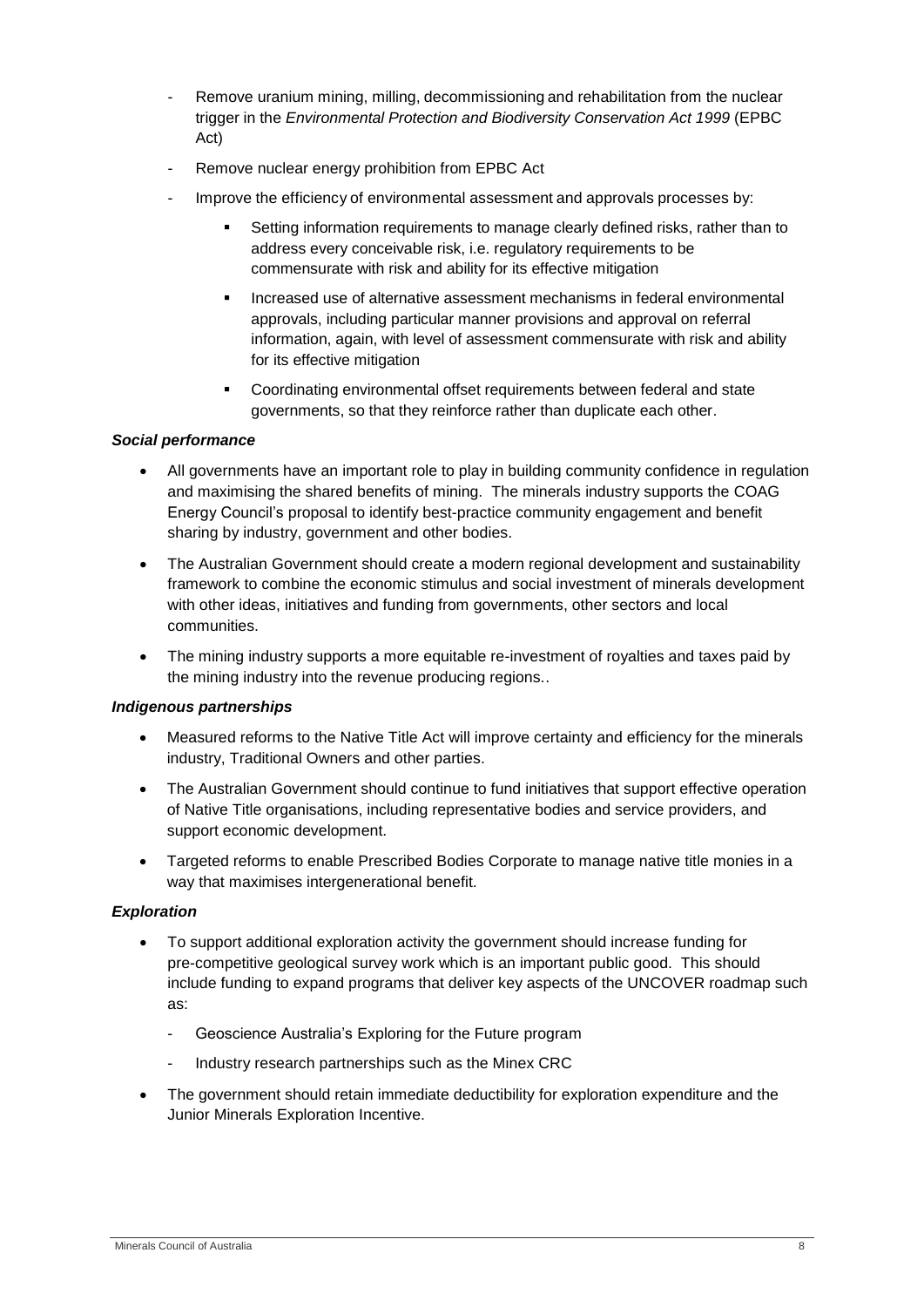#### *Affordable and reliable energy with lower emissions*

- Energy policies should be technology-neutral, with all low emissions options treated equally, including renewables, gas, nuclear, high efficiency, low emissions (HELE) coal technologies and carbon capture and storage (CCS)
- Policies to address emissions and reliability should also be designed to reduce energy costs – not just limit price rises
- The proposed Reliability Guarantee must deliver sufficient levels of lowest cost dispatchable energy supplies available 24/7 with the objective of lowering prices and ensuring reliability. Upgrades to existing plant need to be considered.
- The MCA recommends the continuation of the Emissions Reduction Fund and Safeguards Mechanism. The Emissions Reduction Fund has delivered significant abatement at around \$12/tonne
- The minerals industry acknowledges that sustained global action is required to reduce the risks of human-induced climate change. The Australian minerals sector supports a measured transition to a low emissions global economy which includes Australia's participation in global agreements such as the Paris Agreement with greenhouse gas emission reduction commitments from major emitting nations. Access to credible and verified international offsets will enable a least-cost approach to abatement, lower the cost of meeting Australia's Paris commitments and deliver associated environmental benefits such as reducing deforestation.

#### *Deregulation*

- The MCA recommends that the Federal Government implement a permanent program of regulatory reduction and improvement by:
	- Considering non-regulation options for achieving policy objectives
	- Ensuring any new regulations are efficient, in that they:
		- Proceed from an established case for regulatory action
		- Enshrine the best (or least worst) of available options
		- Set unambiguous objectives that do not overlap
		- **Manage risks proportionately rather than prescriptively**
	- Minimising the existing stock of regulation.
- The MCA recommends that the Federal Government liberalise coastal shipping by:
	- Introducing a single permit system allowing unrestricted trade for both domestic and foreign vessels
	- Ensuring that Australian and foreign-registered vessels are subject to the same conditions of access and operation by removing the ability of domestic ships to contest voyages proposed by foreign ships.

#### *Free trade and open investment*

- The government should seek to attract international investment by streamlining and liberalising foreign investment screening processes
- The government should continue to pursue free trade agreements and strengthen public support for trade.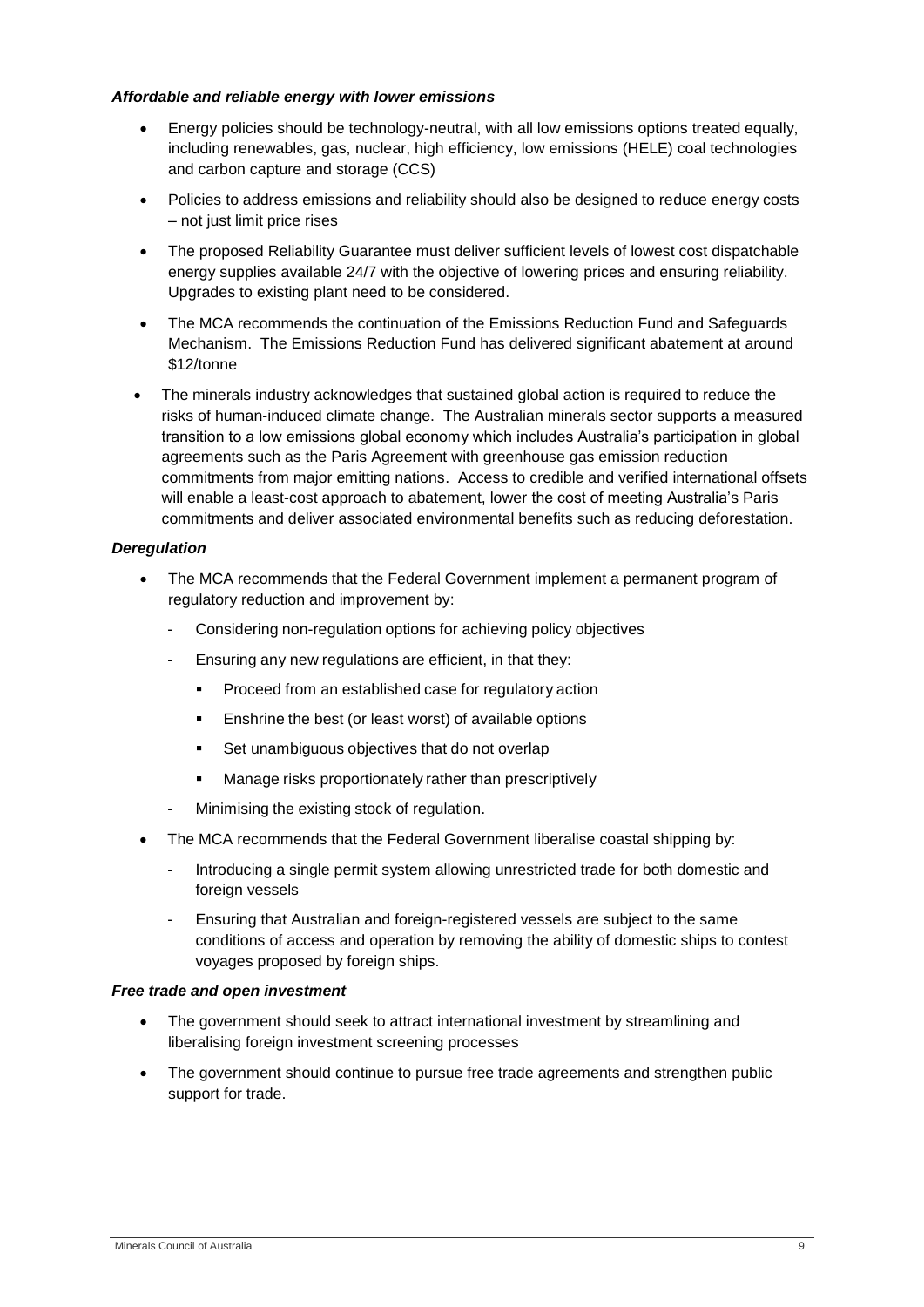# <span id="page-9-0"></span>**1. THE AUSTRALIAN MINERALS INDUSTRY: ECONOMIC CONTEXT**

- World demand for mineral and energy resources will continue to increase as the incomes of highly populated emerging economies, particularly in Asia, converge to the level of development of advanced nations. Australia has the opportunity to benefit substantially from this growth by prioritising policies that support the further development of its resources sector and facilitate free trade.
- The Australian economy is performing well but faces challenges such as low wage growth, stagnant productivity and high debt. Policy reforms that increase the flexibility of the economy and improve business' capacity to respond to risks and opportunities should be a priority for the government.
- The Australian Government should limit spending growth over the forward estimates and prioritise tax reforms, including company tax reforms, which support greater economic growth by providing incentives for entrepreneurial behaviour, reward new start-up businesses and encourage existing businesses to expand.

# **The world economy**

World economic growth in the 21<sup>st</sup> century has shifted with the rise of China, India and other emerging economies providing the main impetus for expansion. The economic growth rates in emerging economies have been consistently higher than the OECD since the global financial crisis in 2008; however, even these growth engines are also now starting to slow. In 2019 the World Bank expects GDP growth rates will moderate further as a result of the impacts of rising trade disputes and higher borrowing costs associated with tightening monetary policy in advanced economies.<sup>1</sup>

In the long-term, the global economic outlook remains broadly unchanged with industrial expansion and urbanisation in emerging economies that are adopting more market-oriented economic policies likely to continue underpinning economic growth. As a result the world's resource and energy needs are projected to continue growing in the 21st century as highly populated emerging economies, particularly in Asia, converge to the level of development of advanced nations.



# **Chart 1: Growth in world metal consumption, 2000 - 2017**

**Growth over period, %**

Source: Department of Industry, *Innovation and Science, Resources and Energy Quarterly – December 2018*.

1 <sup>1</sup> World Bank, *[Global Economic Prospects](http://www.worldbank.org/en/publication/global-economic-prospects)*, released 8 January 2019.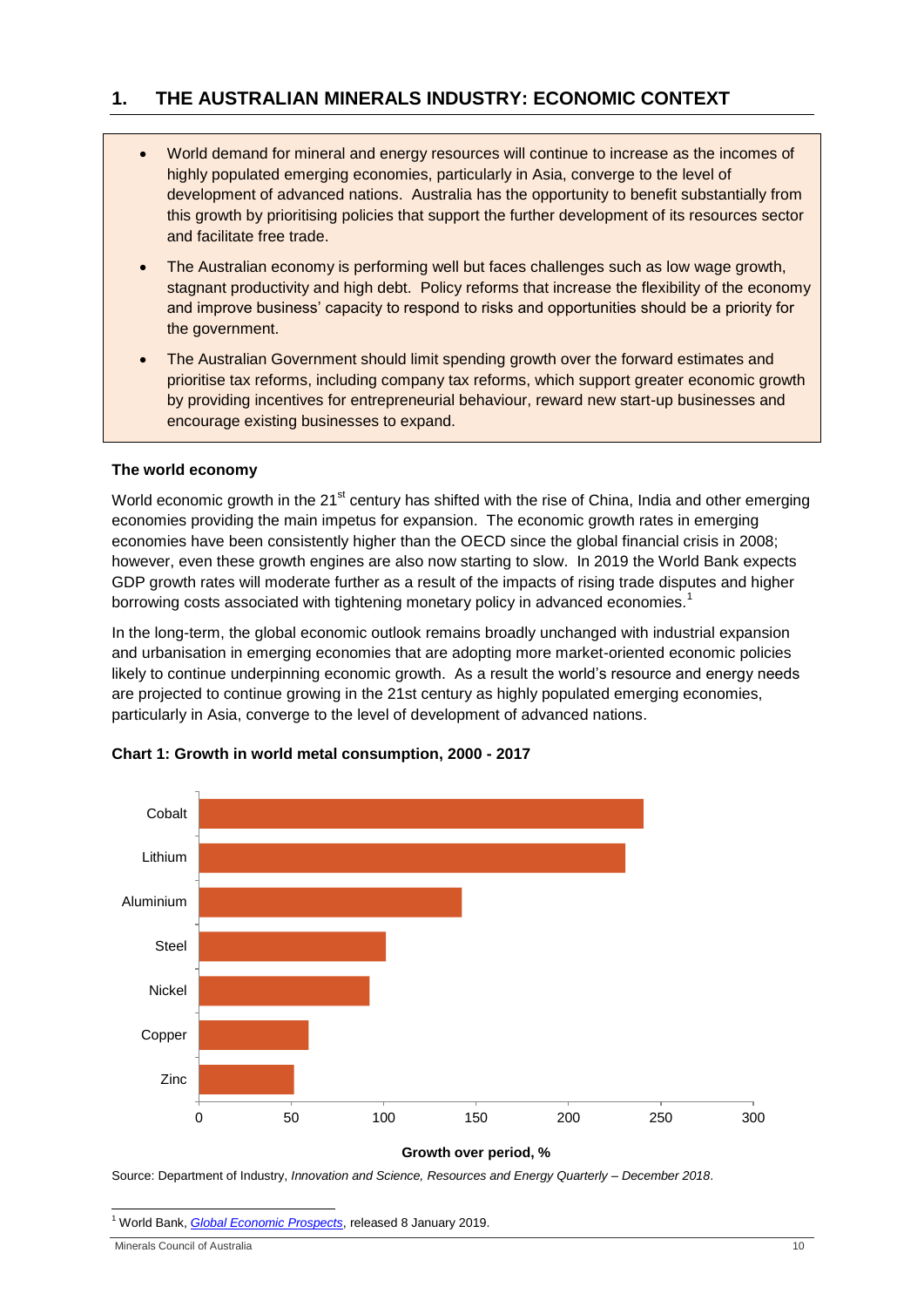To date, the Australian mining boom has been heavily concentrated in the iron ore, coal and liquefied natural gas sectors. There is significant opportunity for Australia to maintain these advantages while expanding its production of other key industrial minerals that are necessary for our trading partners to reach even higher stages of development. Australia has substantial natural endowments of copper, gold, nickel, lithium and rare earth elements that are essential in the production of the advanced consumer items that the emerging middle classes of Asia are already consuming in large quantities and can be expected to purchase more of as their incomes rise further.

#### **Domestic economy**

The Australian economy grew 2.8 per cent in 2017-18 and recorded its  $27<sup>th</sup>$  consecutive year of annual growth. This record of strong economic growth has made Australia the envy of many advanced nations that have experienced either low growth or contractions in the decade since the global financial crisis. Since its last annual decrease in GDP in 1990-91, the Australian economy has grown by 133 per cent in real terms, or at an average annual rate of 3.1 per cent per year.<sup>2</sup> In comparison, economic growth in advanced economies around the world has averaged 2.1 per cent over the same period.<sup>3</sup> Nevertheless, the Australian economy has been growing by lower amounts in recent years and over the long-term (see chart 2). Policy reforms that support greater productivity growth and encourage greater business investment are necessary to reverse this trend.



#### **Chart 2: Annual GDP growth in Australia**

Source: Australian Bureau of Statistics, [Australia System of National Accounts, 2017-18,](http://www.abs.gov.au/AUSSTATS/abs@.nsf/DetailsPage/5204.02017-18?OpenDocument) ABS cat. no. 5204, released on 26 October 2018.

#### **Economic challenges in Australia**

#### *Low growth in wages*

Wage growth has been occurring at much lower levels over the last five years and this has coincided with a downturn in total company profits in Australia which until recently were declining.<sup>4</sup> While wage growth rates still remain above inflation, which is also at very low levels, policy reforms are needed to address the causes of this drop in wage growth. However, workplace policy changes that reduce flexibility and arbitrarily force higher wages will not provide a long-term solution to this issue. Such actions will unnecessarily increase operating costs for business and produce unintended consequences such as lower job growth and investment in Australia. The government should instead

<sup>-</sup><sup>2</sup> Australian Bureau of Statistics, *[Australia System of National Accounts, 2017-18](http://www.abs.gov.au/AUSSTATS/abs@.nsf/DetailsPage/5204.02017-18?OpenDocument)*, ABS cat. no. 5204, released on 26 October 2018.<br><sup>3</sup> International Monetary Fund, <u>World Economic Outlook Database</u>, October 2018 edition.<br><sup>4</sup> Australian Bureau of Statistics, <u>*[Business Indicators, Australia, Sep 2018](http://www.abs.gov.au/ausstats/abs@.nsf/mf/5676.0)*,</u> ABS cat. no. 5676 released on 3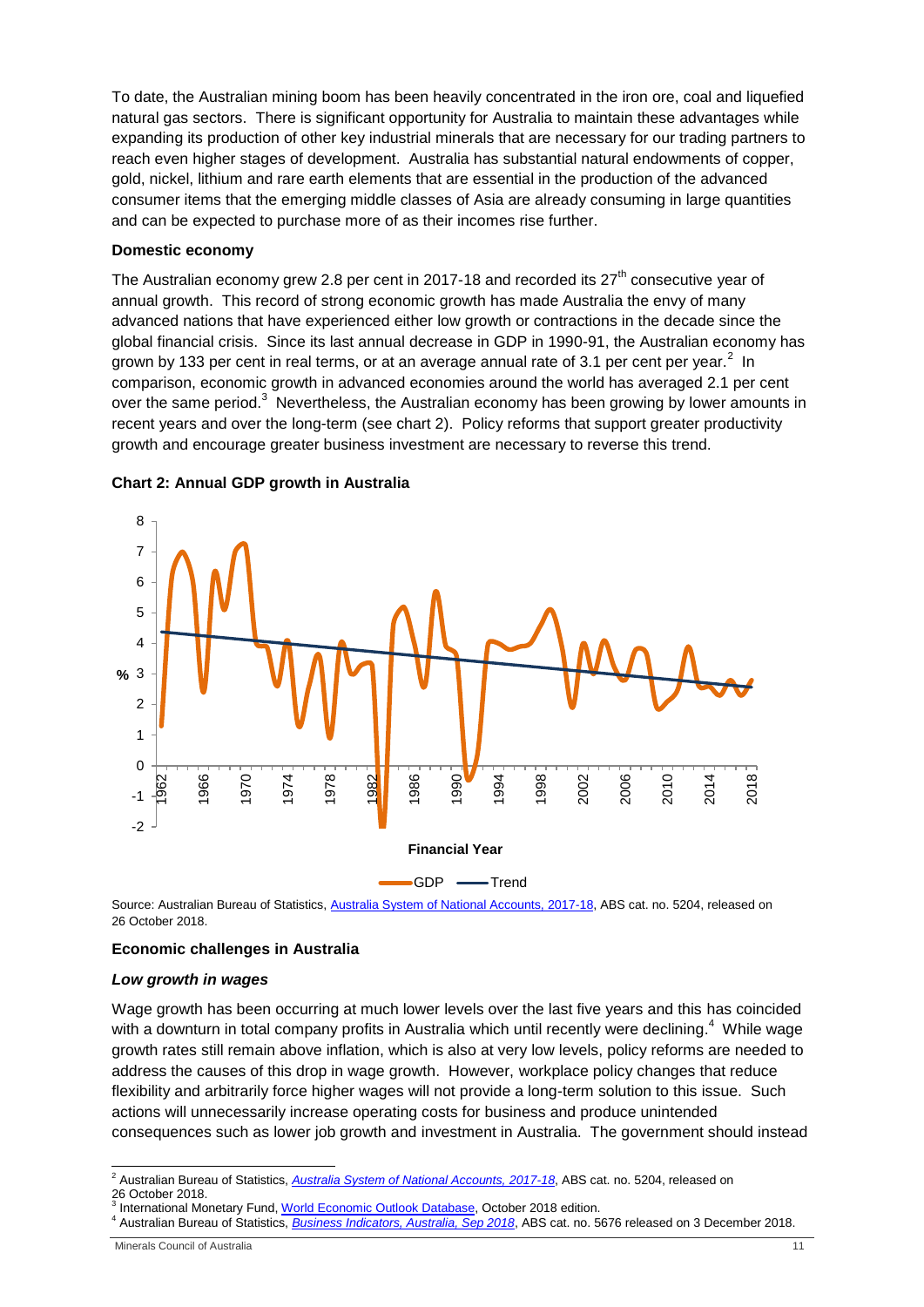consider a set of reforms that drive greater demand for labour via increased business activity and accelerate investment in new capital to improve worker productivity. This submission outlines policies in these areas which the MCA recommends the government implements in order to lift wage growth rates across Australia.

# *Stagnant productivity growth*

As shown in chart 3, private sector productivity growth in Australia has been at very low levels for the last ten years and has declined for several key industries. This productivity decline is despite significant increases in the capital stock of the Australian economy and increase in human capital via rising educational attainment in the workforce.

# **Chart 3: Multifactor Productivity growth in Australian industries, 2007-08 to 2017-18**



Source: Australian Bureau of Statistics, *[Estimates of Industry Multifactor Productivity,](http://www.abs.gov.au/AUSSTATS/abs@.nsf/DetailsPage/5260.0.55.0022017-18?OpenDocument) 2017-18*, cat. no. 5260.0.55.002, released on 3 December 2018.

While the performance and profitability of enterprises are ultimately the responsibility of managers, their decisions are constrained – and sometimes prescribed – by policies and regulations. Policy settings can only be regarded as good for productivity if they encourage firms to invest in capital and allow them to manage the use of that capital efficiently. Given that productivity growth in Australia's private sector has been sluggish for more than a decade, there is an urgent need for federal and state governments to advance critical productivity-enhancing reforms.

# *A growing debt burden*

Debt has played a significant role in Australia's economic growth since the global financial crisis and has enabled greater investment and consumption levels despite the low rate of productivity growth. As shown in chart 4, government debt in Australia, including all levels of government, has increased from \$109 billion in 2007 to \$734 billion in 2017 – an increase of 570 per cent which is the second highest debt growth rate in the OECD.<sup>5</sup>

 5 International Monetary Fund[, World Economic Outlook database,](https://www.imf.org/external/pubs/ft/weo/2018/02/weodata/index.aspx) viewed 10 January 2019.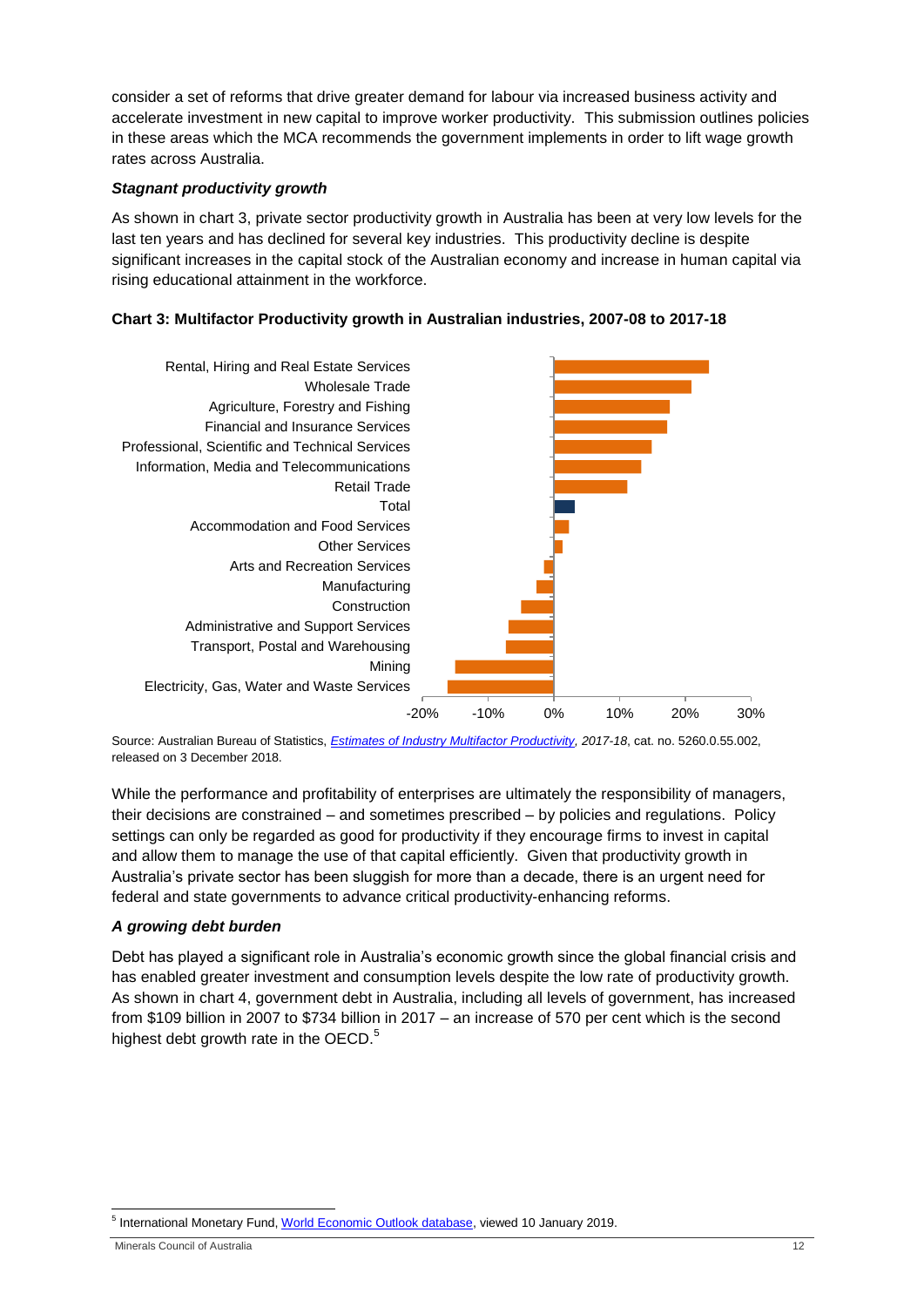



Source: IMF, World Economic Outlook database, accessed 10 January 2019.

Australian governments have relied heavily on debt as to support economic growth but now must utilise different policy levers to support growth through greater productivity. Although Australia's government debt as a proportion of GDP is currently low compared to other nations action must be taken now to reduce reliance on debt as a growth engine and the future burden of interest payments that come with it.

The Australian Government should limit spending growth over the forward estimates and prioritise tax reforms, including company tax reforms, which support greater economic growth by providing incentives for entrepreneurial behaviour, reward new start-up businesses and encourage existing businesses to expand.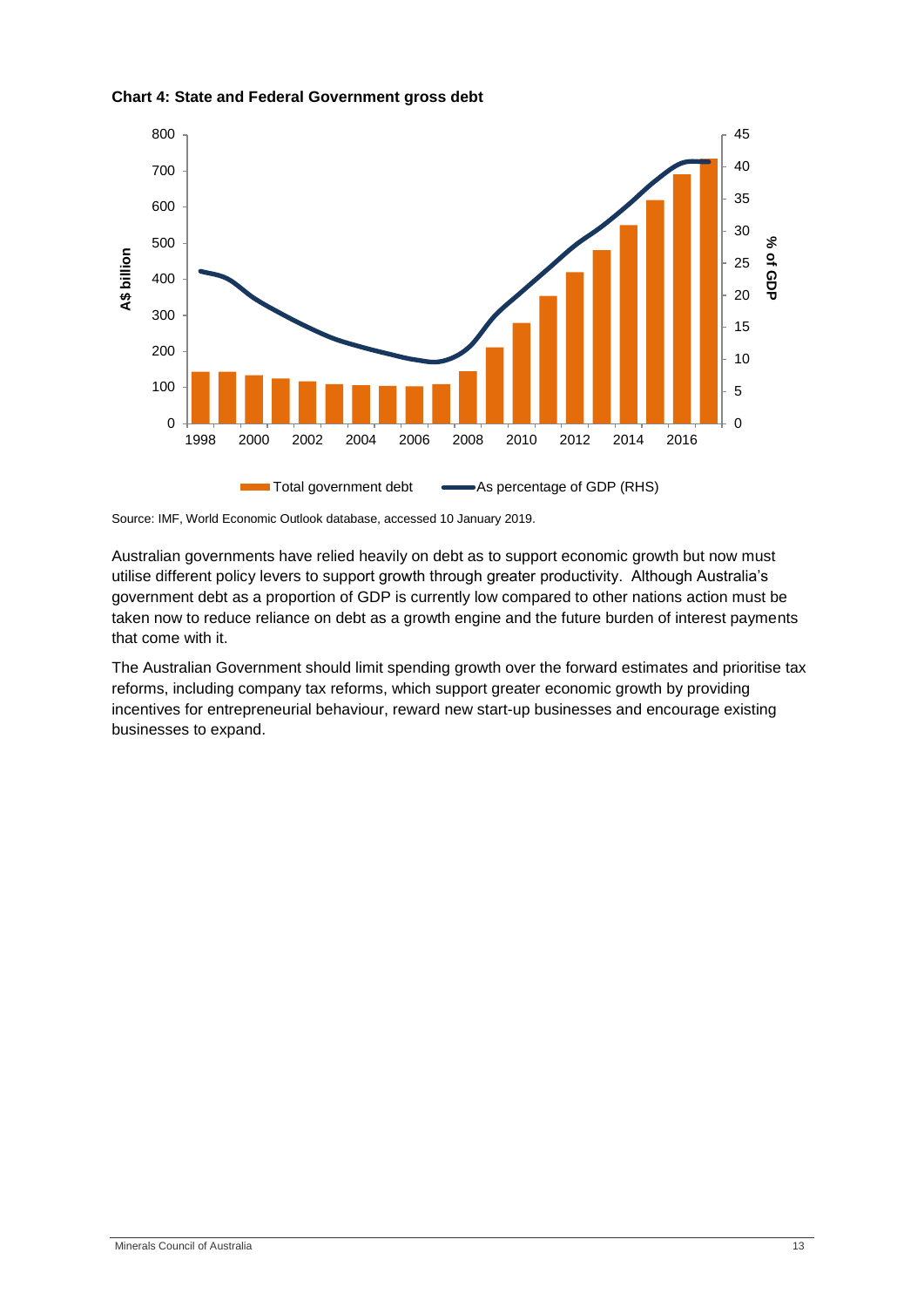# <span id="page-13-0"></span>**2. ECONOMIC CONTRIBUTION OF THE AUSTRALIAN MINING INDUSTRY**

- The resources sector is a key industry in the Australian economy. It is Australia's largest source of export revenue, provides high-paid jobs for thousands of people and pays billions of dollars to governments each year in taxes and royalties.
- Mining is a cyclical business with fluctuating business conditions arising from its exposure to volatile international commodity prices. When developing policies that affect the mining industry the government should consider the impacts on the industry through the complete business cycle and not just in peak times when higher commodity prices deliver short term gains.
- The MCA welcomes the COAG Energy Council's decision to convene a Strategic Resources Advisory Group and to establish a framework for regular benchmarking of policies and regulation against best practices – both across Australia and internationally.

#### **Mining's economic contribution to the Australian economy**

The resources sector is a key industry in the Australian economy that has underpinned a rise in incomes and prosperity across the country. It is Australia's largest source of export revenue, provides high-paid jobs for thousands of people and pays billions of dollars to governments each year in taxes and royalties. As shown in chart 5, the resources sector has been the largest contributor to economic growth in Australia over the 10 years to 2017-18. The industry is able to deliver these benefits because it is a global leader in technological innovation and one of the most productive resources industries in the world.



#### **Chart 5: Contribution to GDP growth 2007-08 to 2017-18**

Source: Australian Bureau of Statistics, *[Australia System of National Accounts, 2017-18](http://www.abs.gov.au/AUSSTATS/abs@.nsf/DetailsPage/5204.02017-18?OpenDocument)*, ABS cat. no. 5204, released 26 October 2018.

As a result of the growth in the resources sector, its share of Australia's Gross Domestic Product (GDP) increased from 5.7 per cent in 2002-03 to 7.6 per cent in 2017-18.<sup>6</sup> This growth has been

-

<sup>6</sup> Australian Bureau of Statistics, *[Australia System of National Accounts, 2017-18](http://www.abs.gov.au/AUSSTATS/abs@.nsf/DetailsPage/5204.02017-18?OpenDocument)*, ABS cat. no. 5204, released 26 October 2018.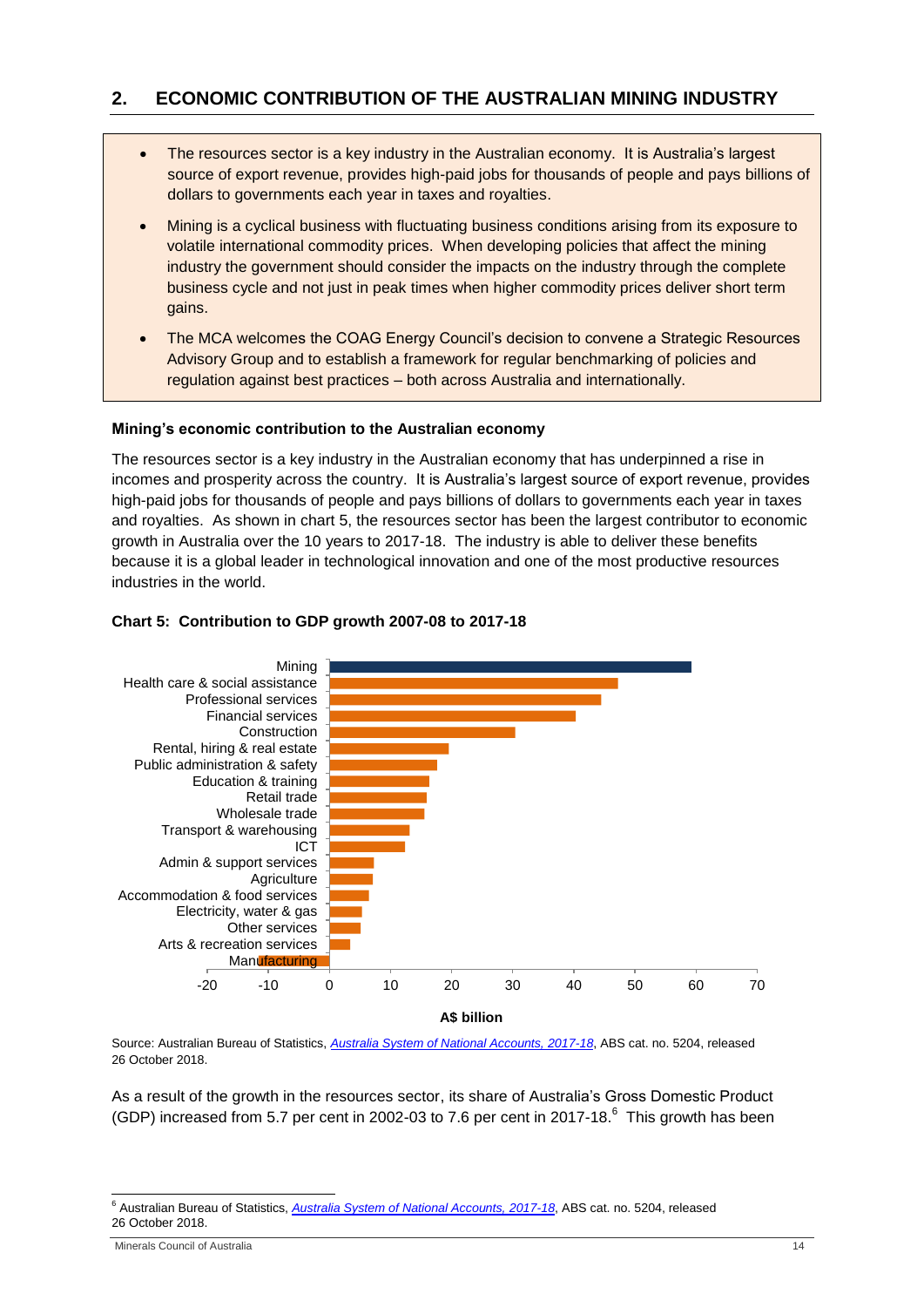underpinned by a larger capital stock which is five times larger compared to 2002-03 and higher resources employment which has more than doubled in the same period.<sup>7</sup>

The mining industry also supports a large supply chain of professional services providers, construction companies, logistics systems and equipment manufacturers often known as the Mining Equipment, Technology and Services (METS) industry. According to a study by Deloitte Access Economics the economic output of the mining and METS industry in 2015-16 was worth around \$236 billion a year – or 15 per cent of the Australian economy. $8$ 

Resources companies directly employ approximately 240,000 people in highly paid, highly skilled jobs, predominantly in remote and regional Australia. Average earnings in the resources sector are around \$140,000 a year, more than 64 per cent higher than the average for all industries. $^9$ 

#### **Exports**

Mineral and energy commodities are Australia's largest source of export revenue and have increased by 395 per cent since the start of the mining boom in 2001.<sup>10</sup> In 2017-18 resources exports were a record high \$221 billion and accounted for 55 per cent of Australia's total export revenues.<sup>11</sup> This income stream is being driven by higher volumes of key minerals exports, reflecting the transition of the mining boom from the investment phase to the production phase.

As shown in chart 6, commodity prices increased moderately in 2018 following the severe downturn in 2015 and 2016, but remained well below the highest levels of the price phase of the mining boom. The recent record high resources export revenue has instead been underpinned by higher production of key mineral and energy commodities such as iron ore, coal, gold and LNG.



#### **Chart 6: Australia's resources exports**

Source: Australian Bureau of Statistics, *[International Trade in Goods and Services, Australia, October 2018](http://www.abs.gov.au/AUSSTATS/abs@.nsf/allprimarymainfeatures/A5FB33BD2E3CC68FCA257496001547A1?opendocument)*, ABS cat. no. 5368.0 released 6 December 2018.; International Monetary Fund.

Compared to the peak of the commodity price cycle in 2011-12, Australia is now producing significantly higher volumes of its key mineral exports. In the ten years to 2017-18 the Australian

1

<sup>7</sup> Australian Bureau of Statistics, *[Australia System of National Accounts, 2017-18](http://www.abs.gov.au/AUSSTATS/abs@.nsf/DetailsPage/5204.02017-18?OpenDocument)*, ABS cat. no. 5204, released 26 October 2018.

<sup>8</sup> Deloitte Access Economics, *[Mining and METS: engines of economic growth and prosperity for Australians,](https://www.minerals.org.au/news/mining-and-mets-engines-economic-growth-and-prosperity-australians)* 29 March 2017. <sup>9</sup> Australian Bureau of Statistics, *[Average Weekly Earnings, Australia,](http://www.abs.gov.au/AUSSTATS/abs@.nsf/Lookup/6302.0Main+Features1May%202018?OpenDocument) May 2018*, ABS cat. no. 6302.0, released 16 August 2018.

<sup>10</sup> Australian Bureau of Statistics, *[International Trade in Goods and Services, Australia, October 2018](http://www.abs.gov.au/AUSSTATS/abs@.nsf/allprimarymainfeatures/A5FB33BD2E3CC68FCA257496001547A1?opendocument)*, ABS cat. no. 5368.0 released 6 December 2018.

 $11$  ibid..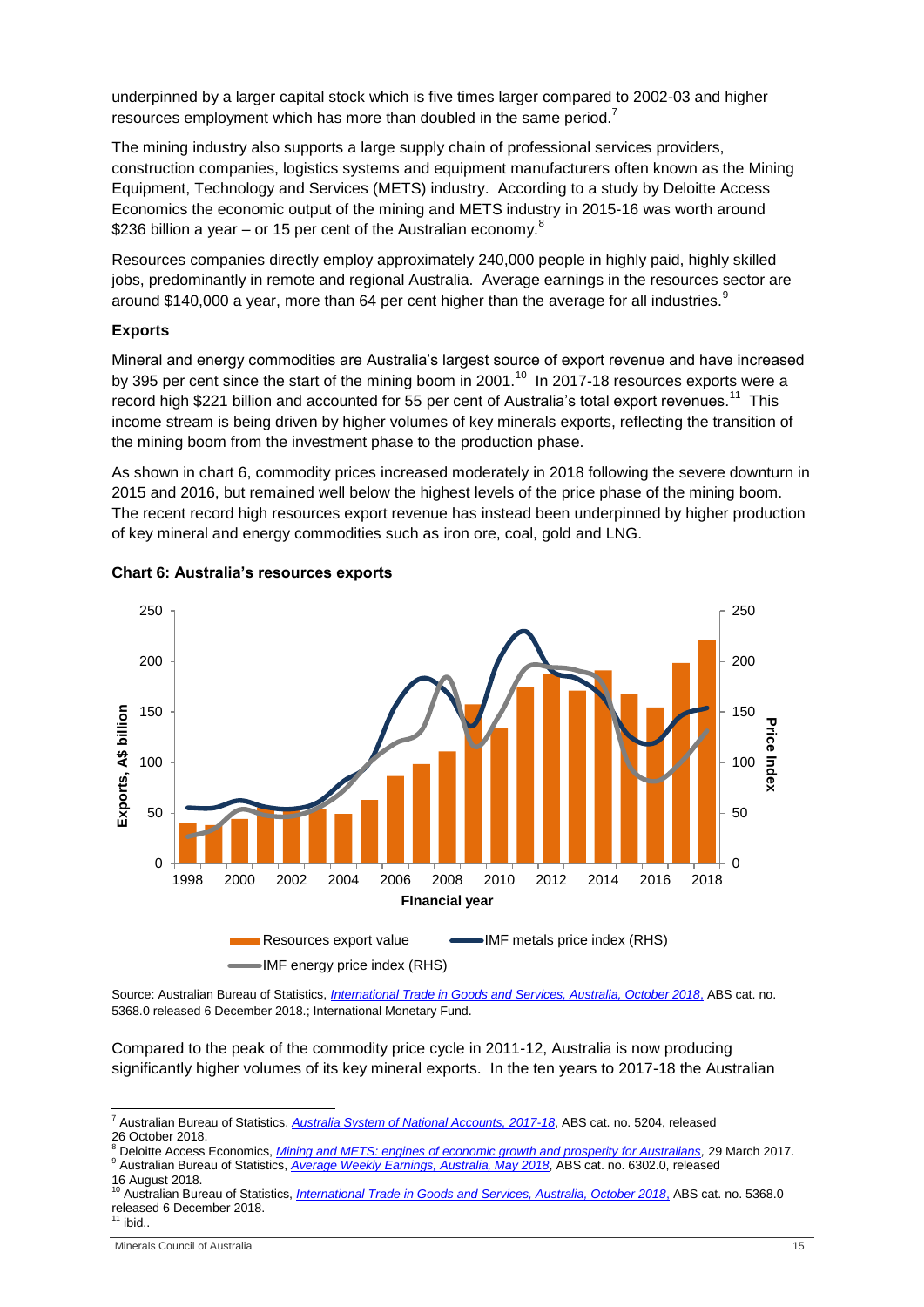resources sector attracted \$591 billion of investment in new mines, energy projects and processing facilities.<sup>12</sup> This investment has led to production increases over the last five years of 62 per cent for iron ore, 24 per cent for gold, 19 per cent for bauxite and 12 per cent for coal.<sup>13</sup> The recent surge in investment in new lithium mines in Western Australia has also led to a 410 per cent increase in lithium production in just the last two years.<sup>14</sup>

Importantly, this investment occurred without significant government intervention or subsidies. It was instead made based on the commercial merits of each project and the ability to generate an economic return. The Productivity Commission has confirmed in successive reports that Australian mining receives 'negligible' assistance from government. The commission found that the effective rate of combined assistance for the mining industry (i.e., the ratio of assistance to output) is just 0.2 per cent. While the Productivity Commission attributed \$522 million in budgetary assistance to mining in 2016-17, most of this amount (\$402 million) consisted of offsets claimed under the R&D tax incentive – a measure applicable to all industries.<sup>15</sup>

#### **Resources sector profits**

In 2017-18 resources sector profits (including mining, oil and gas companies) totalled \$66.9 billion and accounted for 28 per cent of all company profits generated in Australia (see chart 7).<sup>16</sup> Resources sector profits have increased substantially through the mining boom and have supported a large increase in tax payments and financial returns to the millions of Australians who hold shares in mining companies – both directly and indirectly through their superannuation funds.



**Chart 7: Australian resources industry, profit before income tax**

Note: Profits include the oil and gas industry which are classified as part of the mining industry in the classification structure used by the Australian Bureau of Statistics.

Source: Australian Bureau of Statistics, *[Business Indicators](http://www.abs.gov.au/ausstats/abs@.nsf/mf/5676.0)*, cat. no. 5676, released 3 December 2018.

As the resources sector is also a driver of broader economic activity in Australia the growth in its profits have flowed throughout the Australian economy in the 21<sup>st</sup> century. While resources sector profits (including oil and gas) have grown substantially in the past 18 years, so have profits in a number of industries in resources sector supply chains, such as manufacturing (up 120 per cent),

1

<sup>12</sup> Australian Bureau of Statistics, *[Private New Capital Expenditure and Expected Expenditure, Australia, Sep 2018](http://www.abs.gov.au/ausstats/abs@.nsf/mf/5625.0)*, ABS cat. no. 5625 released 29 November 2018. <sup>13</sup> Department of Industry, Innovation and Science, *[Resources and Energy Quarterly –](https://publications.industry.gov.au/publications/resourcesandenergyquarterlydecember2018/index.html) December 2018*, viewed

<sup>23</sup> January 2019.

<sup>14</sup> Department of Mines, Industry Regulation and Safety, *[2017-18 Major commodities resources file](http://dmp.wa.gov.au/About-Us-Careers/Latest-Statistics-Release-4081.aspx)*, viewed 23 January 2019.

<sup>15</sup> Productivity Commission, *[Trade and Assistance Review 2016-17,](https://www.pc.gov.au/research/ongoing/trade-assistance/2016-17/trade-assistance-review-2016-17.pdf)* released on 26 April 2018, pp. 34, 102f.

<sup>16</sup> Australian Bureau of Statistics, *[Business Indicators](http://www.abs.gov.au/ausstats/abs@.nsf/mf/5676.0)*, Cat. No. 5676, released 3 December 2018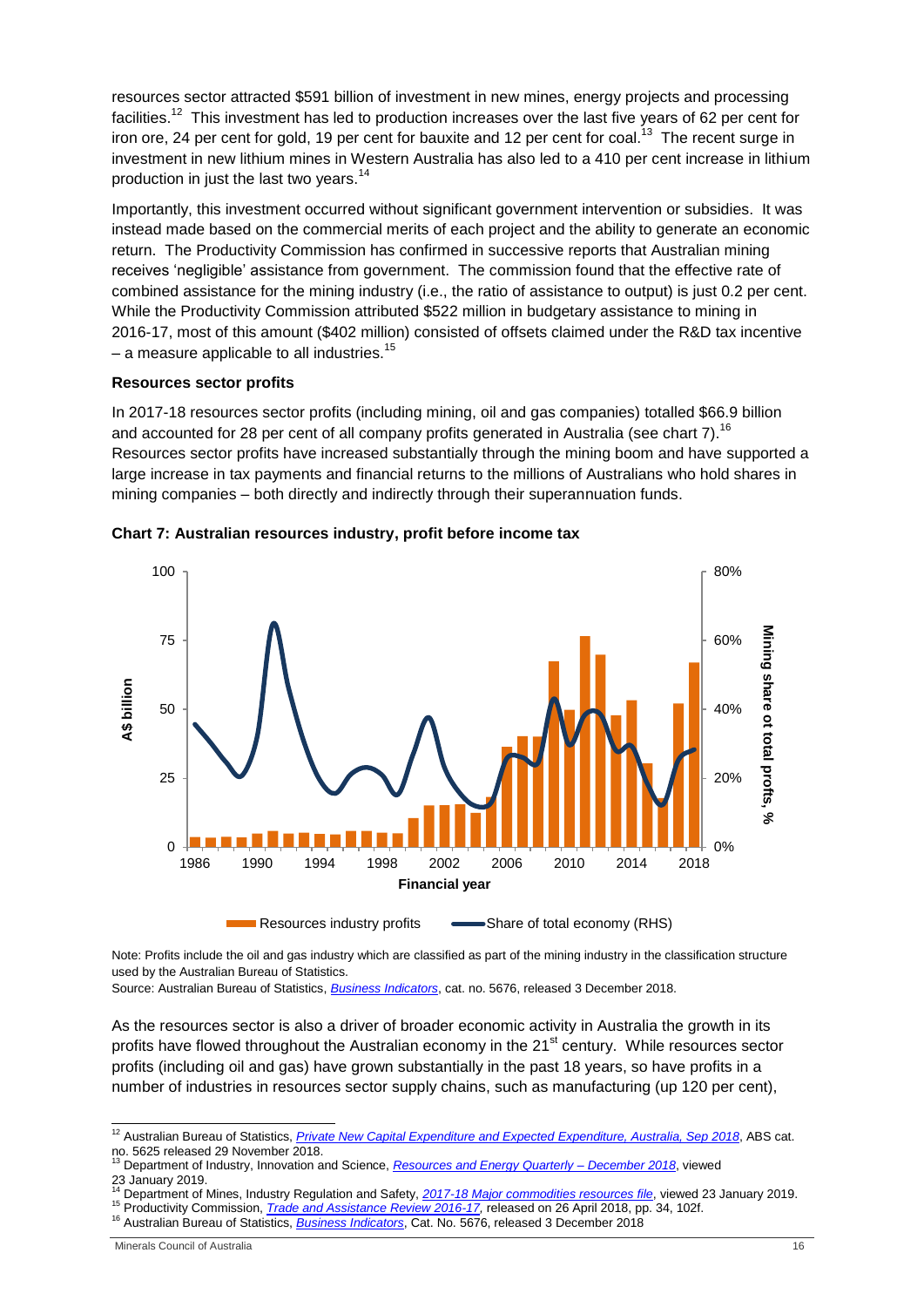construction (up 661 per cent), and professional, scientific and technical services (up 5,800 per cent).<sup>17</sup> As a result of these flow-on effects, profits across the entire economy have increased 501 per cent and the resources sector share of total profits in 2017-18 was the same in 1999-00.<sup>18</sup>

The rise in resources industry profits and the benefits that this has brought to the broader economy cannot be taken for granted. As shown above in chart 7, profits in the resources industry are cyclical and can fluctuate substantially owing to the sector's exposure to world commodity prices. Australian resources industry profits dropped from an all-time high of \$76.5 billion in 2010-11 to \$17.9 billion in 2015-16 – a decrease of 75 per cent in just five years due to a severe downturn in world commodity prices in the period. When developing policies that affect the mining industry, the government should consider the impacts on the industry through the complete business cycle and not just in peak times when higher commodity prices deliver short term gains to companies and the economy.

#### **Outlook for the Australian mining industry**

The world's resources and energy needs are projected to continue growing in the 21st century. The economies of China, India and South-East Asia are using increasing amounts of steel, aluminium and copper to increase their industrial capacity, create more high-density housing in large cities, and build transportation networks, communications systems and electrical grids. In addition, demand for consumer products – such as cars, televisions, laptops, mobile 'phones and refrigerators – is rising rapidly as middle-class incomes increase.

Australia is well-placed to supply these growing markets but this opportunity is not guaranteed. It demands consistent government policies that encourage investment and productivity growth and thereby make the Australian economy more competitive and prosperous.

Australian mining is a global technology leader and there is an increasing role for automation, data analytics, mechatronics, robotics and artificial intelligence that will see Australian mining continue to be at the forefront of innovation. A recent report prepared by EY for the MCA estimates that implementing already existing technologies across the Australian mining industry could deliver productivity gains of up to 23 per cent.<sup>19</sup> In addition to improving the performance and safety of existing mines, the new innovative exploration and mining technologies could also lead to a new wave of investment in Australia. Deeper deposits or mineral systems that were previously considered uneconomic could be developed with these new technologies which would support new jobs and regional economic growth across Australia.

These new technologies require significant capital investment – investment which is increasingly more difficult for Australian mining companies to access due to rising costs and excessive regulation. Other mining regions are also emerging that aim to develop their resources and are competing with Australian companies for a limited pool of capital funds. Consequently, the tax and regulatory settings which influence project economics are becoming more important to maintaining our comparative advantage in minerals and energy exports.

<sup>-</sup><sup>17</sup> Australian Bureau of Statistics, *[Business Indicators](http://www.abs.gov.au/ausstats/abs@.nsf/mf/5676.0)*, Cat. No. 5676, released 3 December 2018.

 $18$  ibid..

<sup>&</sup>lt;sup>19</sup> EY, *Future of work: economic analysis of the implications of technology on mining*, paper commissioned by the MCA (forthcoming).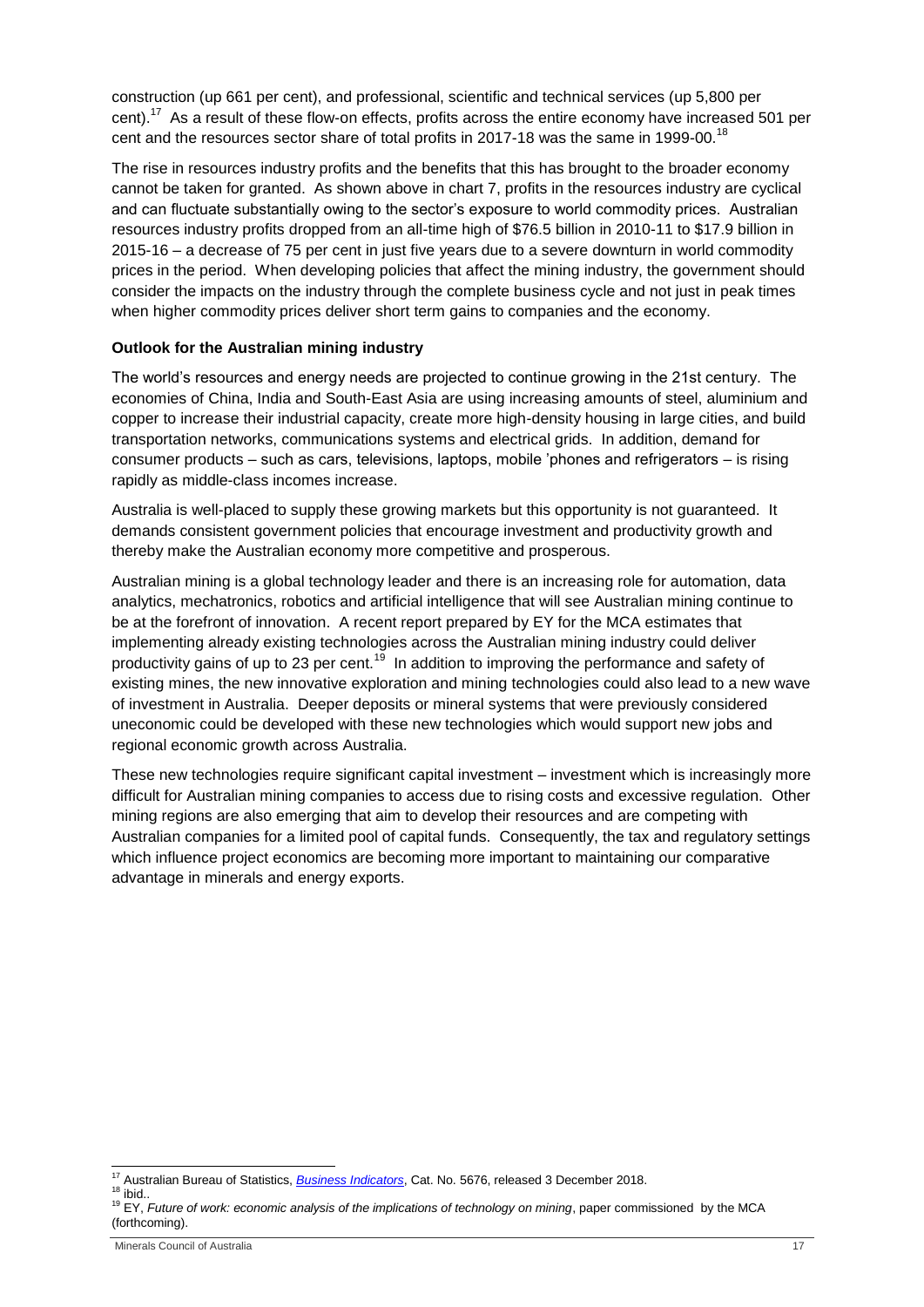# <span id="page-17-0"></span>**3. HEALTH AND SAFETY**

- The minerals industry supports a nationally consistent, risk-based preventative work health and safety (WHS) regulatory system, supported by industry-specific regulation to deliver benefits based on greater certainty, consistency and efficiency.
- The industry requires timely access to federally held health and safety data to better inform operational health and safety improvement initiatives.
- The industry does not support the introduction of industrial manslaughter offenses into the model work health and safety laws as it views these as inconsistent with accepted principles of criminal law.

# **An industry committed to health and safety**

The minerals industry's number one value and commitment is the safety and health of its workforce, where everyone who goes to work in the industry returns home safe and healthy. The minerals industry is firmly committed to the principle that every individual, regardless of where they work, whether as a direct employee or contractor, and whatever tasks they undertake, should have the same high standard of workplace safety. The industry has set itself the ambitious goal of becoming free of fatalities. MCA member companies maintain that:

- All fatalities, injuries and industrial diseases are preventable
- No task is so important that it cannot be done safely
- All hazards can be identified and their risks managed
- Everyone has a personal responsibility for the safety and health of themselves and their workmates.

A nationally-consistent, risk-based preventative work health and safety (WHS) regulatory system, supported by industry-specific regulation, would deliver benefits based on greater certainty, consistency and efficiency in the industry achieving its goal. It would also help to ensure that compliance challenges do not detract from the practical tasks of identifying, managing and minimising risk and the continuous improvement of safety and health outcomes by companies.

The MCA continues to advocate for:

- Continuous improvement, where all parties work together in support of a safety culture based on trust and openness, not an adversarial legal approach based on a blame culture
- Regulatory practice based on consistency, transparency, probity, clarity of role, flexibility and rational pragmatism
- An enforcement rationale based primarily on the desire to improve WHS standards at a particular mine and prevent further incidents by sharing learnings across the mining industry.

The MCA believes that the industrial manslaughter offences applicable in the Australian Capital Territory and Queensland (excluding the Queensland mining industry) and being considered as part of the model WHS Act are inconsistent with accepted principles of criminal law and should not be supported.

An increase in fatalities in 2013-14 resulted in the industry embarking on initiatives to arrest this rise, including sharing and learning lessons from significant incidents and working with the International Council of Mining and Metals (ICMM) to publish practical guidance on preventing the most serious types of health and safety incidents.<sup>20</sup> This direct action has resulted in a decrease in industry fatalities.

Minerals Council of Australia 18

<sup>1</sup> <sup>20</sup> International Council of Mining and Metals, *[Health and safety critical control management good practice guide](https://www.icmm.com/en-gb/publications/health-and-safety/health-and-safety-critical-control-management-good-practice-guide)*, London, 2015.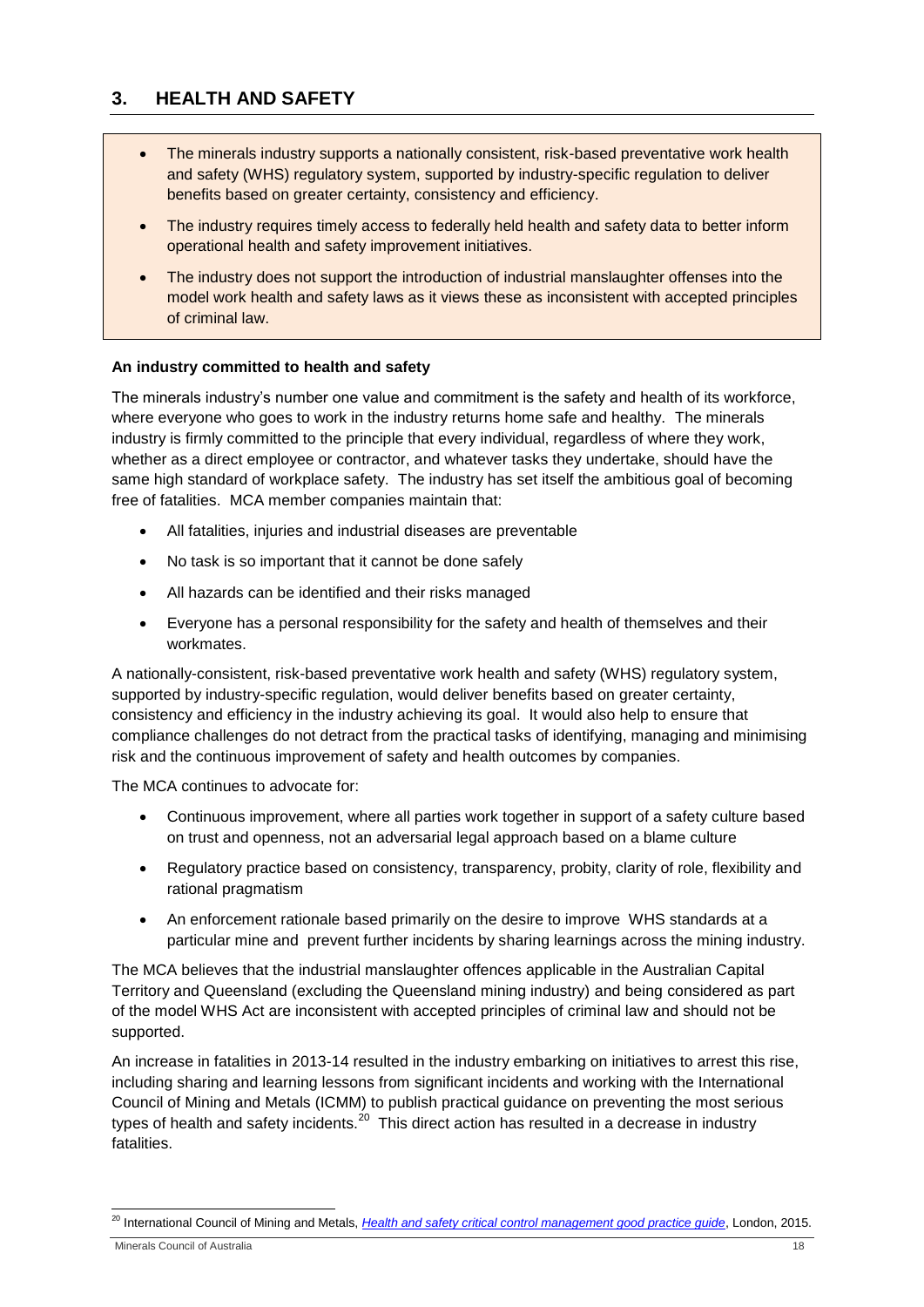

### **Chart 8: Declining Australian minerals industry fatalities**

Source: MCA

The MCA's *Blueprint for Mental Health and Wellbeing* is another signature industry initiative that provides a framework to promote wellbeing, as well as reduce the risks and impacts of mental illness. <sup>21</sup> The blueprint identifies key directions for the industry and recommends evidence-based strategies which can be applied at the company and site level.

## **Recommendations**

- The MCA supports a nationally consistent, risk-based preventative occupational health and safety regulatory system, supported by efficient industry-specific regulation. Such a system would ensure that compliance challenges do not detract from the practical tasks of identifying, managing and minimising risk, or pursuing continuous improvement of safety and health outcomes by companies.
- The minerals industry does not support the introduction of industrial manslaughter offenses into work health and safety laws as arguably there is no gap in existing legislation that needs to be filled. The MCA supports the Australian Government response to the Senate Education and Employment References Committee report which states: 'Where there has been a workplace death, all of those responsible can be prosecuted under the existing offences regime and the general criminal manslaughter provisions.<sup>22</sup>

<sup>1</sup> <sup>21</sup> Minerals Council of Australia, *[Blueprint for Mental Health and Wellbeing](http://www.minerals.org.au/sites/default/files/MCA_Mental_Health_Blueprint.pdf)*, Canberra, September 2015.

<sup>22</sup> Australian Government, [Response to the Senate Education and Employment References Committee report:](https://www.aph.gov.au/Parliamentary_Business/Committees/Senate/Education_and_Employment/IndustrialdeathsinAus/Government_Response) *They never [came home-the framework surrounding the prevention, investigation and prosecution of industrial deaths in Australia](https://www.aph.gov.au/Parliamentary_Business/Committees/Senate/Education_and_Employment/IndustrialdeathsinAus/Government_Response)*, Canberra, December 2018.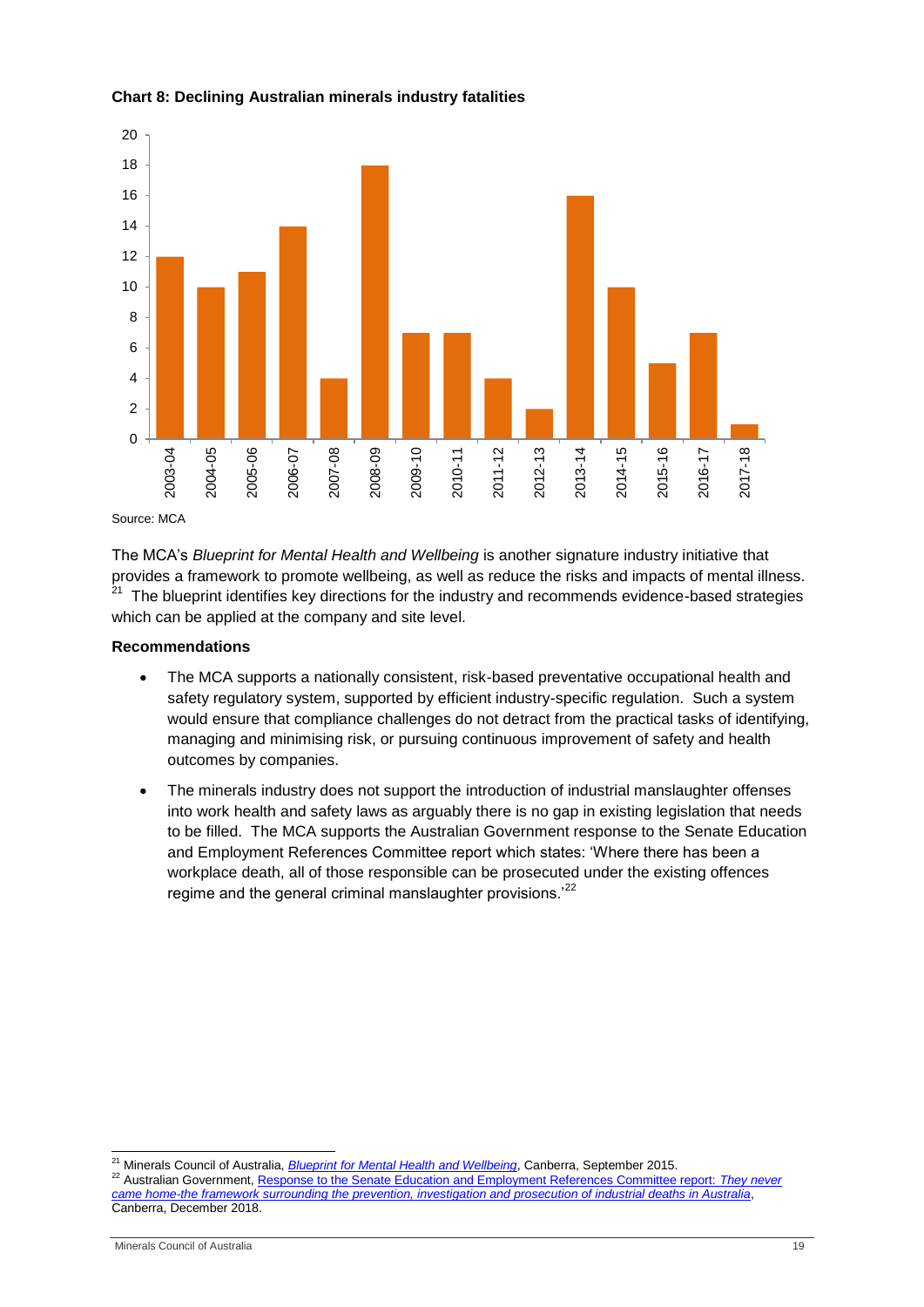# <span id="page-19-0"></span>**4. INTERNATIONALLY COMPETITIVE TAXATION**

- Stable and internationally competitive tax settings are essential for stimulating business investment, especially in capital-intensive industries like mining. Australia's 30 per cent company tax rate is simply too high for a capital importing country. While other countries have lowered company tax burdens, Australia's headline corporate tax rate has been frozen at 30 per cent since 2000.
- The mining industry delivers significant value to Australia each year. Deloitte Access Economics analysis shows that the mining industry paid \$203.6 billion in company tax and royalties in the 12 years between 2005-06 and 2016-17. $^{23}$  In 2016-17 alone, Australian mining companies are estimated to have paid \$12.1 billion in company tax – around one in every five dollars of Australia's company tax take.
- To support continued investment mining the government should:
	- Reduce Australia's internationally uncompetitive tax rate for large businesses or use other stimulatory measures such as accelerated depreciation and investment allowance for capital equipment to reduce the overall tax burden on companies
	- Continue to allow fuel tax credits for diesel to prevent taxation of business inputs
	- The R&D tax should be maintained in its current form and not distorted by restricting eligibility on the basis of industry, firm size, R&D intensity or any other arbitrary criterion
	- Maintain current thin capitalisation rules.

# **Mining makes a large tax contribution**

Official ATO data, tax transparency data and analysis by respected economists demonstrate the large tax contribution made by mining to federal and state revenues. Deloitte Access Economics (DAE) analysis shows that the mining industry paid \$203.6 billion in company tax and royalties in the 12 years between 2005-06 and 2016-17. $^{24}$  In 2016-17 alone, Australian mining companies are estimated to have paid \$12.1 billion in company tax – around one in every five dollars of Australia's company tax take.

The royalties paid by mining companies are also a key source of funding for the states. These payments contribute to funding essential government services, such as nurses, police, firefighters and ambulances, and public infrastructure. State budget papers show royalty payments to the states have tripled in ten years, increasing from \$3.6 billion in 2006-07 to \$12 billion in 2017-18.<sup>25</sup>

#### **Competitive company tax and royalties will improve growth prospects**

A competitive tax system is critical for the Australian minerals industry, which employ complex production techniques and highly skilled labour to transform natural endowments into valuable exports. The industry is highly capital intensive and characterised by high-risk exploration outlays, large upfront capital commitments (with high sunk costs), long-life assets, cutting-edge technologies and long lead times to profitability. Australia faces fierce competition from other resource-rich economies to capture resource development opportunities.

Australia's 30 per cent company tax rate is simply too high for a capital-hungry country. While other countries have lowered company tax burdens, Australia's headline corporate tax rate has been frozen at 30 per cent since 2000 when it was last lowered to be in line with the then OECD average (30.8 per

-

<sup>&</sup>lt;sup>23</sup> Deloitte Access Economics, *[Estimates of royalties and company tax accrued in 2016-17](https://www.minerals.org.au/sites/default/files/DAE%20-%20MCA%202016-17%20tax%20survery%20report%20-%20April%202018.pdf)*, report prepared for the Minerals Council of Australia, MCA, 4 April 2018.

<sup>24</sup> Deloitte Access Economics, *[Estimates of royalties and company tax accrued in 2016-17](https://www.minerals.org.au/sites/default/files/DAE%20-%20MCA%202016-17%20tax%20survery%20report%20-%20April%202018.pdf)*, report prepared for the Minerals Council of Australia, MCA, 4 April 2018. <sup>25</sup> State of New South Wales (NSW Treasury), *[Report on State Finances 2017-18](https://www.treasury.nsw.gov.au/sites/default/files/2018-10/2017-18%20NSW%20Report%20on%20State%20Finances.pdf)*; State of Victoria (Department of Treasury

and Finance, *[Financial Report 2017-18](https://www.dtf.vic.gov.au/sites/default/files/document/2017-18%20Financial%20Report.pdf)*; State of Queensland (Queensland Treasury), *[Annual Report 2017-18](https://s3.treasury.qld.gov.au/files/Treasury-Annual-Report-2017-18.pdf)*; Government of Western Australia, *[2017-18 Annual Report on State Finances](https://www.treasury.wa.gov.au/uploadedFiles/_Treasury/State_finances/2017-18-annual-report-on-state-finances.pdf)*; Government of South Australia, *[Final Budget Outcome 2017-18](https://www.treasury.sa.gov.au/__data/assets/pdf_file/0019/43093/Final-Budget-Outcome-2017-18-for-Web.pdf)*; Northern Territory Government (Department of Treasury and Finance), *[Treasurer's Annual Financial Report 2017-18](https://treasury.nt.gov.au/__data/assets/pdf_file/0004/587938/Treasurers-Annual-Financial-Report-201718.pdf)*; Government of Tasmania, *[Treasurer's Annual Financial Report 2017-18](https://www.treasury.tas.gov.au/Documents/2017-18%20Treasurers%20Annual%20Financial%20Report.pdf)*.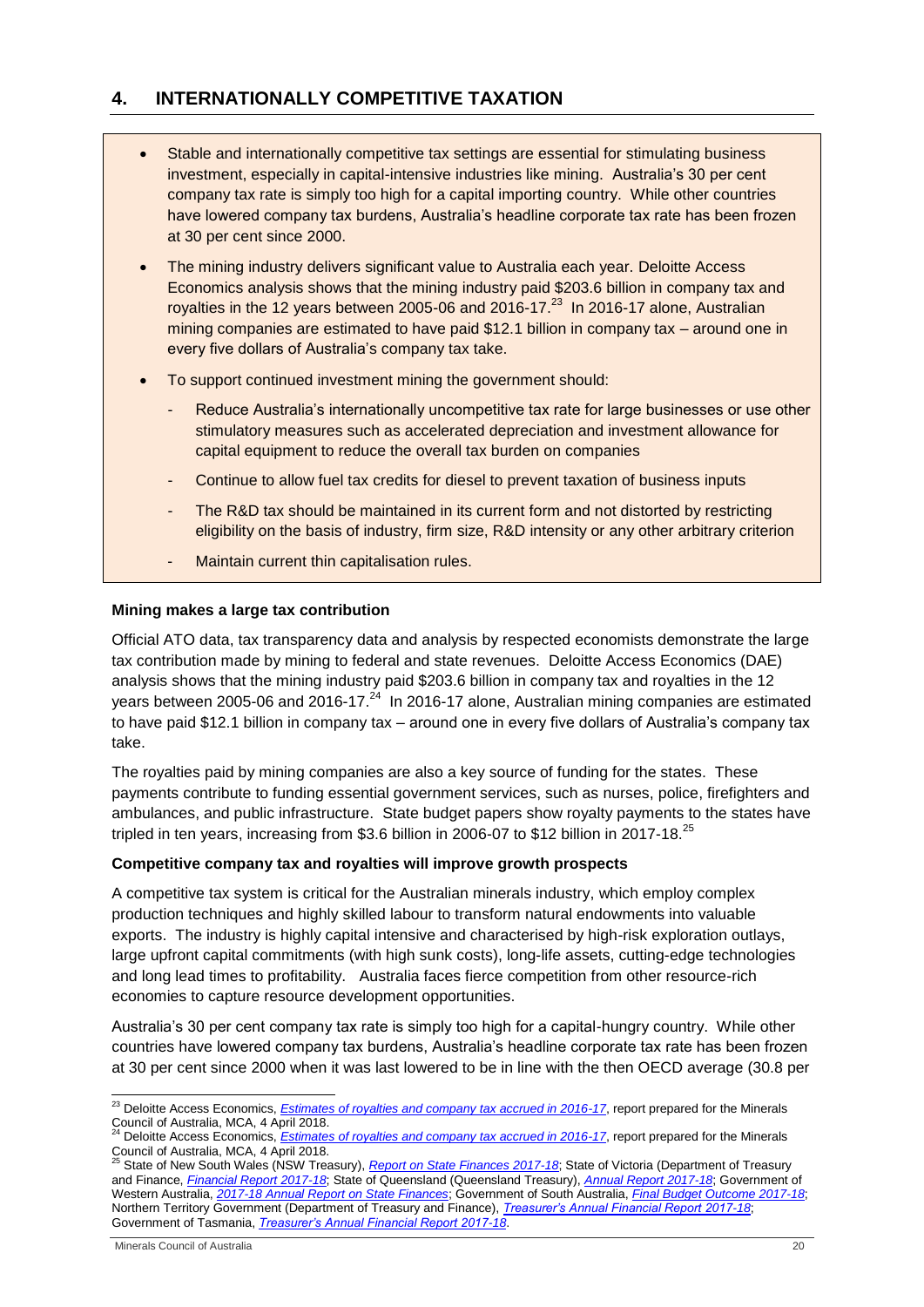cent). Since 2005, Australia has slipped from having the 14th highest company tax rate to the equal fourth-highest in 2018 in the OECD (see chart 9). With planned reforms in France and Belgium, Australia is on track to have the second highest company tax rate by 2020.





The combination of a high headline company tax rate and a broad base in the absence of investment allowances or accelerated depreciation of investment costs delivers Australia a high and uncompetitive *effective* company tax rate. Australia's *effective* tax rate (including corporate income taxes, sales taxes on capital, and other capital-related taxes) is 6th highest in the OECD at 28.7 per cent which is a substantial 9.5 percentage points higher than the OECD average.<sup>26</sup>

Australia cannot continue to impose such a high tax burden on new investment on our manufacturing, services and mining industries and expect to be a competitive location for globally mobile capital to increase investment, jobs and wages. As Dr Jack Mintz of the University of Calgary has warned: 'Australia should not be left out in the cold. At this point, Australia is ill-prepared to deal with the global implications of the US tax reform.<sup>'27</sup>

#### **Stable fuel tax, exploration and R&D arrangements are vital to mining's competitiveness**

Fuel Tax Credits (FTCs) are critical to a diverse range of regional industries reliant on diesel including mining, agriculture and tourism. In the case of mining, diesel fuel is the top three expenses for many open cut mines and consumption can account for up to one quarter of operating costs at some mines.

FTCs are not a tax subsidy. FTCs are based on the fundamental tax policy principle that business inputs should not be taxed – the same principle that underpins the GST. FTCs also ensure that fuel excise, as an effective road user charge, is not applied to off-road use of fuel. Further, the minerals industry is a builder of roads that service their projects and local communities. Bi-partisan support for FTCs is grounded in sensible tax policy. Any reduction to FTCs would simply amount to a new tax on regional industries and have a significant, negative and disproportionate impact on regional Australia.

The mining industry spent \$1.9 billion on research and development (R&D) in 2015-16.<sup>28</sup> A significant amount of R&D occurs in environmental and safety work. The R&D tax incentive is an effective, economy-wide, market-driven measure that encourages investment in innovation. It should be

Source: KPMG, Corporate Tax Rate Tables.

<sup>1</sup> <sup>26</sup>Jack Mintz & Philip Bazel, *[Australia's investment challenge in wake of 2018 US tax reform](https://www.minerals.org.au/sites/default/files/Dr%20Jack%20Mintz%20Company%20tax%20report-%20Australia%27s%20investment%20challenge%20in%20wake%20of%202018%20US%20tax%20reform%20-%20March%202018%20.pdf)*, a policy paper commissioned by the Minerals Council of Australia, MCA, March 2018.

 $27$  ibid.

<sup>28</sup> Australian Bureau of Statistics, *[Research and Experimental Development. Businesses, Australia, 2015-16](http://www.abs.gov.au/AUSSTATS/abs@.nsf/DetailsPage/8104.02015-16?OpenDocument)*, cat. no. 8104, released 15 September 2017.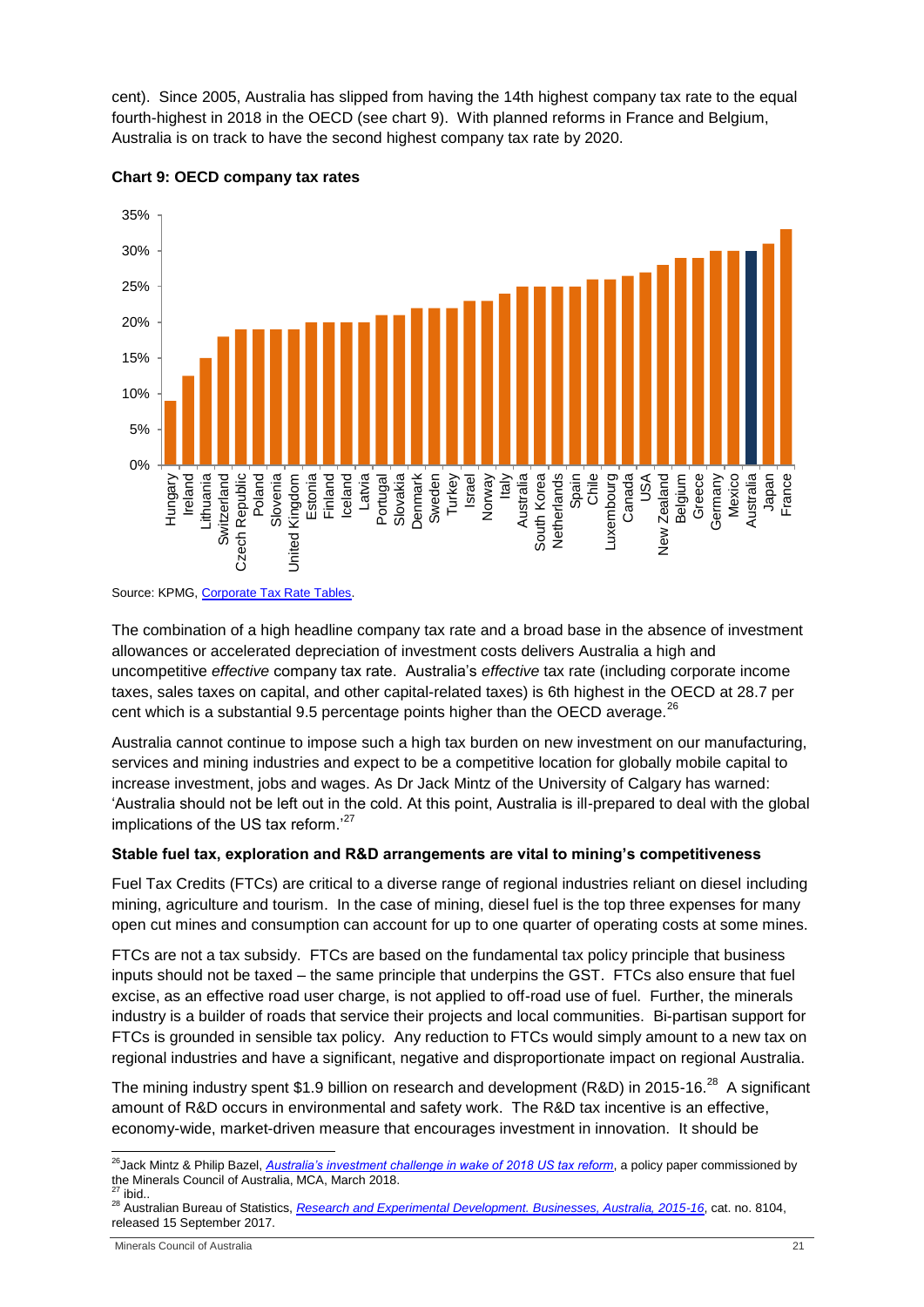maintained in its current form and not distorted by restricting eligibility on the basis of industry, firm size, R&D intensity or any other arbitrary criterion.

*Treasury Laws Amendment (Making Sure Multinationals Pay Their Fair Share of Tax in Australia and Other Measures) Bill 2018* which proposes to introduce an arbitrary 'intensity threshold' for eligibility for the R&D Tax Incentive would remove support for a large number of businesses investing in R&D in Australia. This bill should be amended to remove this element of the R&D reform package but retain important integrity improvements to the R&D Tax Incentive provided by the bill. Removing the modest amount of support for R&D investment would only undermine Australia's reputation for innovation through the R&D Tax Incentive which has suffered from frequent changes by successive governments over recent years driven by the search for revenue 'saves'.

#### **Integrity of Australia's tax system**

Australia should remain in step with international consensus on Base Erosion and Profit Shifting (BEPS) reforms. As a capital importer, Australia's tax rules need to be carefully designed to ensure legitimate investment is not harmed. Well-designed legislation coordinated with international moves will ensure that identified 'tax mischief' is targeted, and unintended consequences are mitigated.

Successive Australian Governments have implemented a series of changes to strengthen corporate tax laws. The ATO has repeatedly stated that Australia has robust corporate tax laws and most companies do the right thing. ATO Commissioner Chris Jordan recently noted *'I am satisfied we have the law, the funding, the capability and strategy to reduce the large market gap over time'*<sup>29</sup>. The recent measures should now be allowed to operate and be assessed in due course.

Australia's approach to debt deduction (thin capitalisation) rules should be consistent with OECD best practice. The tax treatment of debt is a critical influence of the effective tax rate of investing in Australia. Australia's thin capitalisation rules need to be designed for a capital importing economy reliant on foreign investment in capital-intensive industries and be targeted at the tax mischief.

Poorly designed thin capitalisation rules that are inconsistent with OECD best practice, that apply retrospectively and disregard Australia's economic interests as a capital importer may impact legitimate debt funding arrangements that are at arm's length, commercially justifiable and don't involve high interest rates. Clear consultation with industry and OECD approaches must be taken to avoid unintended impacts of thin capitalisation reform proposals.

The MCA supports meaningful and globally-consistent tax transparency that minimise compliance burdens. The mining industry has a demonstrated commitment to transparency. In Australia, these include the Voluntary Tax Transparency Code and the implementation of the Extractive Industry Transparency Initiative (EITI), both of which the MCA supports.

The MCA strongly supports the government's effort to progress to full implementation of the EITI in 2019 through our active participation on the Multi-Stakeholder Group. Considerable work has gone into developing a model that is relevant to the Australian extractives industry and regulatory environment based on the successful Australian pilot which commenced in 2011.

#### **Recommendations**

- To stimulate new investment in mining and therefore future flows of income and tax revenue – the government should reduce Australia's internationally uncompetitive corporate tax rate for large business. Other stimulatory measures – such as accelerated depreciation or investment allowance for capital equipment – should also be expanded.
- As the Australian minerals industry already faces an effective tax rate of 51 per cent, there is a compelling case to maintain critical business deductions, including the Fuel Tax Credit scheme and the immediate deductibility of exploration expenditure.
- It is also essential that Australia's thin capitalisation (interest deduction) regime is maintained to provide certainty for large-scale projects already underway and to encourage new investment.

<sup>1</sup> <sup>29</sup> Commissioner Chris Jordan AO, *[Address to the National Press Club,](https://www.ato.gov.au/Media-centre/Speeches/Commissioner/Commissioner-s-address-to-the-National-Press-Club/)* 5 July 2017.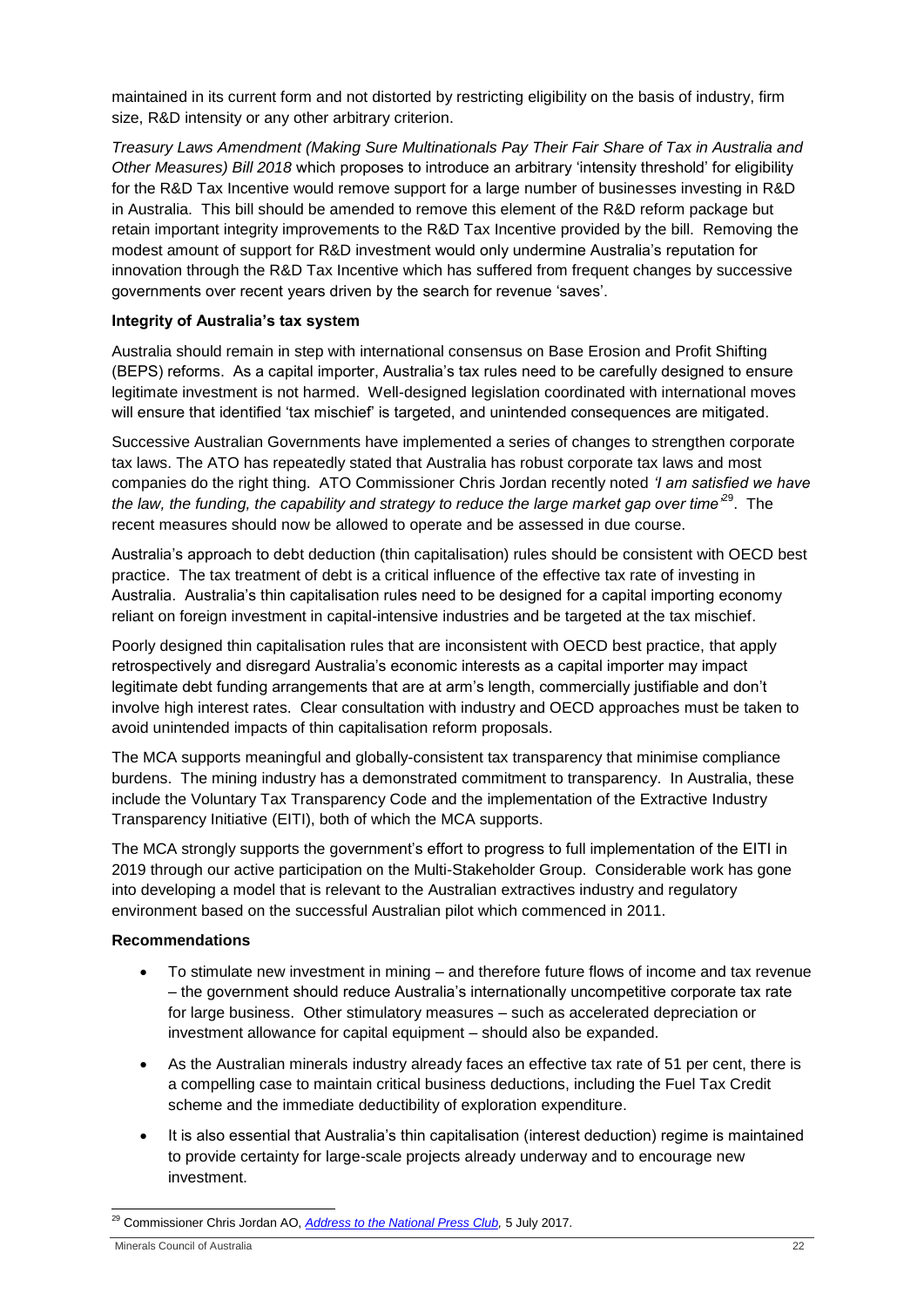# <span id="page-22-0"></span>**5. PRODUCTIVE WORKPLACE RELATIONS**

- Australia needs a modern workplace system that supports productivity to sustain future growth in living standards. The Federal Government should:
	- Maintain competitiveness, flexibility and choice in employment arrangements, including the use of labour hire and service contractors
	- Preserve the productivity gains of enterprise bargaining and resist any return to pattern bargaining or industry-wide bargaining
	- Confine permitted content over which protected industrial action can be taken to employment matters that directly affect employers and employees at the enterprise
- The MCA broadly supports the Productivity Commission's workplace relations reform agenda, which the commission has estimated would boost the Australian economy by \$850 million every year. Further, the MCA recommends that the government:
	- Allow high-income earners to enter into individual agreements
	- Institute a more practical test for the Fair Work Commission to apply when considering applications to terminate expired enterprise agreements.

#### **Efficient use of capital depends on flexible workplace relations**

Successive governments have recognised that flexible workplace relations, underpinned by a sound safety net, are critical to a dynamic and prosperous economy. The decentralisation of workplace relations in the 1990s was driven by the same objective of adaptability and efficiency that propelled the floating of the Australian dollar, the lowering of tariffs and the pursuit of national competition policy.

Regulation cannot sustain jobs or guarantee lasting real wage increases. Only productive and competitive enterprises can deliver high wages and expanding employment opportunities

The ability to modernise workplaces is vital to the competitiveness of the Australian minerals industry, which is increasingly focused on integrating new technology and ideas into its operations. The old industrial relations model – rigid and adversarial – is less and less relevant to the structure of the Australian economy and the needs and expectations of Australian employers and employees.

Separate reviews by the Fair Work Act Review Panel (2012) and the Productivity Commission (2015) have identified a number of areas in which the *Fair Work Act 2009* could be improved. Yet despite the modesty of these proposals and their essentially bipartisan character, attempts to implement them have failed to pass through parliament.

Moreover, there are proposals to make Australia's workplace relations rules even more rigid, including by restricting the terms on which labour hire can be engaged and facilitating pattern bargaining across enterprises in the same industry.

#### **The facts about labour hire and service contracting in Australian mining**

The share of permanent employees in the resources sector is high (84 per cent) compared to other industries.<sup>30</sup> Nonetheless, the sector does make use of labour hire workers and service contractors. Labour hire is generally understood to involve an agency on-hiring the services of an agency worker to a host business for a service fee, with the agency remaining the employer of the worker. Labour hire is different from contracting, in which an entity provides workers to perform discrete pieces of work (or projects) and manages those workers itself.

-

<sup>&</sup>lt;sup>30</sup> Australian Bureau of Statistics, *Characteristics of Employment, Australia, Aug 2018,* ABS cat. no. 6333.0, released 29 November 2018.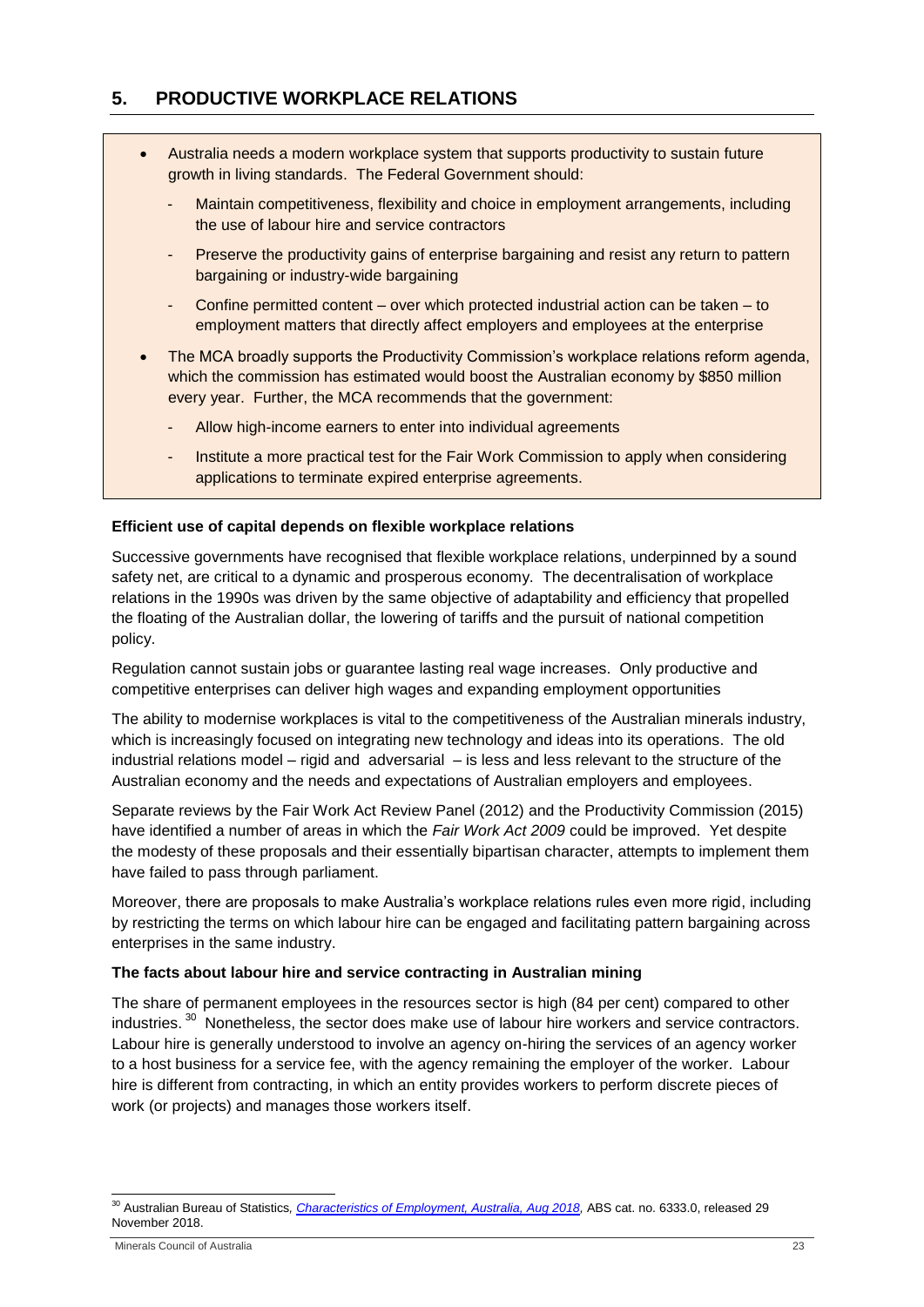According to the latest available data from the Australian Bureau of Statistics, 9.8 per cent of people employed in the resources sector were hired through labour-hire firms, comparable to manufacturing (11.3 per cent), utilities (10.2 per cent) and financial and insurance services (10.0 per cent).  $31$ 

Mining companies use labour hire arrangements for a variety of reasons, including:

- As a means of sourcing skills in short supply
- For work that is specialised or limited in duration, such as planned maintenance shutdowns or rehabilitation
- Where demand for labour has increased but the sustainability of that demand is uncertain. Labour hire gives producers flexibility to increase and decrease their workforces within short timeframes that do not exist under standard enterprise agreements.

Labour hire also provides skills and experience to new workers and can be a stepping stone to permanent employment.

Labour hire workers in the resources sector are generally highly paid and highly skilled and are protected by the same rigorous health and safety laws as other mining workers. Labour hire workers in the resources sector are not vulnerable or exploited. The Queensland Office of Industrial Relations did document some examples of exploitation of labour hire workers in its issues paper on *Regulation*  of the Labour Hire Industry 2016 – but none of these cases took place in the resources sector.<sup>32</sup>

Similarly, contractors offer flexibility – and enhance productivity – by providing labour, plant and equipment, safety systems and expertise. Provision of these inputs can enable new entrants to the mining industry to secure investment finance.

The Productivity Commission has reasoned that restricting flexible working arrangements is anticompetitive and unwarranted:

So-called 'jump-up' clauses that require businesses to engage subcontractors on the same terms as employees, or that limit the employment of casual and labour hire employees are, in spirit, contrary to the *Competition and Consumer Act 2010* (Cth). Employers should be able to use subcontractors and casual and labour hire employees, as suits their business operations and the workers themselves. The Fair Work Act should be amended to prohibit restrictions on such employment arrangements in enterprise agreements.<sup>33</sup>

#### **Enterprise bargaining is working well and should be retained**

Similarly, a return to pattern bargaining would unwind 25 years of bipartisan workplace relations reform. The reforms of the first Howard Government progressed the reforms that the Keating Government had commenced and by and large, the Rudd Government's Fair Work Act was consistent with the reform direction set by the Keating Government (despite some anomalies discussed below).

In the first five-year review of the Fair Work Act, the Fair Work Act Review Panel concluded that: 'In our view, the current laws are working well and the system of enterprise bargaining underpinned by the national employment standards and modern awards is delivering fairness to employers and employees.<sup>34</sup> The Productivity Commission subsequently observed that enterprise bargaining 'generally works well' and that wage increases in enterprise agreements (and individual arrangements) 'have considerably outpaced awards'.<sup>35</sup>

None of the elements of the Australian scheme should be taken in isolation or mischaracterised. Australia's system of bargaining is underpinned by a robust safety net and multi-layered award system. It creates a set of conditions that apply across a sector and can only be modified if the

<sup>-</sup><sup>31</sup> Australian Bureau of Statistics*, [Characteristics of Employment, Australia, Aug 2016,](http://www.abs.gov.au/AUSSTATS/abs@.nsf/allprimarymainfeatures/79BFDF96A3DCCB70CA25823D0018FAF7?opendocument)* ABS cat. no. 6333.0, released 2 May  $\frac{2017}{32}$ 

<sup>32</sup> See Queensland Office of Industrial Relations, *[Regulation of the Labour Hire Industry 2016,](https://www.oir.qld.gov.au/sites/g/files/net5141/f/labour-hire-issues-paper-december-2016.pdf?v=1532909488)* issues paper, 15 December 2016.

<sup>33</sup> Productivity Commission, *[Workplace Relations Framework: Final Report, Volume 1,](https://www.pc.gov.au/inquiries/completed/workplace-relations/report/workplace-relations-volume1.pdf)* Canberra, 21 December 2015, p. 37. <sup>34</sup> Professor Emeritus Ron McCallum AO, The Hon Michael Moore and Dr John Edwards, *[Towards more productive and](https://docs.employment.gov.au/system/files/doc/other/towards_more_productive_and_equitable_workplaces_an_evaluation_of_the_fair_work_legislation.pdf)*  [equitable workplaces: An evaluation of the Fair Work legislation,](https://docs.employment.gov.au/system/files/doc/other/towards_more_productive_and_equitable_workplaces_an_evaluation_of_the_fair_work_legislation.pdf) Australian Government, 18 November 2012.<br><sup>35</sup> Productivity Commission, <u>Workplace Relations Framework: Final Report, Volume 1</u>, Canberra, 21 December 2015, *[Workplace Relations Framework: Final Report, Volume 2,](https://www.pc.gov.au/inquiries/completed/workplace-relations/report/workplace-relations-volume2.pdf)* Canberra, 21 December 2015, p. 661.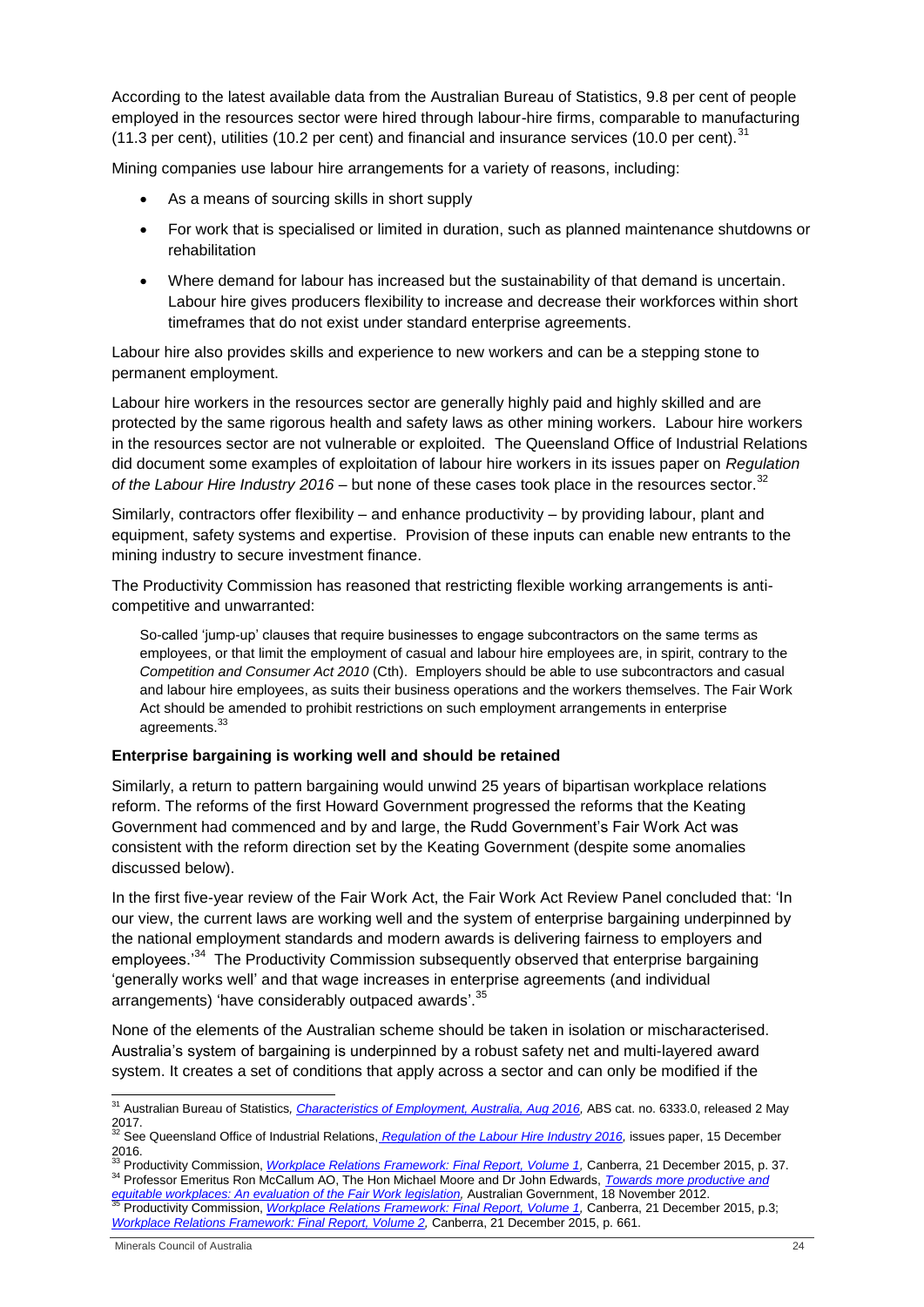employee is better off overall. This is important context when considering the operation of enterprise bargaining or individual flexibility agreements for higher paid workers.

For the minerals industry, business success is more dependent than ever on the efficiency of the entire export supply chain, from exploration and initial development through to final shipment. Improvements in productivity, cost competitiveness and enterprise flexibility are necessary if Australia is to unlock the growth potential across current and future mining projects. Conversely, pattern bargaining would enforce uncompetitive rates of pay and restrictive conditions across all mines and related operations, irrespective of their lives, commodities or particular challenges.

# **Permitted content should be confined to direct employment matters**

With high business taxes, undue delays in project approvals and high energy costs, Australia can illafford further restrictions in workplace relations. In 2017 the Productivity Commission estimated that implementing its reform proposals would add \$850 million a year to the Australian economy.<sup>36</sup> The MCA broadly supports the Productivity Commission's workplace relations reform agenda and submits that an immediate priority should be confining permitted content in enterprise agreements to direct employment matters.

The Fair Work Act has expanded the scope of permitted content in enterprise agreements well beyond the relationship between an employer and employees (Box 1).

#### **Box 1: The undue scope of permitted matters in agreements is hindering workplace efficiency**

The *Fair Work Act 2009* expanded the range of permitted content in enterprise agreements from 'matters relating to' the employment relationship to 'matters pertaining to' the employment relationship – including matters pertaining to employers and trade unions.

Consequently, more content must be bargained over, more issues can form the basis of protected industrial action, and more content is then able to be included in enterprise agreements which may then be subject to dispute resolution procedures under those agreements.

In the minerals industry, it is not uncommon to see clauses in enterprise agreements that restrict the fundamental right of an employer to manage its own business, or which have little to do with the employer-employee relationship. For example, these clauses can require employers to:

- Consult with unions on changes to regular rosters or ordinary hours of work
- Restrict retrenchment to a 'last-in, first-out' policy
- Restrict or prohibit the use of contractors or labour hire workers
- Provide employee representatives with the names and commencement dates of new employees
- Provide paid leave for employees to attend to union business.

The MCA supports removing the availability of protected industrial action for matters not directly related to the employment relationship. This would improve workplace efficiency by ensuring that:

- Negotiations are not stifled by claims that constrain an employer's ability to manage the workforce and work flow
- The bargaining process has a clear employment focus and protected industrial action cannot be misused for ulterior purposes.<sup>37</sup>

<sup>-</sup><sup>36</sup> Productivity Commission, *[Shifting the Dial: 5 Year Productivity Review,](https://www.pc.gov.au/inquiries/completed/productivity-review/report/productivity-review.pdf)* Report No. 84, Canberra, 3 August 2017, released on 24 October 2017, p. 233.<br><sup>37</sup> Minerals Council of Australia, <u>A*ustralia's workplace relations framework: The case for reform,</u> MCA, 8 August 2017,</u>* 

pp.25-28.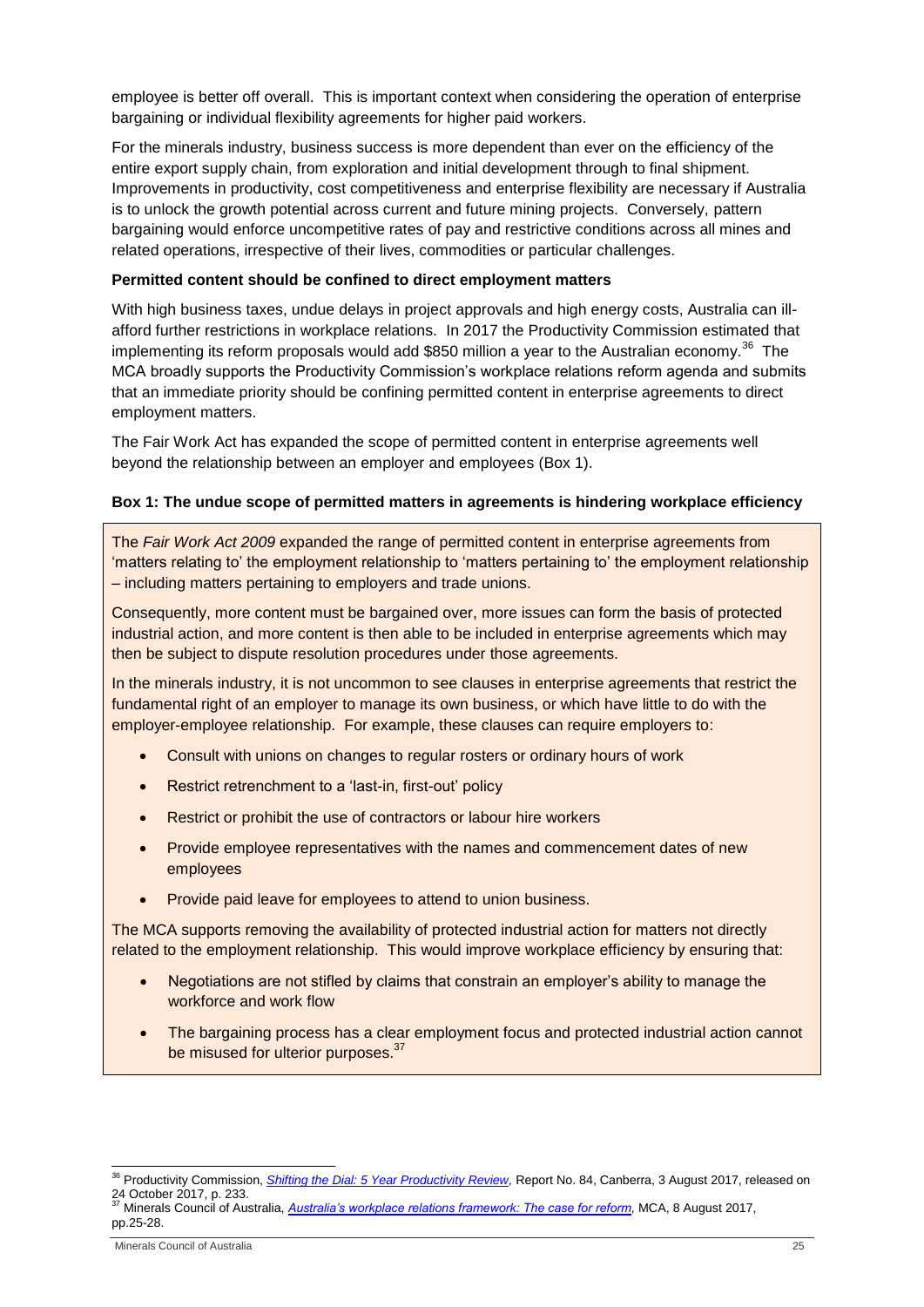The MCA recommends:

- Removing the availability of protected industrial action over business decisions and confining the content of enterprise bargaining to direct employment matters by:
	- Amending the phrase 'matters pertaining to' the relationship between an employer and employees in section 172 of the *Fair Work Act 2009* to 'matters directly related to'
	- Amending section 194 of the Fair Work Act to include an express prohibition on enterprise agreement terms that unreasonably interfere with legitimate business decisions or restrict an employer's capacity to choose an employment mix suited to its business
	- Removing matters pertaining to the relationship between an employer and a trade union from the range of permitted matters in enterprise agreements under section 172 of the Fair Work Act
	- Amending section 409 of the Fair Work Act to delete the inclusion of a 'reasonable belief' that a claim in relation to an agreement is about a permitted matter. $38$

#### **Refocus adverse action provisions to discourage unreasonable claims**

The Fair Work Act prohibits a wide range of conduct known as 'adverse action'. Adverse action provisions were intended to protect freedom of association and prevent discrimination in the workplace. However, they are being used to interfere with ordinary management decision-making, including performance management and organisational restructuring. This problem has emerged owing to the breadth of actions described as adverse, the broad spectrum of protections related to industrial activity, the onus on the employer to prove that adverse action has not occurred and the uncapped nature of potential compensation.

The MCA recommends:

- Making provision for exclusions for legitimate operational and investment decisions
- Reinstating the sole or dominant purpose test to determine whether a contravention has occurred
- Discouraging unmeritorious claims by allowing cost orders to follow the result of the case
- Codifying the High Court's approach in *CFMEU v BHP Coal Pty Ltd (2014) 253 CLR 243* to confirm that just because adverse action is connected with industrial activity, it does not mean that the adverse action occurred because of the industrial activity.<sup>39</sup>

#### **Rebalance union right-of-entry provisions to prevent unwarranted disruptions**

The Fair Work Act relaxed existing right of entry laws by linking them to union eligibility rules rather than the previous requirement for a union to be covered by an agreement or award at a worksite. Moreover, entry clauses were made allowable matters in enterprise agreements, which meant that unions could now take protected industrial action over the clauses where employers refuse to accede to them  $40$ 

The relaxation of right-of-entry rules led to a substantial increase in visits. These provisions have become the vehicle whereby unions that have proven themselves otherwise unable to persuade employees about the merits of union membership can maintain unreasonable demands on employers and employees alike. Legislative amendments in 2013 (which effectively provided a union with an unfettered right to use break areas and mandated that businesses subsidise union activities) skewed the system even further in the direction of union demands.

<sup>1</sup> <sup>38</sup> Minerals Council of Australia, *[Australia's workplace relations framework: The case for reform,](https://www.minerals.org.au/workplace_relations_the_case_for_reform)* MCA, 8 August 2017, pp. 25- 28; cf. the Productivity Commission, *[Workplace Relations Framework: Inquiry Report, Volume 2,](http://www.pc.gov.au/inquiries/completed/workplace-relations/report/workplace-relations-volume2.pdf)* Canberra, 21 December 2015, pp. 683, 820.

Minerals Council of Australia, op. cit., p. 28ff; cf. the Productivity Commission, op. cit., p. 622ff.

<sup>40</sup> Australian Mines and Metals Association, *[Fair for Who? The rhetoric versus the reality of the Fair Work Act](http://www.amma.org.au/wp-content/uploads/2013/09/20130902_Fairforwho.pdf)*, October 2012, p. 4.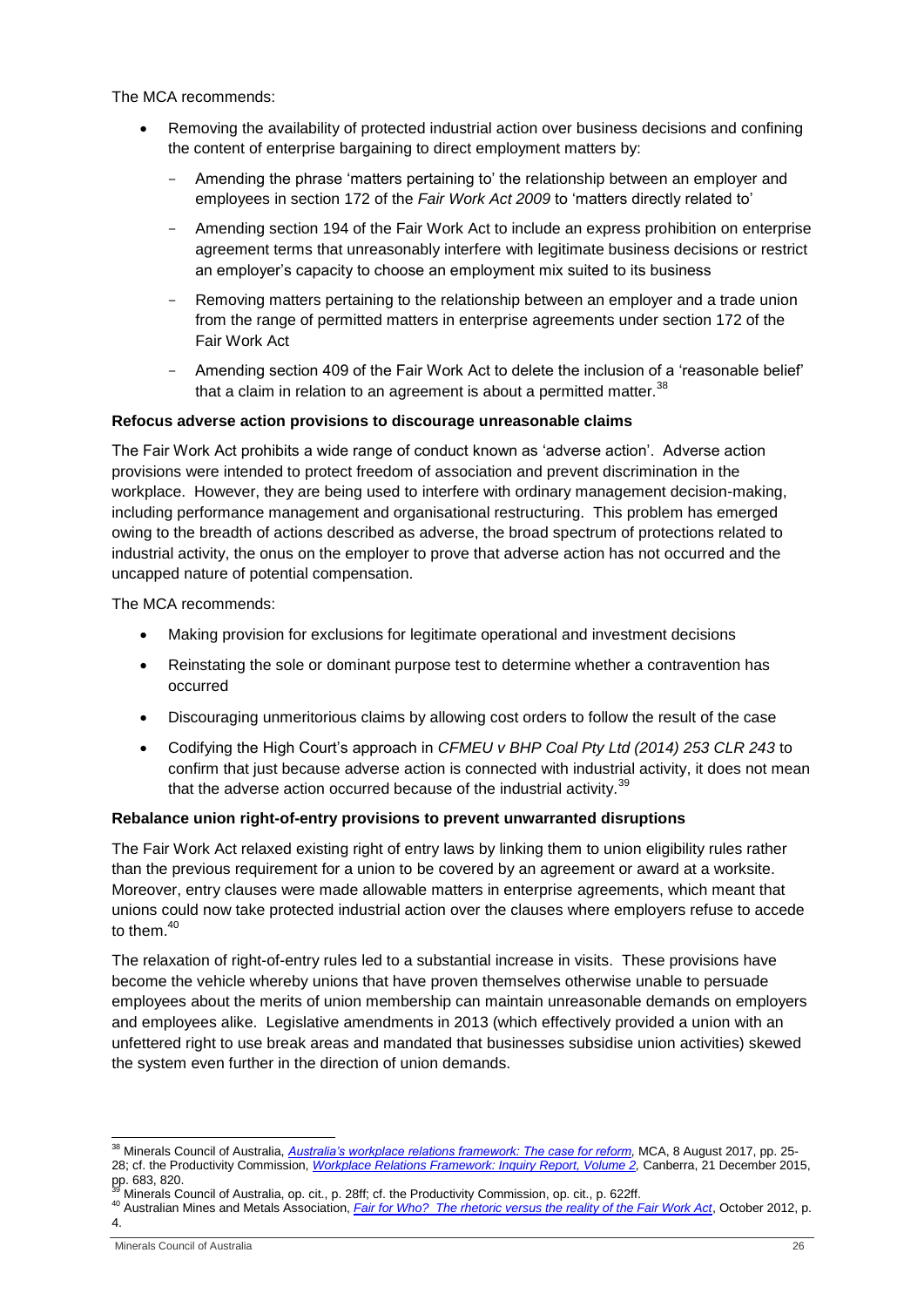BHP's former Worsley alumina refinery had more than 550 right-of-entry visits between 2011 and 2013.<sup>41</sup> Another MCA member was subject to 257 visits between January 2015 and June 2016. These excessively frequent visits interrupted work and significantly reduced productivity.

The MCA recommends:

- Rebalancing union right-of-entry provisions by anchoring right of entry provisions in the need to allow employees access to their representatives (rather than a right of unions to advance their interests)
- Addressing any continuing operational issues over frequency of entry by:
	- Removing the requirement for there to be 'an unreasonable diversion of the occupier's critical resources' in order for the Fair Work Commission (FWC) to make orders regarding the frequency of entry
	- Requiring the Fair Work Commission to take account of the cumulative impact on an employer's operations, the likely benefit to employees of further entries and the reason for the frequency of the entries in making orders regarding frequency of entry.<sup>42</sup>

#### **Reform greenfields agreements to encourage investment in new projects**

Capital-intensive industries such as mining make large, decades-long investment decisions, which entail complex construction projects and long lead times before cash flows are generated. A degree of certainty about the industrial environment – including employment conditions – over the life of a construction project is vital to providing investors with confidence and making Australia an attractive destination for new capital investment.

Under the current regulatory framework, a greenfields agreement can only be made prior to project commencement, with one or more relevant unions. This effectively gives trade unions a right of veto over negotiations for major projects, and can stop or significantly delay the agreement-making process and lead to higher labour costs at the outset of an agreement.

The MCA recommends that:

- The Fair Work Commission should adopt a simpler test in approving a greenfields agreement, so that the terms of that agreement are at least at the level of similar work performed at another enterprise covered by an enterprise agreement.
- There should be capacity for employers to enter into 'life of project' greenfields agreements, or at least agreements with duration of up to and including five years according to operational needs. 43

#### **Allowing high-income earners to enter into individual agreements**

Arrangements that limit flexibility in management and work practices hinder productivity growth, employment and the ability to adapt to changing market conditions. The limited options for agreement making which are available under the Fair Work Act restrict an employer's ability to modernise work practices or to address individual employees' personal circumstances and requirements. In particular, the benefits of Individual Flexibility Arrangements (IFAs) for high income earners (presently set at \$145,400) and employers have proved to be largely illusory, owing to unions' opposition to flexibility on key matters such as hours of work, rostering and overtime.

MCA member companies respect the right of a group of employees to be represented by a union in a bargaining context where the employees wish to do so. Equally, a modern workplace relations framework should accommodate a form of individual agreement, backed by a strong safety net, which

<sup>1</sup> <sup>41</sup> Dean Dalla Valle, then President of Coal, BHP Billiton, ['Right to enter must not cut productivity',](http://www.theaustralian.com.au/opinion/right-to-enter-must-not-cut-productivity/news-story/02dc04db0b94b91baa03a94b5353ab41) *The Australian,* 28 November 2014. <sup>42</sup> Minerals Council of Australia, *[Australia's workplace relations framework: The case for reform,](https://www.minerals.org.au/workplace_relations_the_case_for_reform)* MCA, 8 August 2017, p. 32f; cf.

the Productivity Commission, *[Workplace Relations Framework: Inquiry Report, Volume 2,](http://www.pc.gov.au/inquiries/completed/workplace-relations/report/workplace-relations-volume2.pdf)* Canberra, 21 December 2015, p.

<sup>910.&</sup>lt;br><sup>43</sup> Minerals Council of Australia, <u>A*ustralia's workplace relations framework: The case for reform,</u> MCA, 8 August 2017, p. 34f;</u>* Productivity Commission, *[Workplace Relations Framework: Inquiry Report, Volume 2,](http://www.pc.gov.au/inquiries/completed/workplace-relations/report/workplace-relations-volume2.pdf)* Canberra, 21 December 2015, p. 691.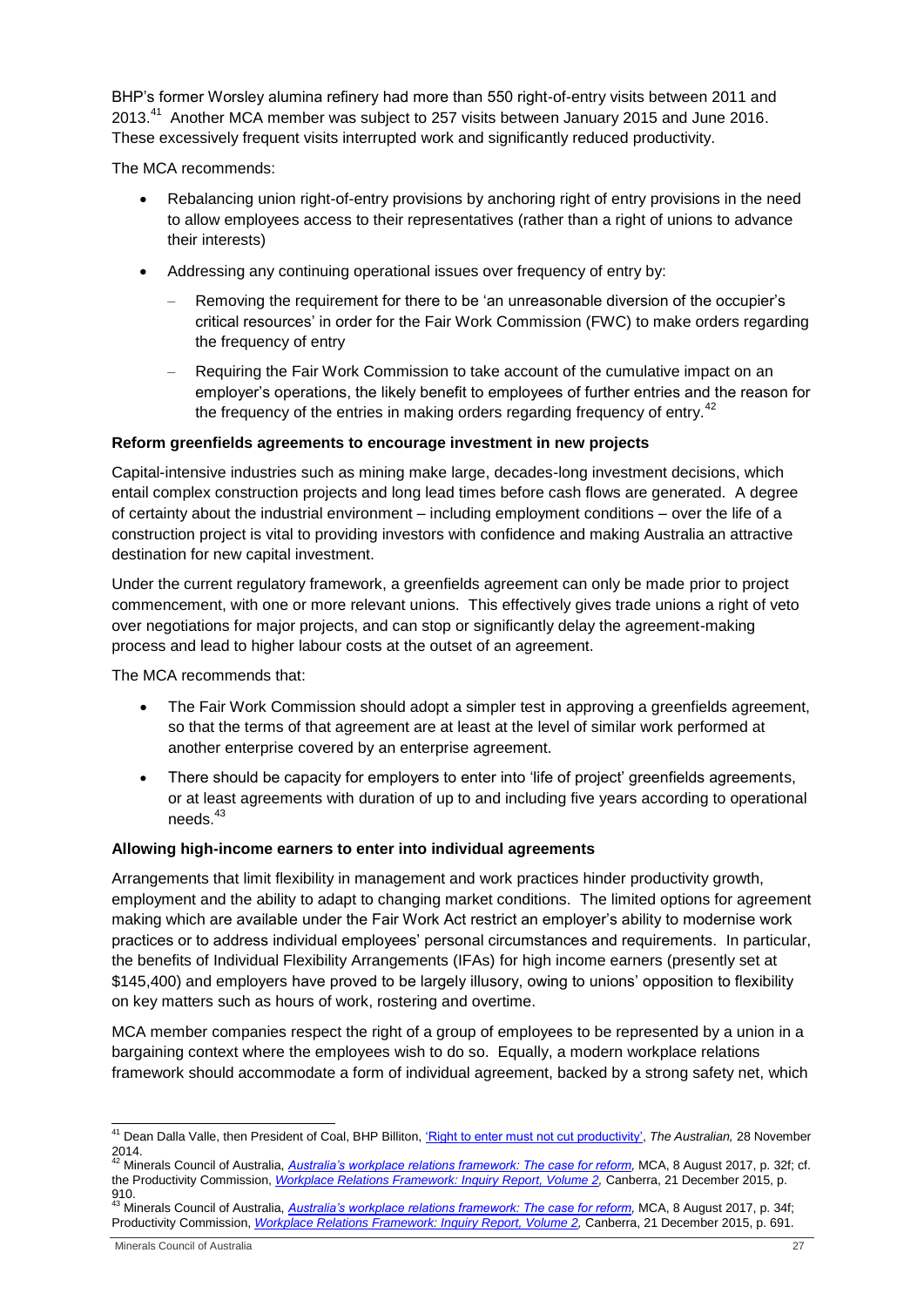allows an employee to agree to employment arrangements directly with his or her employer. The safety net can be managed through the National Employment Standards and modern awards.

The MCA recommends that:

 There should be greater capacity for employees who are earning over a particular threshold (such as the existing high income threshold for unfair dismissals) to opt out of an enterprise agreement and enter into individual agreements.<sup>44</sup>

### **Allow expired enterprise agreements to be terminated more easily**

Many enterprise agreements in the minerals industry contain historic clauses that hinder workplace productivity and innovation. Employers who have successfully applied to terminate enterprise agreements have done so largely to remove outdated, irrelevant and restrictive clauses.

However, employers cannot easily terminate an enterprise agreement. First, the Fair Work Commission cannot terminate an enterprise agreement unless:

- The Commission is satisfied that it is not contrary to the public interest to do so
- The Commission considers it is appropriate, having taken into account all of the circumstances, including:
	- The views of the employees, each employer and each union covered by the enterprise agreement
	- The circumstances of those employees, employers and unions including the likely effect.

Second, contested terminations entail an extensive and expensive legal process, requiring voluminous evidence and robust litigation to demonstrate that termination is 'appropriate'. For applications to terminate made by AGL Loy Yang, Murdoch University, Aurizon and Port Kembla, the time from application to termination was 225 days, 293 days, 372 days and 519 days (respectively).

Third, successful applications to terminate have generally required undertakings from the employer that preserve many pre-termination terms and conditions, including pay.

Further, the number of terminations in the resources sector is low. There are 327 agreements relating to resources that are currently active. However, since 1 January 2014, 503 agreements relating to resources have either exceeded their nominal expiry date or been terminated:

- 437 of these have expired but not been replaced or terminated, with 120 of these agreements having expired in 2014
- $\bullet$  66 have been terminated, on application by either a union or an employer.<sup>45</sup>

So over the last five years, only 13 per cent of expired agreements in the resources sector have been terminated, and this small share cannot be attributed wholly to employers.

The MCA recommends that:

- There should be a more practical test when considering applications to terminate agreements (for example, after the conclusion of a particular bargaining period, it should be open for an employer to terminate an out of term enterprise agreement)
- In addition or alternatively, there should be a mechanism where any agreement which has remained in substantially the same terms for a long period of time can be terminated more readily
- The right to terminate an enterprise agreement should not be available where the union can show that:
	- It has offered a genuine compromise that reasonably meets the employer's interests, or
	- The employer failed to bargain in good faith.

-

<sup>44</sup> Minerals Council of Australia, *[Australia's workplace relations framework: The case for reform,](https://www.minerals.org.au/workplace_relations_the_case_for_reform)* MCA, 8 August 2017, p. 36f. <sup>45</sup> Information provided by the Department of Jobs and Small Business to the MCA secretariat on 1 February 2019.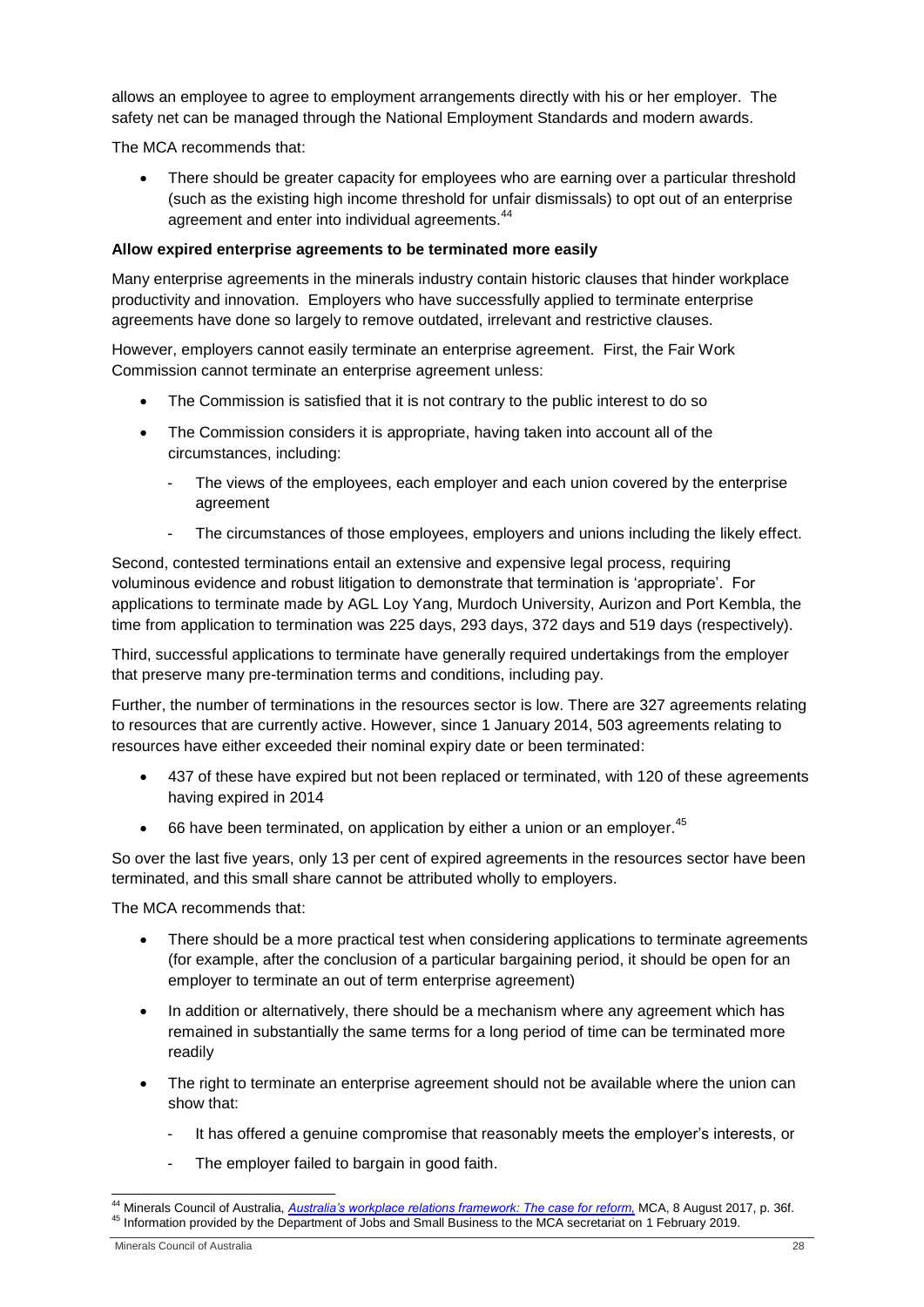# <span id="page-28-0"></span>**6. DEVELOPING THE FUTURE MINERALS WORKFORCE**

- Australia's resources sector depends on a highly skilled, highly paid workforce that covers a range of scientific fields, professional occupations and trades. The productivity of this workforce will be bolstered by the new tools of data analytics, automation, robotics and artificial intelligence. The nation's most pressing challenge is creating the education, training and workplace relations framework that maintains Australia's competitive advantage and the minerals industry's contribution to prosperity.
- To help generate the future minerals workforce, the government will need to work closely with industry to ensure that accredited training is responsive to industry needs. MCA supports the recommendation of the Resources 2030 Taskforce to develop a more coordinated national curriculum for earth sciences and resources sector qualifications at the tertiary and VET levels and welcomes the COAG Energy Council's commitment to address skills in the resources sector as a priority issue.
- There is scope to help create partnerships between high tech METS sector and mining firms.
- Labour mobility is essential to existing operations and new projects in the minerals industry. Strategies such as fly-in. fly-out (FIFO) and drive-in, drive-out (DIDO) arrangements, together with an effective skilled migration program, help sustain mining activity in regional areas. The MCA recommends the removal of recent unnecessary restrictions on the use of temporary skilled migration.

Productivity drives prosperity through a more efficient allocation of labour and capital. Renewing productivity growth requires the application of new ideas on how work is done and the tools that can be deployed. The imperative of safety is a further driver. The design of the mining workplace is evolving to meet this reality. To embrace these workplace design challenges, and thus maintain Australia's competitive advantage in mining, new skills are required, enhancing and augmenting those of the existing workforce and providing new opportunities for a new workers. Flexible labour markets expand the range of these new opportunities.

#### **Future minerals workforce**

The minerals industry is actively engaged in understanding the future minerals workforce and the skills requirements considering the increasing role of data analytics, automation, robotics and artificial intelligence that will see Australian mining continue to be at the forefront of innovation. Central to this work is identifying priority areas for skilling and upskilling related to technological advances.

The Productivity Commission correctly identifies skills formation as a government priority because technology adoption, use and diffusion (the long-run drivers of productivity) require people with the right skills.<sup>46</sup> There is additional value in improving skills formation from foundational to advanced, because it gives people better job security, income and job satisfaction. The Productivity Commission rightly points out that:

[T]he current skills system has fractures that put at risk its capacity to deal with the future labour market changes. There are deteriorating results among school students. The VET system is in a mess, and is struggling to deliver relevant competency-based qualifications sought by industry. Leading segments of the university sector are more focused on producing research than improving student outcomes through higher-quality teaching.

Specialist minerals disciplines have suffered significant declines in recent years. In mining engineering, the future domestic pipeline of graduates is going to be significantly impacted with less than 50 expected to graduate in 2020. $^{47}$  This is less than a third that graduated five years ago. While enrolments in mining engineering traditionally follow commodity prices, since 2016 they have not increased when commodity prices have. PwC suggests that the decline in enrolments is related to

<sup>-</sup><sup>46</sup> Productivity Commission, *[Shifting the Dial: 5 Year Productivity Review](https://www.pc.gov.au/inquiries/completed/productivity-review/report)*, Report No. 84, Canberra, 3 August 2017, p. 83f. <sup>47</sup> Minerals Council of Australia, *MTEC Key Performance Measures Report 2018*, Canberra, October, 2018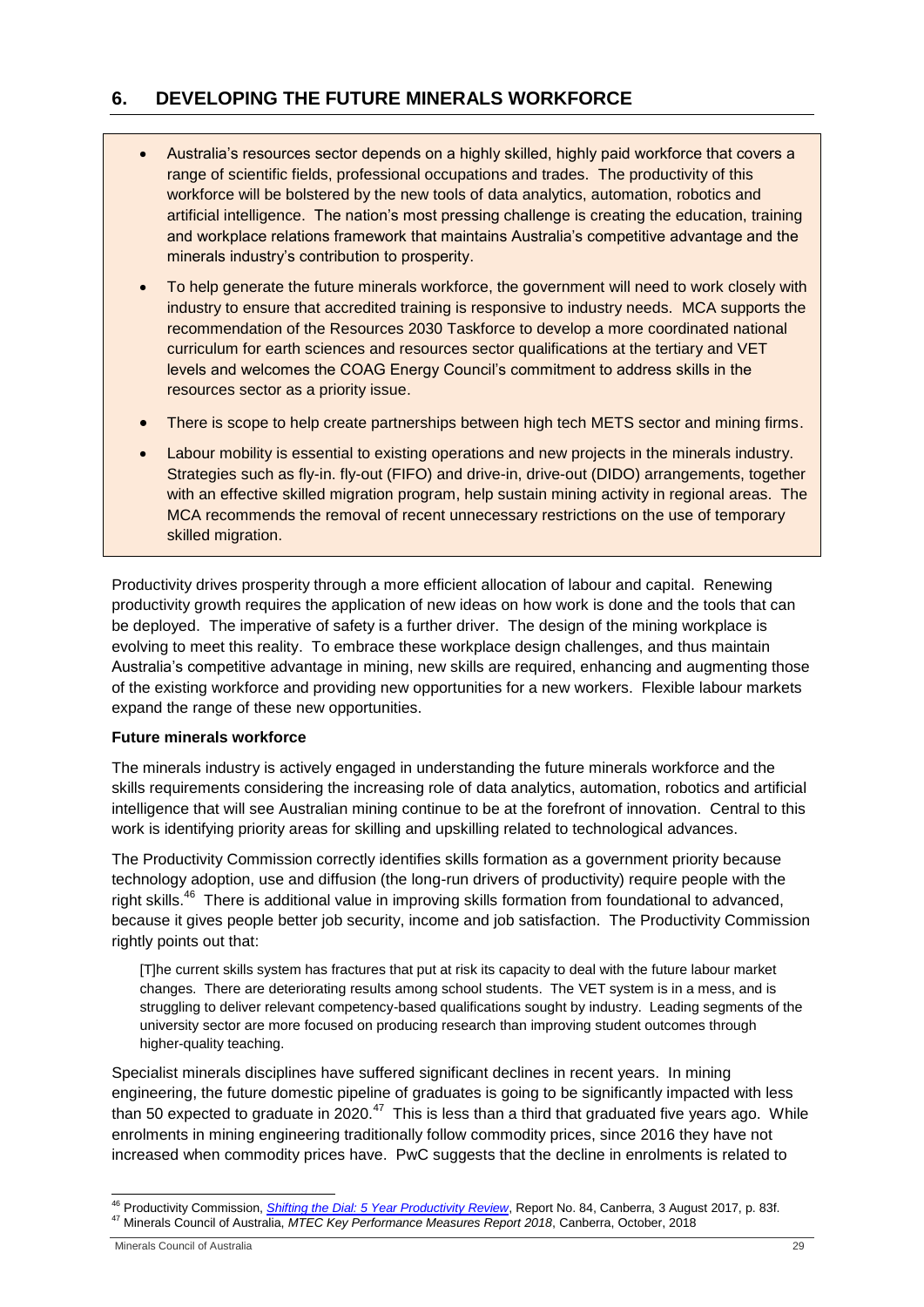negativity from past industry behaviours linked to the cyclical nature of the industry as a general lack of awareness about opportunities within the mining industry.<sup>48</sup>

Whilst the traditional occupations and associated skills will remain relevant and essential to the future minerals workforce, they will be enhanced and complimented by a suite of broader skills and capabilities. The broader skills and capabilities important to the future minerals workforce include core, technical skills coupled with cognitive or 'soft skills' and interpersonal skills, as well as technological literacy and specialist skills in complementary disciplines.<sup>49</sup>

These issues have been identified by the Resources 2030 Taskforce as part of attracting and supporting the skilled minerals industry workforce, including developing a more coordinated national curriculum for earth sciences and resources sector qualifications at the tertiary and VET levels.<sup>50</sup>

The industry supports the recommendations of the taskforce and the Productivity Commission for reform across education landscape to meet the future workforce requirements.<sup>51</sup>

#### **Innovation and technology adoption**

Over the past ten years, we have seen a dramatic change in the fundamental skills and capabilities, processes, roles, and organisational models that are needed to run an operational mine. Whilst business pressures to improve safety and increase productivity contribute to this change, much of this new change is driven or enabled by technology.<sup>52</sup> The mining industry spent \$1.9 billion on research and development (R&D) in 2015-16 – the equivalent to 11 per cent of all business R&D spending in Australia.<sup>53</sup> Innovation and associated technology adoption will alter the current and future workforce, including the way traditional skilled trades and professionals interface with these new technologies.

In 2019, Rio Tinto will deliver their 'mine of the future' through a world-first, fully networked mine at Koodaideri. Across the operation machines will talk to each other and eventually start telling their distant operators in Perth what they might best do next.<sup>54</sup> Rio Tinto has stated that the mine will be the most technologically advanced mine the company has ever built and set a new benchmark for 'the adoption of automation and the use of data to enhance safety and productivity'.<sup>55</sup>

#### **Skilling the future minerals workforce**

The minerals industry is concerned about the marked decline in participation in science, technology, engineering and mathematics (STEM) subjects in schools over the past decade. Participation in the future minerals workforce will require the development of new capabilities and skills from primary and secondary education through to tertiary and higher education. The Australian minerals industry spends more on training per employee than most industry sectors (5.5 per cent of payroll), including more than \$50 million of direct investment in higher education over the past decade.<sup>56</sup> The industry also supports established programs including peer-to-peer outreach programs, online resources for teachers and teacher professional development.<sup>57</sup> Companies also make individual investments in STEM. For example, MCA member BHP has established the BHP Billiton Foundation which is investing \$55 million over five years in STEM-related activities.<sup>58</sup>

Pathways that span TAFE, university and include intensive micro-credentialing (mini-qualifications that demonstrate skills, knowledge, or experience in a given capability) will likely become commonplace for the industry, making it easier to both connect with and learn the key skills for our

<sup>54</sup> M Stevens, *[Rio's mine of the future is now,](https://www.afr.com/business/mining/iron-ore/rios-mine-of-the-future-is-now-20181129-h18j1c)* Australian Financial Review, 30 November 2018, Companies and Markets, p32. <sup>55</sup> C Latimer, *[Rio Tinto approves \\$3.5b ore mine in the Pilbara,](https://www.smh.com.au/business/companies/rio-tinto-approves-3-5b-iron-ore-mine-in-the-pilbara-20181129-p50j1h.html)* The Sydney Morning Herald 29 November 2018, viewed 30 November 2018.

<sup>1</sup> <sup>48</sup> PwC. *[Aussie Mine 2018,](https://www.pwc.com.au/eum/aussie-mine-nov-2018-report.pdf?icid=EURAM18-email-external-melblaunch-pdf) November* 2018.

<sup>&</sup>lt;sup>49</sup> R Lansbury, E Downs, G Woodcroft, 'Industry Panel', discussion at the Minerals Council of Australia 2018 Minerals Industry Education Summit, Melbourne, 17 May 2018. <sup>50</sup> Department of Industry, Innovation and Science, *[Resources 2030 Taskforce Australian resources –](https://www.industry.gov.au/sites/g/files/net3906/f/September%202018/document/pdf/resources-2030-taskforce-report.pdf) providing prosperity for* 

*[future generations,](https://www.industry.gov.au/sites/g/files/net3906/f/September%202018/document/pdf/resources-2030-taskforce-report.pdf)* Canberra, September 2018 <sup>51</sup> Productivity Commission, *[Shifting the Dial: 5 Year Productivity Review](https://www.pc.gov.au/inquiries/completed/productivity-review/report)*, Report No. 84, Canberra, 3 August 2017, p. 82.

<sup>52</sup> G Yeates, 'The changing nature of work in mining', address at the Minerals Council of Australia 2018 Minerals Industry

Education Summit, Melbourne, 17 May 2018.

<sup>53</sup> Australian Bureau of Statistics, *[Research and Experimental Development, Businesses, Australia, 2015-16](http://www.abs.gov.au/AUSSTATS/abs@.nsf/Lookup/8104.0Main+Features12015-16?OpenDocument)*, ABS cat. no. 8104.0, released on 15 September 2017.

<sup>56</sup> NCVER, *[Training and education activity in the minerals sector](https://www.voced.edu.au/content/ngv%3A56704)*, 20 March 2013.

<sup>57</sup> See *[Oresome Resources](http://www.oresomeresources.com/)*, viewed on 21 January 2019.

<sup>58</sup> BHP[, BHP Billiton Foundation,](https://www.bhp.com/-/media/documents/community/2016/160323_society_ourcontribution_corporatecharities_stemflyermarch2016.pdf) March 2016, viewed February 2019.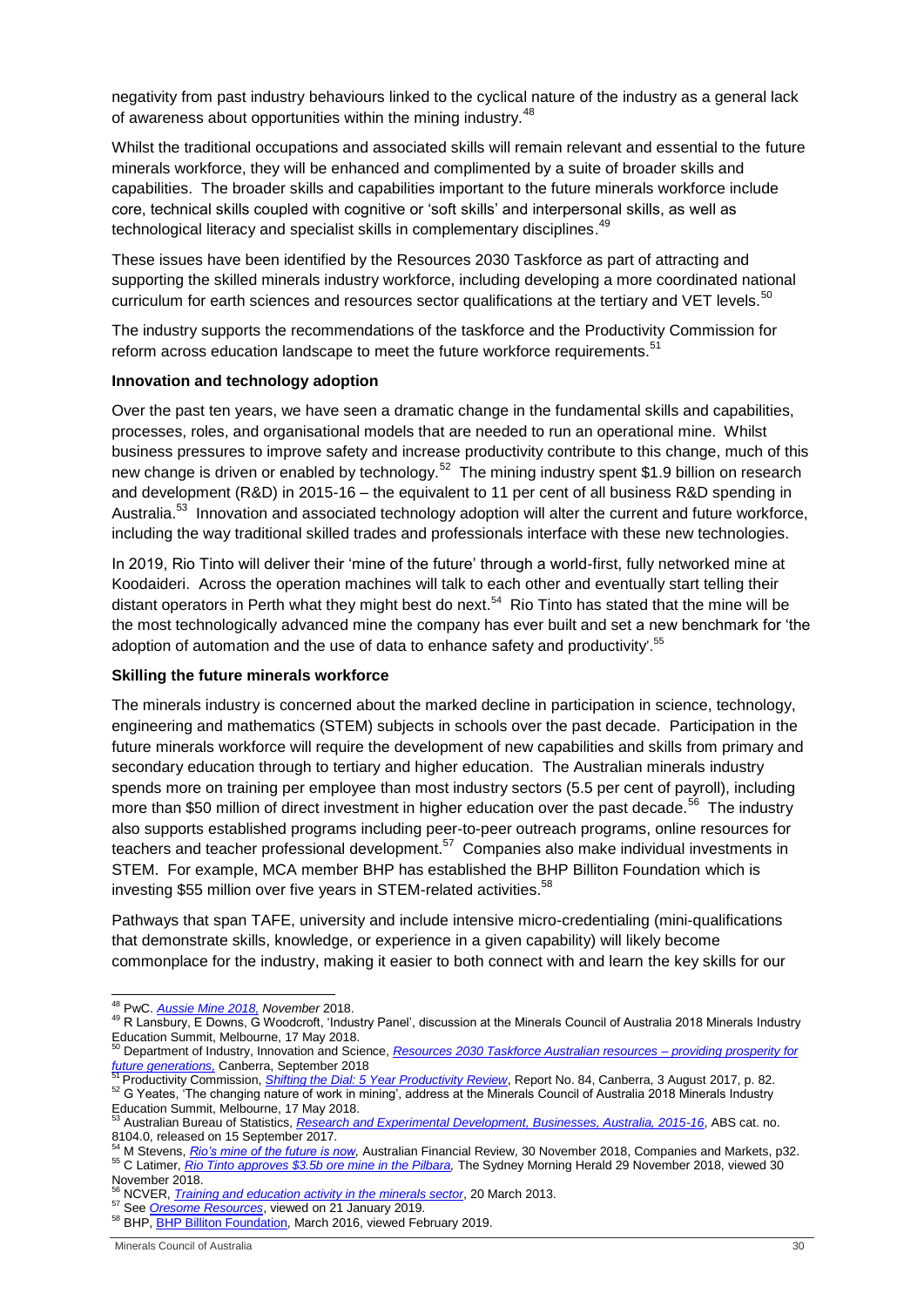industry.<sup>59</sup> The minerals industry will require a vocational education and training system for accredited and non-accredited training that is industry-led, demand-driven and responsive to cater for the emerging skills of the future. The minerals industry maintains that funding of training should be extended beyond qualifications to include skill sets and units of competence.

Industry is already leading by example. Collaboration between Rio Tinto, South Metropolitan TAFE and the Western Australian Government will deliver high-tech courses in automation for the first time in Australia. These nationally-recognised qualifications, the first to provide pathways to emerging jobs in the area of automation, are expected to be available from 2019. Rio Tinto has made an initial investment of \$2 million for the development of these courses.<sup>60</sup> Government should consider how this work can be leveraged across the country.

The mining industry shows consistent leadership in its funding of training and education and creative initiatives to address specific problems. This is a most pressing issue for governments and the MCA welcomes the commitment of all governments through COAG. More work is needed. Governments should not, however, put blanket requirements on skills funding as part of licencing or other regulatory arrangements as this will constrain the flexibility and creativity that we need to respond.

## **Labour mobility and skilled migration**

As part of its commitment to communities, the minerals industry gives priority to local employment and sourcing. In many cases, companies have established local training programs and provide relocation support for employees to support this priority. However, the remote location of Australian mining operations makes fly-in, fly-out (FIFO) and drive-in, drive-out (DIDO) arrangements a necessity for many operators and their employees, especially for highly specialist professional, technical and trade roles.

The Productivity Commission has pointed out that labour mobility improves the overall resilience of the economy.<sup>61</sup> Further, labour mobility spreads the benefits of the mining boom into other regions.<sup>62</sup> The Commission also found that FIFO arrangements softened the impact of the end of the investment boom in a number of regions.<sup>63</sup>

The Productivity Commission has argued that regulatory impediments that reduce labour mobility make it more difficult for people in regional communities to pursue employment or training opportunities. These include occupational licensing requirements, particularly where there are different arrangements across jurisdictions.<sup>64</sup> Removing or reducing the impact of such barriers is crucial to enabling people and businesses in regions to make better use of their existing resources.<sup>65</sup>

Temporary skilled migration is a small but important supplement to industry employment. The minerals industry employs approximately 0.4 per cent of its workforce through temporary skilled migration, accounting for only 1.2 per cent of temporary skilled workers. Over 90 per cent of these are professionals, managers and technical trades.<sup>66</sup> An effective temporary skilled migration program is a vital component of meeting the skills needs of the sector. The MCA recommends the removal of unnecessary restrictions on the use of temporary skilled migration announced in 2018.

#### **Recommendations**

- The MCA supports the range of reforms advanced by Resources 2030 Taskforce and the Productivity Commission to generate a high-quality education system that promotes skills formation and prepares students for technology adoption, use and diffusion, including:
	- Developing a more coordinated national curriculum for earth sciences and resources sector qualifications at the tertiary and VET levels

-

<sup>&</sup>lt;sup>59</sup> Deakin University[, https://www.deakinco.com/media-centre/news/Benefits-of-micro-credentials-for-business-and-employees.](https://www.deakinco.com/media-centre/news/Benefits-of-micro-credentials-for-business-and-employees) 24 October 2017.

<sup>60</sup> See Rio Tinto, [http://www.riotinto.com/media/media-releases-237\\_25010.aspx](http://www.riotinto.com/media/media-releases-237_25010.aspx)*,* 8 April 2018.

<sup>61</sup> Productivity Commission, *Transitioning Regional [Economics: Study](https://www.pc.gov.au/inquiries/completed/transitioning-regions/report/transitioning-regions-report.pdf) Report,* 15 December 2017, p. 80.

<sup>62</sup> Productivity Commission, *Transitioning Regional [Economics: Study](https://www.pc.gov.au/inquiries/completed/transitioning-regions/report/transitioning-regions-report.pdf) Report,* 15 December 2017, p. 79.

 $63$  ibid., p. 16.

<sup>64</sup> Productivity Commission, *Transitioning Regional [Economics: Study](https://www.pc.gov.au/inquiries/completed/transitioning-regions/report/transitioning-regions-report.pdf) Report,* 15 December 2017, p. 24.

<sup>&</sup>lt;sup>65</sup> ibid., p. 24.

<sup>66</sup> Department of Immigration and Border Protection, *Temporary resident (skilled) report*, 30 June 2018.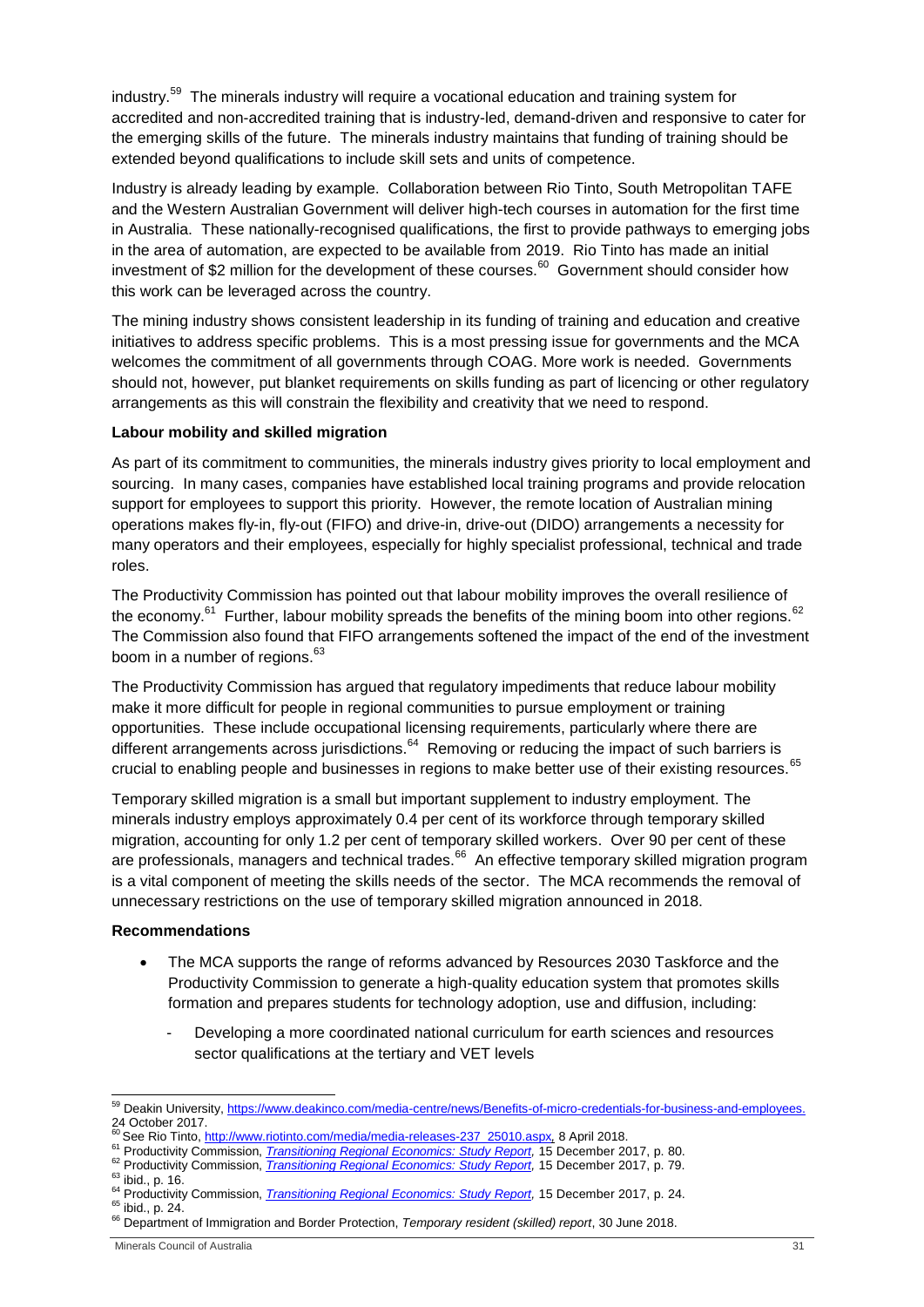- Introducing a more graduated system of student assessment to signal to employers the level of proficiency in vocational education and training (VET)
- Developing an objective VET accreditation system that signals the quality of skills, regardless of how they are acquired and accepting new models of skills formation
- Improving student outcomes by providing affordable, high quality university education with qualifications that are relevant to labour market needs
- The future minerals workforce will be even more diverse, geographically distributed and digitally connected. It will require broad ranging skills and competencies using both accredited and non-accredited training. Government will need to work closely with industry to ensure that accredited training is responsive to industry needs
	- Government should not put blanket requirements on skills funding as part of licencing or other regulatory arrangements
- Strategies such as fly-in, fly-out (FIFO) and drive-in, drive-out (DIDO) arrangements, together with an effective skilled migration program, help sustain mining activity in regional areas
- Temporary skilled migration is a small but important supplement to industry employment. The scheme would be improved by:
	- Dropping the arbitrary upper age limit of 45 years at time of application for permanency to ensure that industry is able to secure knowledge experts, senior managers and leaders for key positions to aid Australia's competitive advantage in the sector
	- Removing the three years' work experience requirement for international students graduating from Australian universities, to transition from a temporary graduate visa to industry – and securing the skills industry needs now
	- Placing Mining Engineering on the Short-term Skilled Occupations List (STSOL) to address the immediate need across industry and provide a genuine pathway toward permanent residency for graduates
	- Allocating funds from the Skilling Australians Fund proportionally to each industry's use of the temporary skilled migration visas to support skilling and upskilling. End the crosssubsidisation of other industry sectors
	- Abolishing labour market testing to remove the unnecessary and ineffective administrative requirement and recognise the well-established and historically consistent industry practice of seeking skilled migration as a last-resort means of obtaining critical but hardto-fill skills.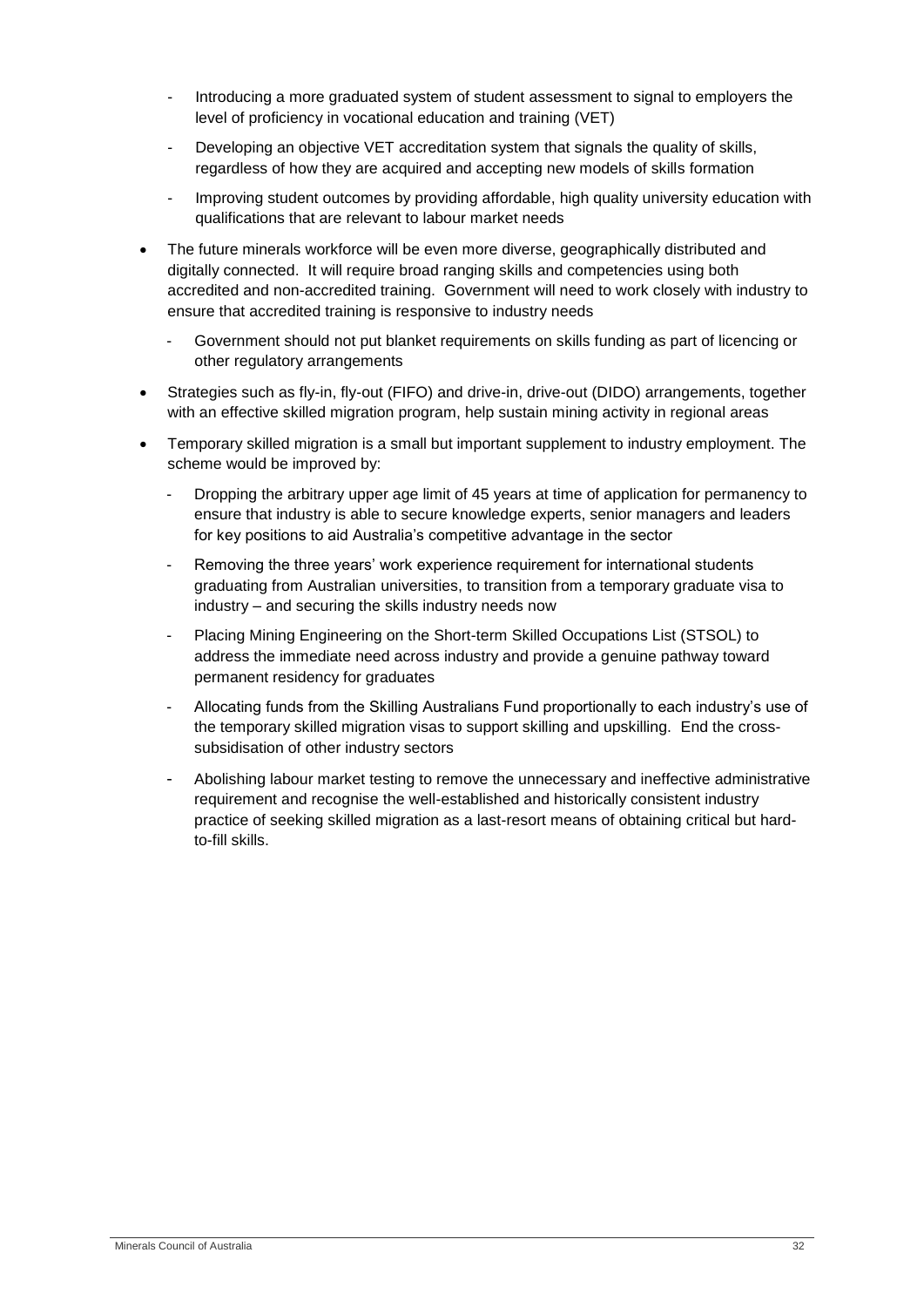# <span id="page-32-0"></span>**7. ENVIRONMENTAL STEWARDSHIP**

- The Australian minerals industry is a leader in environmental stewardship. The industry is committed to high environmental standards that are managed on the basis of science and risk.
- The industry needs clear and consistent obligations for biodiversity offsets and rehabilitation, recognising mining's strong track record of stewardship.
- The duplicative federal water trigger for coal seam gas and large coal developments already assessed at a state level should be reviewed.
- There should be an increase in strategic approaches to the use of land by all users. Governments should consolidate the COAG Multiple Land Use Framework, acknowledging the benefit for all society of resource development alongside landholder interests.

# **Australian mining and environmental stewardship**

MCA member companies are signatories to *Enduring Value – the Australian Minerals Industry Framework for Sustainable Development*. Principle 6 of Enduring Value requires members to seek continual improvement in environmental performance. This includes specific commitments to assess and address impacts, manage wastes and rehabilitate and close sites responsibly.<sup>67</sup>

*Enduring Value* is complemented by the MCA's Water Policy and the Land Stewardship Policy which articulate industry commitment to sustainable water and land use outcomes.<sup>68</sup>

Modern mining environmental practice is highly regulated, better implemented and more accountable than ever before. The minerals industry is committed to upholding high standards of environmental protection based on the use of sound science and robust risk-based approaches in the assessment and management of potential environmental impacts, key aspects of which are described below.

#### **Land use and mine rehabilitation**

The footprint of mining occupies less than 0.1 per cent of Australia's land mass.<sup>69</sup> Mining, agriculture and conservation are not mutually exclusive land uses. Agreements with local farmers, Indigenous communities and others to use or manage non-mining land owned by companies are increasingly commonplace and an important income stream.

Recognising its responsibility as a temporary custodian of land, the industry's goal is for mined land to be available for future economic activity, conservation or community use. Mining activities aim to minimise disturbance, provide for ongoing progressive rehabilitation and achieve an agreed postmining land use that is both stable and self-sustaining. In line with evolving community expectations, the minerals industry's approach to land rehabilitation has improved significantly in recent decades. Post-mining land uses are considered at the mine design stage and defined throughout the mining lifecycle, incorporating regional environmental values and community preferences among other factors.

The industry recognises that while some previously mined areas are rehabilitated to pre-existing condition or better, they may still result in a substantial transformation of the landscape. This presents opportunities for considering new and innovative approaches to post-mining land use.

#### **Water stewardship**

Mining is a low-volume, high-value, water user accounting for 3.7 per cent of Australia's water consumption and generating between \$111 million and \$127 million of gross value-add per gigalitre.<sup>70</sup>

<sup>1</sup> <sup>67</sup> Minerals Council of Australia, *[Enduring Value,](https://www.minerals.org.au/enduring-value-framework)* MCA, 2015.

<sup>68</sup> Minerals Council of Australia, *[MCA Land stewardship policy](http://www.minerals.org.au/sites/default/files/MCA%20Land%20Stewardship%20Policy%202012.pdf)*, October 2012 and Minerals Council of Australia*[, MCA Water](http://www.minerals.org.au/sites/default/files/MCA%20Water%20Policy%202012.pdf)  [Policy](http://www.minerals.org.au/sites/default/files/MCA%20Water%20Policy%202012.pdf)*, February 2012 <sup>69</sup> Department of Environment and Energy, *State of the Environment 2016[, Land Use and Management,](https://soe.environment.gov.au/theme/land/topic/land-use-and-management)* Canberra, 2016

<sup>70</sup> Australian Bureau of Statistics, *[Water Account, Australia, 2015-16,](http://www.abs.gov.au/ausstats/abs@.nsf/mf/4610.0)* ABS cat. no. 4610.0, released 23 November 2017.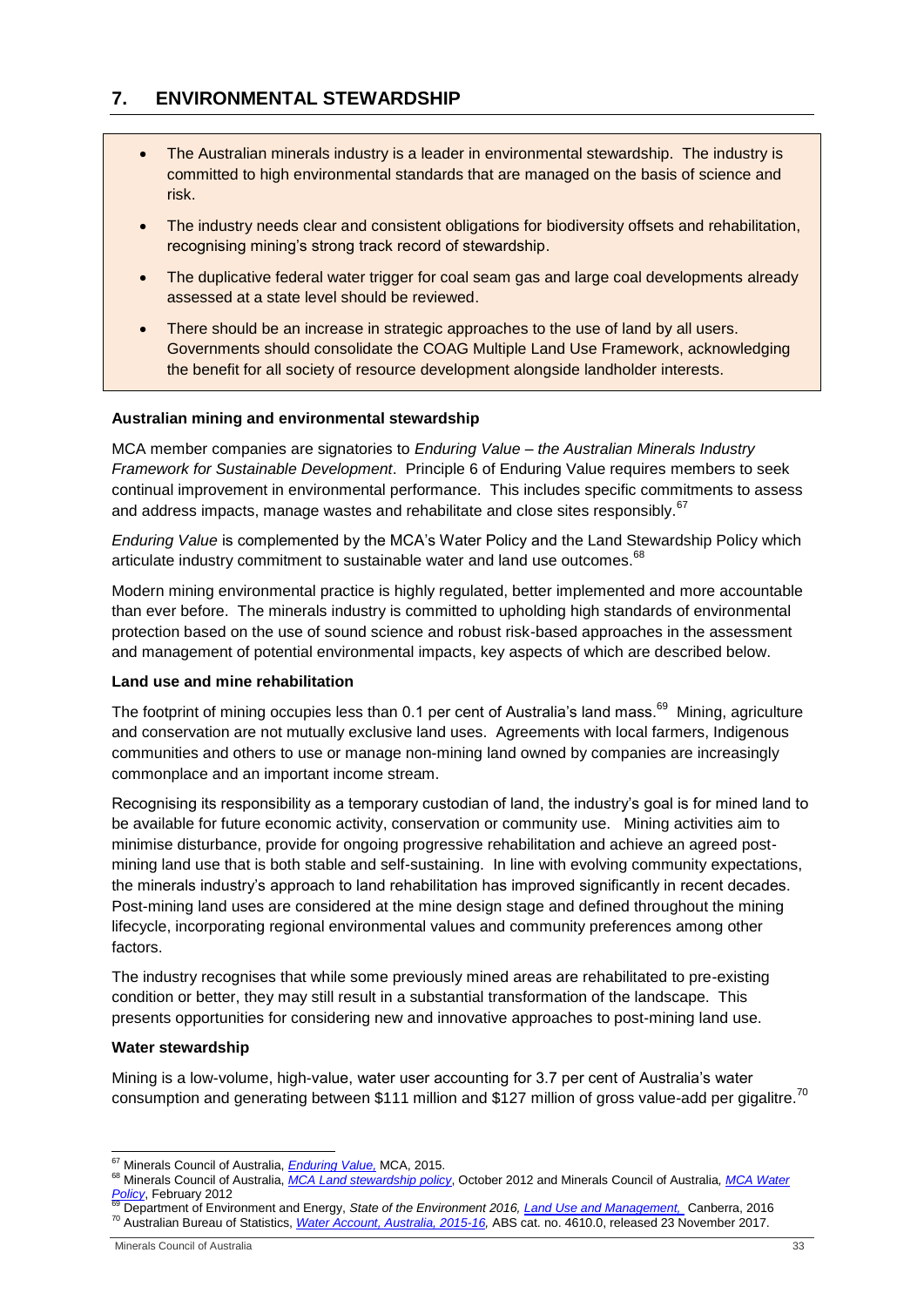The industry is committed to responsible water stewardship which incorporates leading practice, research and development and engagement with host communities.

The industry is continually innovating to reduce its fresh water take through improved reuse efficiency and the use low quality water not suitable for agriculture or the environment including hyper-saline waters and primary-treated sewage.

Companies are increasingly taking a catchment based approach to water stewardship in recognition of shared risk and opportunities for all water users. This includes establishing or participating in dialogues and partnerships with other water users to improve knowledge of local water systems, investing in water infrastructure to support sustainable water use and identifying opportunities for beneficial water use by third parties, including for agricultural production and town water supply.

The Australian minerals industry is a leader in water stewardship. The industry has developed a leading practice water accounting framework which has been adopted by globally. Key features have also been incorporated in the Global Reporting Initiative corporate reporting standards.<sup>71</sup>

#### **Biodiversity and nature conservation**

While not a significant driver of biodiversity loss, the industry recognises the need to address biodiversity conservation as a key component of environmental management.<sup>72</sup> The industry's approach centres on assessment, prevention and management of biodiversity impacts and the identification of opportunities to enhance biodiversity conservation.

The Australian minerals industry is focused on avoiding, minimising and mitigating adverse impacts on conservation values. Nature-based initiatives commonly supported by the industry include flora and fauna research, community education programs and initiatives to capture and apply traditional ecological knowledge. The minerals industry has contributed to the recovery of a number of threatened species and provides extensive data and resources to national biodiversity research.

In some circumstances, offsets may be used to compensate for residual loss of biodiversity. Offsets should be strategically developed to enhance the connectivity and resilience of conservation values within the landscape.

#### **Initiatives to improve environmental outcomes**

The MCA is driving new thinking in environmental stewardship. The MCA has mapped the industry's approach to sustainable development to the United Nation's Sustainable Development Goals (SDGs). This will assist mining to better target its environmental and social investments to achieve of the SDGs.

Governments have a significant role in reducing regulatory burden, greater community confidence and improved environmental outcomes. The MCA recommends the following:

- Reform to current environmental assessment and approvals processes should be completed as a matter of urgency (these are discussed further in Section 7).
- Increased use of strategic land use approaches. The COAG Standing Council on Energy and Resources' 2013 Multiple Land Use Framework should be used to guide policymakers to balance landholder interests with societal benefits from resource developments.
- Governments should partner with industry to communicate the benefits of mining and build greater community confidence in environmental assessment and approval processes.

1

<sup>71</sup> Global Reporting Initiative, *[GRI 303 Water and Effluents 2018](https://www.globalreporting.org/standards/gri-standards-download-center/gri-303-water-and-effluents-2018/)*, GRI, effective 1 January 2021

<sup>72</sup> Department of Environment and Energy, *State of the Environment 2016[, Energy and Resource Extraction and Processing](https://soe.environment.gov.au/theme/coasts/topic/2016/energy-and-resource-extraction-and-processing)*, Canberra 2016.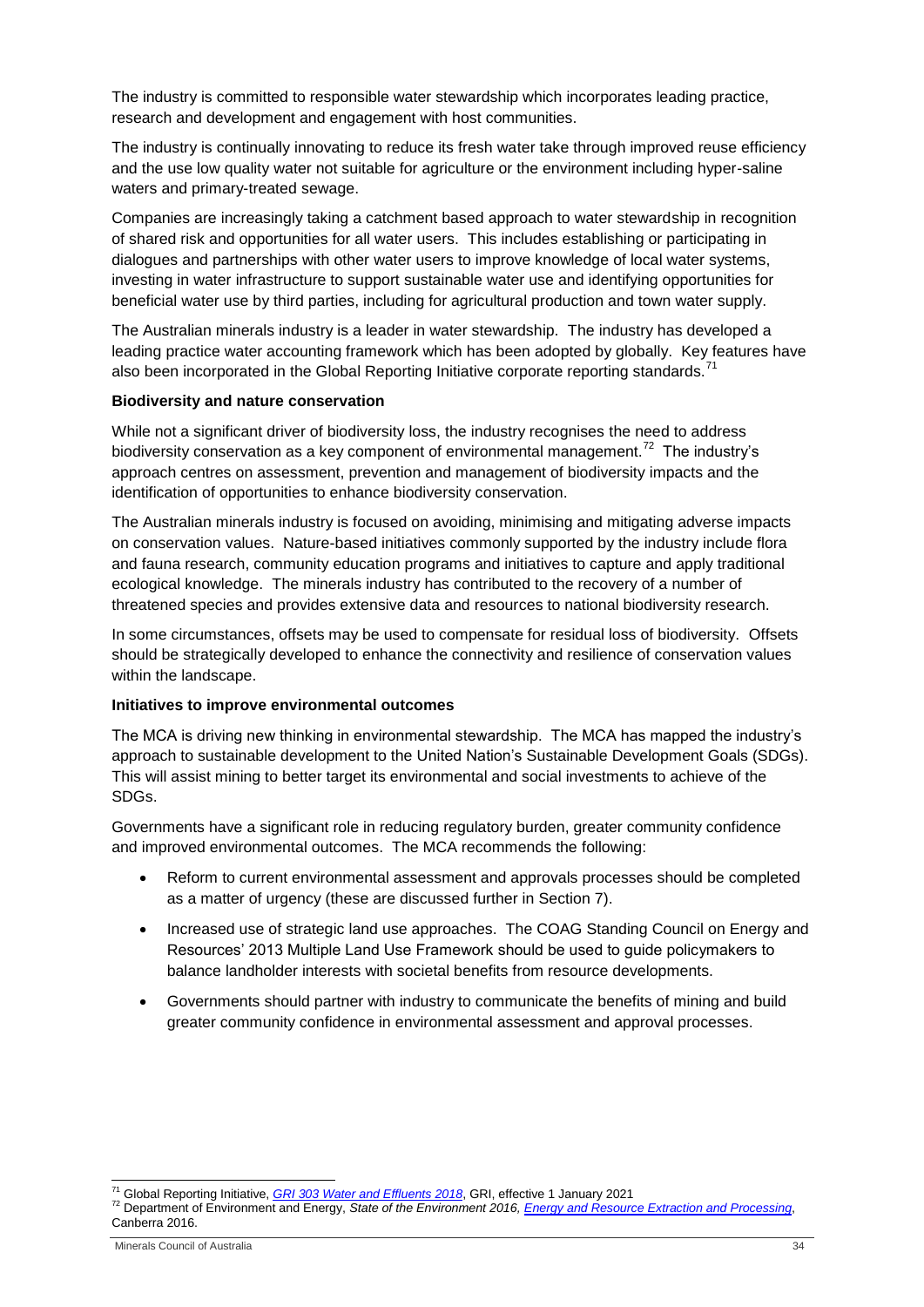# <span id="page-34-0"></span>**8. STREAMLINED ENVIRONMENTAL APPROVALS**

- Australia's complex and duplicative processes for approving major projects are generating unnecessary delays and uncertainty and are an increasing barrier to attracting the international capital required for industry growth. The Productivity Commission found in 2013 that overlap and duplication between federal and state processes can be greatly reduced without lowering the quality of environmental outcomes.
- A scheduled review of the Environment Protection and Biodiversity Conservation Act is due this year providing a new opportunity to streamline approvals processes. That review should maintain the Act 's objective to promote ecologically sustainable development through the conservation and ecologically sustainable use of natural resources.
- The Australian Government should work closely through COAG to end the duplication and overlap between respective state and federal processes and introduce risk-based assessment approaches. The government should also install safeguards to prevent frivolous and vexatious legal challenges to approved projects.

The minerals industry supports regulation that is both efficient in its operation and effective in achieving the desired outcomes. The industry does not seek to diminish environmental safeguards or standards. Rather, the industry seeks to create a more efficient process in meeting regulatory objectives through removal of unnecessary processes or prescription.

# **Inefficient project approval processes discourage mining investment**

Australia's complex and duplicative processes for approving major projects are generating unnecessary delays and uncertainty. A one year delay can reduce the net present value of a major mining project by up to 13 per cent and cost up to \$1 million every day.<sup>73</sup> For a capitalintensive and highly competitive industry like mining, costly delays to major projects are a significant barrier to attracting international capital and investing in additional productive capacity.

The Productivity Commission concluded in 2013 that overlap and duplication between federal and state processes can be greatly reduced without lowering the quality of environmental outcomes.<sup>74</sup> The commission recommended that state processes should be fully accredited under the *Environment Protection and Biodiversity Conservation Act 1999* (EPBC Act) to create a single assessment and approval process where federal standards are met.<sup>75</sup>

In 2017, the Productivity Commission estimated that implementing its 2013 recommendations to improve and streamline major project approvals would generate a 10 per cent reduction in delay costs for announced projects and save approximately \$240 million.<sup>76</sup> Unfortunately, progress towards more efficient approvals processes has been partial and slow. The Gillard Government initially committed to streamlining state and federal project approvals, but soon reversed its position. Under the Abbott Government, states agreed to implement assessment and approval bilateral agreements with the Commonwealth. While assessment bilateral agreements were improved, legislative amendments to enable approval bilateral agreements failed to pass the Australian Senate.

The Senate Select Committee on Red Tape found in October 2017 that: 'delays in environmental assessment and approval processes are having adverse economic outcomes' and recommended that 'the Australian, state and territory governments recommit to the one-stop shop initiative'.<sup>77</sup> The

**Biodiversity Conservation Act 1999, October 2009, p. ooi, and the Froductivity Commission, op. on., p. . o.**<br><sup>76</sup> Productivity Commission, *[Shifting the dial: 5 year productivity review: Table B.3](https://www.pc.gov.au/inquiries/completed/productivity-review/report/productivity-review.pdf)*, Canberra, 3 August 201 24 October 2017, p. 237; *[Major Project Development Assessment Processes: Research Report,](http://www.pc.gov.au/inquiries/completed/major-projects/report/major-projects.pdf)* Canberra, released on 10 December 2013, pp. 31–38. <sup>77</sup> Select Committee on Red Tape, *Effect of red tape on [environmental](https://www.aph.gov.au/Parliamentary_Business/Committees/Senate/Red_Tape/Environment/Interim_report) assessment and approvals*, interim report, October

<sup>-</sup> $^{73}$  MCA member calculations, based on a project value of between \$3 billion and \$4 billion.

<sup>74</sup> Productivity Commission, *Major Project Development Assessment Processes: [Research Report,](http://www.pc.gov.au/inquiries/completed/major-projects/report/major-projects.pdf)* Canberra, released on 10 December 2013, pp. 2 and 13.

<sup>75</sup> See Allan Hawke, *[The Australian Environment Act: Final report of the Independent Review of the Environment Protection and](http://www.environment.gov.au/system/files/resources/5f3fdad6-30ba-48f7-ab17-c99e8bcc8d78/files/final-report.pdf)  [Biodiversity Conservation Act 1999,](http://www.environment.gov.au/system/files/resources/5f3fdad6-30ba-48f7-ab17-c99e8bcc8d78/files/final-report.pdf)* October 2009, p. 66f; and the Productivity Commission, op. cit., p.15.

<sup>2017,</sup> pp. vii and 27.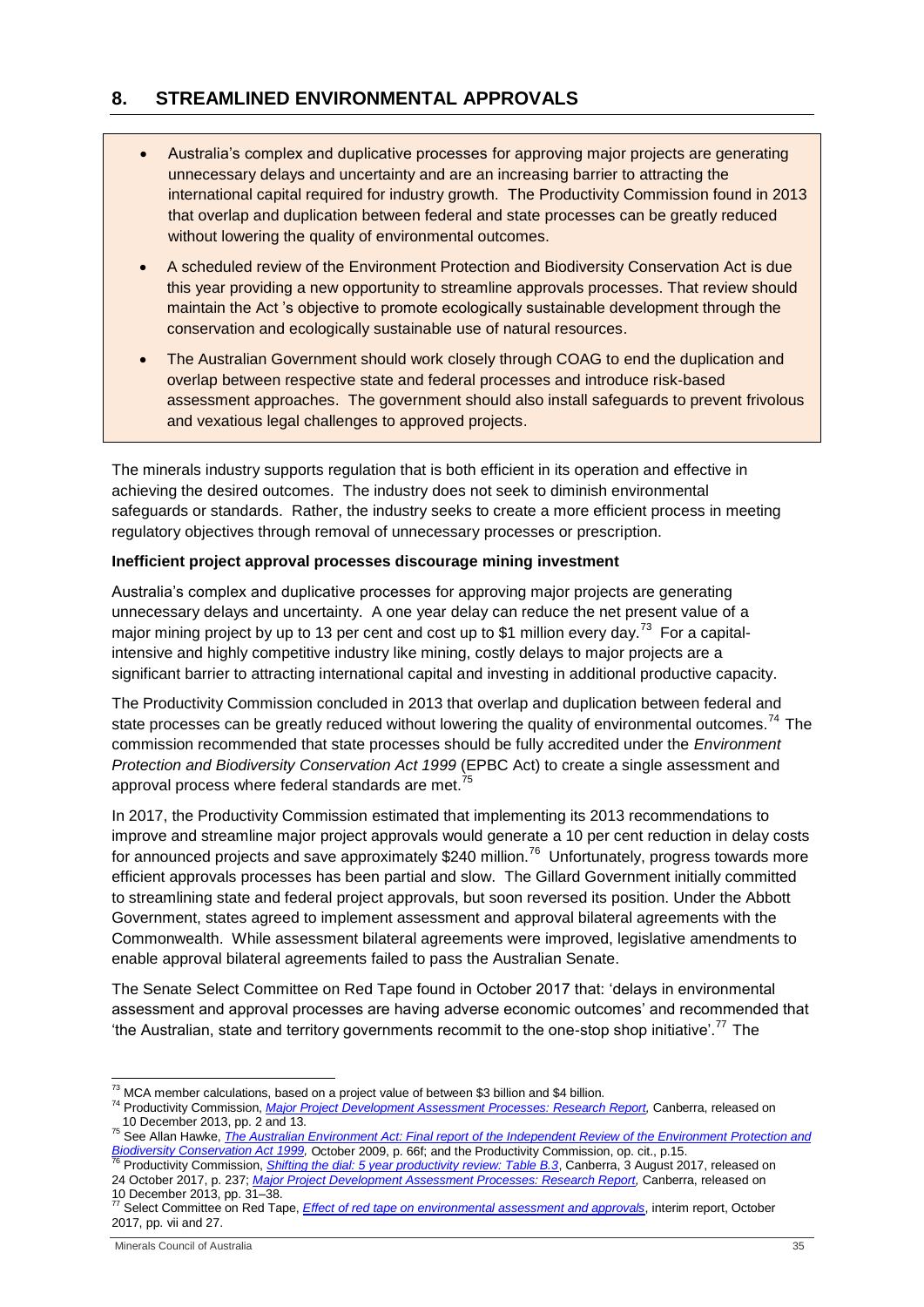Australian Parliament should approve the necessary changes to allow streamlined environmental approvals.

# **Post-approval safeguards**

Judicial review processes are important to safeguard the rights and interests of affected individuals and to ensure development assessment and approval processes remain robust. The mining industry supports the rule of law and the right of affected individuals to have their say. However, industry opponents – who are often not from the local community – are deliberately misusing the appeals process to halt or delay projects.

Appeals through the Federal Court do not need to be successful in order to delay a project, and in fact most cases are not successful. The Productivity Commission found that the time between approval and legal judgement for coal projects ranged from seven months to more than 24 months.<sup>78</sup> Such challenges provide little environmental benefit, yet cost the project proponent time and money.

The feasibility of a process whereby only challenges which have merit proceed to legal judgement would also reduce unnecessary delays and should be investigated.

# **Addressing wholly duplicative 'triggers' for federal approval**

The water trigger for coal seam gas and large coal development should be removed, given that it duplicates existing state processes and relies upon the same expert advice. A recent review found the regulatory costs of the trigger borne by business was estimated at \$46.8 million annually.<sup>79</sup>

The nuclear trigger should also be reformed to remove uranium mining, milling and decommissioning and rehabilitation. There is no scientific case that would justify default treatment of uranium mining related activities as a matter of national environmental significance. Where significant environmental risks are presented, these are addressed through comprehensive state and territory assessment and approval processes.

#### **Other reforms**

A range of other reforms to the operation of the EPBC Act will improve the efficiency of environmental assessment and approvals processes, including:

- Setting information requirements to manage clearly defined risks, rather than to insure against every conceivable risk
	- An Environmental Impact Statement (assessment documentation provided by the proponent) for a brownfields development comprised 8,500 pages and weighed 43 kilograms.
	- An Environmental Impact Statement for a medium sized, low-risk mining project in the Northern Territory comprised more than 3,080 pages and weighed 13.8 kilograms. A supplementary statement with further information was provided comprising an additional 900 pages.
	- One MCA member was required to generate a 1 in 100,000 year flood model for a water catchment – this delayed their project approval by four years.
- Increased use of alternative assessment mechanisms, including particular manner provisions and approval on referral information
- Coordinating environmental offset requirements between federal and state governments, so that they reinforce rather than duplicate each other.

Regulatory reform should also be a COAG priority. Accordingly, the MCA recommends the Australian Government work closely with state governments to:

Encourage improved coordination within state and territory level approval processes

<sup>-</sup><sup>78</sup> Productivity Commission, *[Major Project Development Assessment Processes:](http://www.pc.gov.au/inquiries/completed/major-projects/report/major-projects.pdf) final research report*, Canberra, released on 10 November 2013, p. 258. <sup>79</sup> Hunter. S, *[Independent review of the water](http://www.environment.gov.au/system/files/resources/905b3199-4586-4f65-9c03-8182492f0641/files/water-trigger-review-final.pdf) trigger legislation*, prepared for the Australian Government, tabled in Parliament

on19 June 2017, p. 9.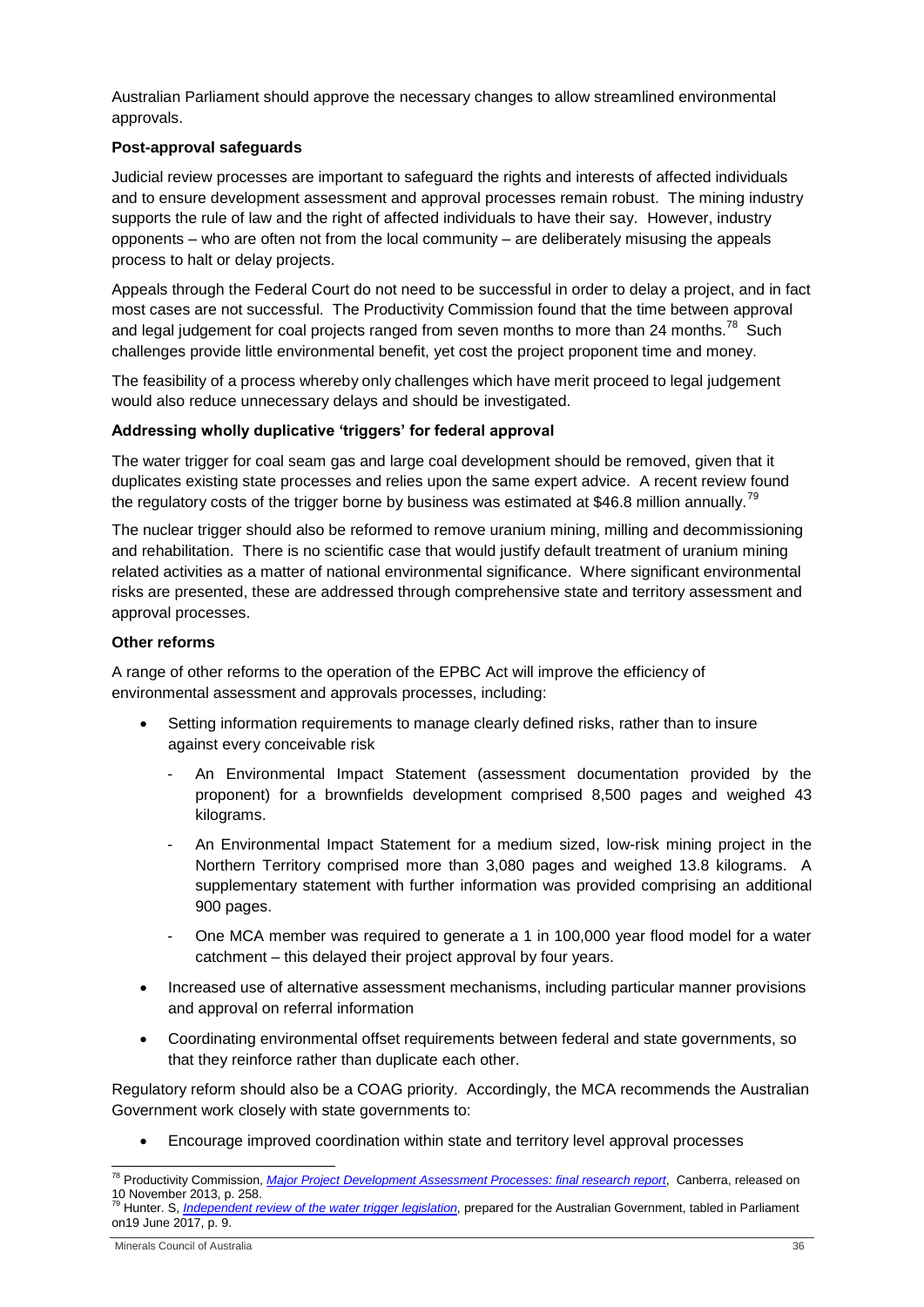- Encourage all levels of government to adhere to COAG best practice principles of regulation
- Maintain the primacy of ministers in approval decisions and avoid outsourcing of decisions to third party panels with a narrow mandate.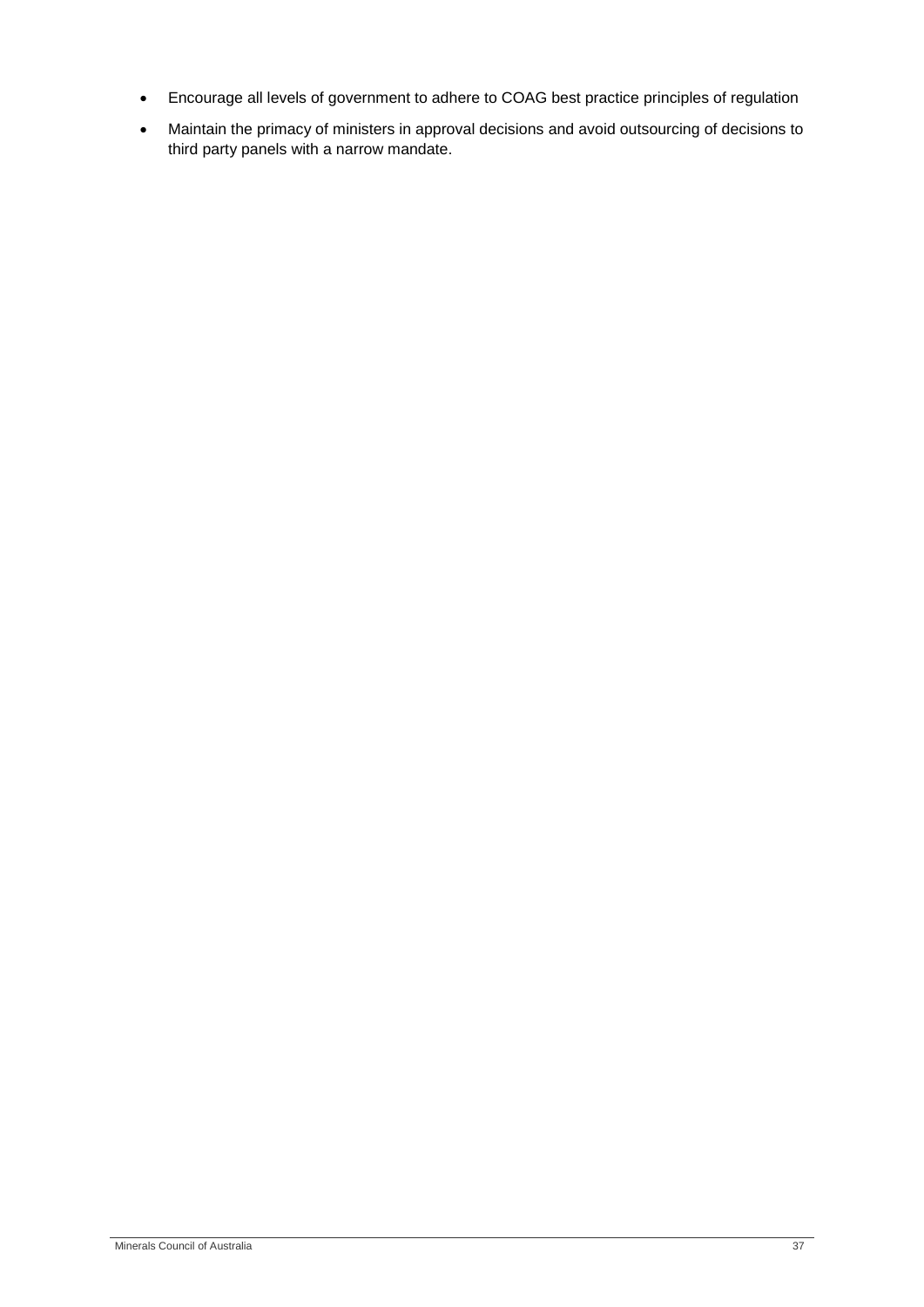# <span id="page-37-0"></span>**9. SOCIAL PERFORMANCE**

- The Australian minerals industry is a partner with host communities helping to support economic development and is adopting new approaches that ensure social investment supports local values and long term community resilience. The contribution extends beyond the mine, as skills and experience are transferrable to other parts of the community
- All governments have an important role to play in building community confidence in regulation and maximising the shared benefits of mining. Industry supports the Council of Australian Governments' agenda to raise community awareness of the benefits of mining and effective regulation
- The Australian Government should use existing research to create a modern regional development and sustainability framework to help leverage the economic stimulus and social investment of minerals development and target investment into opportunities for economic resilience and diversification
- Industry supports a more equitable re-investment of royalties and taxes paid by the mining industry into the revenue-producing regions
- The MCA recognises the Australian Government's global leadership in shaping the 2030 Agenda for Sustainable Development.

# **Supporting a prosperous and resilient regional Australia**

The minerals industry is an active partner of communities across regional Australia. Working in partnership with host communities and regions, the industry supports shared and sustainable benefits from minerals development. In addition to direct employment opportunities, the industry engages local suppliers, ranging from small businesses to national and export-focused firms. This supports both the sharing of economic benefits from minerals development while enabling suppliers to leverage contracts with a mining company into new growth opportunities.

#### **Innovative social investment**

The minerals industry recognises maintaining its social licence to operate depends on the sector continuing to adapt to ensure its social performance meets or exceeds evolving expectations of host communities and broader society.

Industry approaches to social investment are increasingly focused on partnering with local governments, community organisations and development organisations to support delivery of community-led initiatives. This approach ensures that industry support local values, community resilience and regional economic development priorities.

The MCA is working to enhance, better quantify and communicate community socio-economic outcomes from mining activity and voluntary social investment. This work will be informed by CSIRO's community attitudes towards mining survey*.* 80

All Australian governments have an important role to play in supporting community confidence in regulation and maximising the shared benefits of mining.

The MCA has prioritised several key initiatives that align with Resources 2030 Taskforce recommendations and work by the Department of Industry, Innovation and Science.

#### **Community resources to build confidence in mining regulation and governance**

Effective and responsive community consultation across the life of a project underpins trusted relationships between stakeholders, including communities and mining companies. Governments can support effective engagement by raising awareness of mining project approvals processes, including how community feedback is addressed and regulatory safeguards.

1 <sup>80</sup> CSIRO, *[Australian Attitudes Towards Mining Survey –](https://publications.csiro.au/rpr/download?pid=csiro:EP178434&dsid=DS1) 2017 Results,* Pullenvale, 5 May 2018

Minerals Council of Australia 38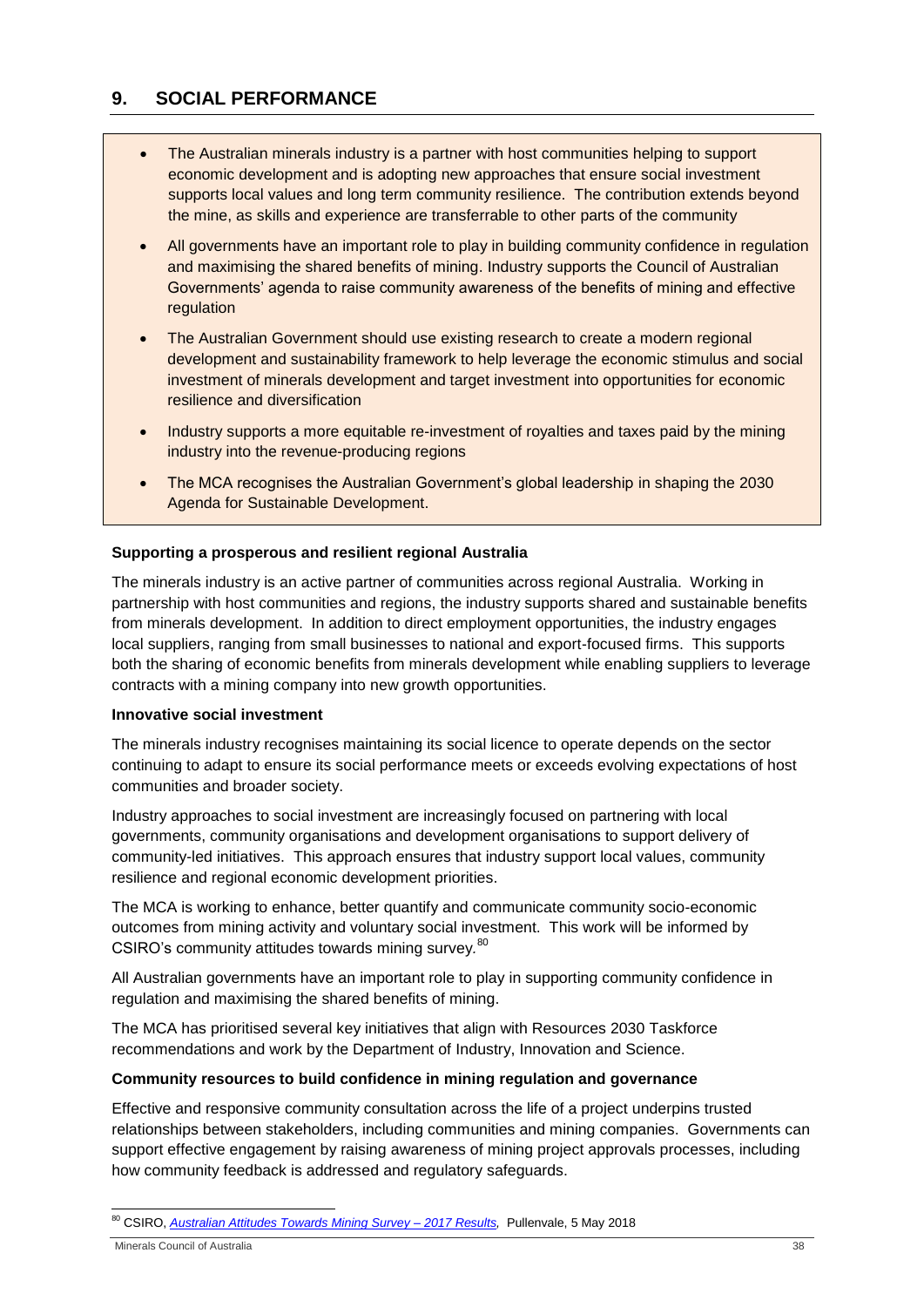The Australian Government should consider developing of a suite of high-quality, community-centric guidance material that identifies and explains common features of state and territory and federal mining approvals and regulatory processes.

The aim of the project is not to assume the role of state and territory governments or duplicate effort, but to provide this information in a central, easy to understand and interactive format. This should include:

- Mapping the common features of mining approvals and regulatory processes across jurisdictions, noting specific legislation relevant to certain regions
- Highlighting opportunities within approvals processes for community input and feedback
- Examples of how environmental assessment processes are undertaken, demonstrating the depth of research and relevant timeframes.

This project can build on the CSIRO work into communities' opinions of approvals and governance.

# **Supporting sustainable regional development**

Significant work has been undertaken by successive governments, the minerals industry, research institutions and other groups to understand how to support sustainable and inclusive economic growth in mining regions.

The MCA recommends the Australian Government should use existing research to develop a series of guiding principles as part of a modern regional development and sustainability framework. This framework would assist governments to better leverage the economic stimulus and social investment of minerals development and target investment, including the equitable investment of mining taxes and royalties into opportunities that support economic resilience and diversification.

This program could be modelled on COAG's 2013 Multiple Land Use Framework.

## **Modern slavery supplier reporting requirement**

The MCA welcomed passage of the Modern Slavery Bill 2018 and the requirement for larger companies to report on operational and supply chain modern slavery risks.<sup>81</sup> These requirements should be implemented in an efficient manner, recognising similar requirements under the UK Modern Slavery Act and the complexity of global supply chains.

#### **United Nations Sustainable Development Goals (SDGs)**

The MCA recognises the Australian Government's global leadership in shaping the 2030 Agenda for Sustainable Development and ongoing focus and investment on supporting SDG achievement domestically and internationally.

The Australian minerals industry is an important contributor to the achievement of the SDGs. Recognising alignment between the SDGs and *Enduring Value, the Australian minerals industry's framework for sustainable development*, the MCA partnered with Cardno International Development in 2018 to prepare an in-depth report considering how the minerals industry was supporting SDG achievement.<sup>82</sup> The report Sustainability in Action: Australian mining and the United Nations Sustainable Development Goals was endorsed by the Global Compact Network Australia.<sup>83</sup> The report confirmed the minerals industry has responded to the SDGs by identifying areas of alignment and tailoring programs to achieve long-term social, environmental and economic outcomes.

The MCA supports ongoing investment by the Australian Government in initiatives that build awareness and capability to enable all sectors to contribute to SDG achievement, including the SDG Hub and reporting platform.

<sup>-</sup><sup>81</sup> Companies with a minimum annual consolidated revenue of \$100 million

<sup>82</sup> Minerals Council of Australia, *Enduring Value Framework*, MCA, viewed 7 December 2018 and Sustainability in Action: 83 Cardno International Development, *Sustainability in Action: Australian mining and the United Nations Sustainable [Development Goals,](https://www.minerals.org.au/sites/default/files/Sustainability%20in%20Action%20October%202018%20WEB_0.pdf)* prepared for the Minerals Council of Australia, October 2018.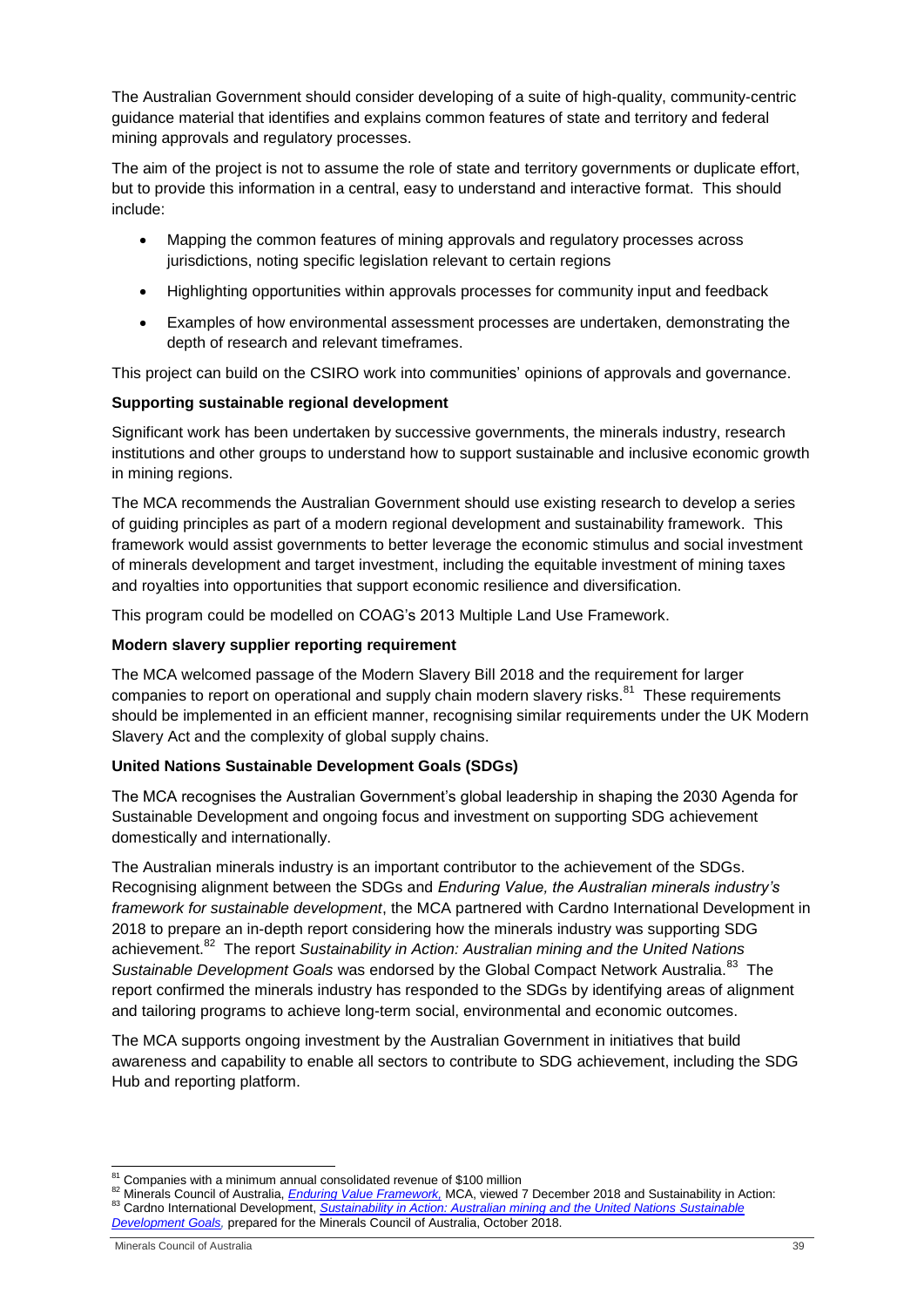# <span id="page-39-0"></span>**10. INDIGENOUS PARTNERSHIPS**

- Australian minerals and Indigenous communities have a successful history of sharing the benefits of mining. The successful framework of the Native Title Act should be maintained while allowing operational reforms to improve outcomes for traditional owners and industry
- The Australian Government should continue to fund initiatives that support effective operation of Native Title organisations, including representative bodies and service providers, and support Indigenous-led economic development programs.
- Government should develop a new economic vehicle to enhance native title benefits for Traditional Owners from mining and other economic activities, including targeted reforms to enable Prescribed Bodies Corporate to manage native title monies in a way that maximises intergenerational benefit.

The Australian minerals industry recognises and respects the rights and interests of Indigenous peoples and has a long-history of working with Traditional Owners and Indigenous communities to achieve and sustain shared benefits. The last two decades has seen the establishment of more than 1,900 land use agreements between Indigenous peoples and the mining industry (99 per cent with no legal contest of rights) delivering economic and social benefits, supporting protection of cultural and environmental heritage.<sup>84</sup>

Mining companies invest substantially in training and education to foster and increase employment of Indigenous peoples, particularly in regional and remote communities. As a result, the minerals sector now employs around 6,600 Indigenous Australians – 2.5 times more than in 2006 and significantly greater than the 1.5 times growth in non-Indigenous employment. $85$  The minerals industry's long-standing focus on Indigenous business engagement was key to the growth of the Indigenous business sector. This is reflected in the significant growth of Indigenous business diversity and incomes during the mining investment phase.<sup>86</sup>

The MCA supports the Resources 2030 Taskforce recommendation that industry, governments and other stakeholders work more closely with communities to drive better outcomes for Aboriginal and Torres Strait Islander peoples.<sup>87</sup> Achieving this requires targeted reform and continued investment in programs and policies that support Indigenous communities to achieve their aspirations and priorities.

#### **Reform of the** *Native Title Act 1993*

Much of the land on which minerals industry operates is covered by native title or state and territory Aboriginal land rights legislation.<sup>88</sup> Accordingly, certainty, stability and efficiency of the *Native Title Act 1993* (NTA) are critical to the sector and other parties.

The MCA broadly supports the majority of proposed amendments in the Exposure Drafts Native Title Legislation Amendment Bill 2018 and Registered Native Title Bodies Corporate Legislation Amendment Regulations 2018.<sup>89</sup> These include reforms to clarify the duties of the applicant and determination of decision-making processes and ensure the validation of section 31 agreements potentially affected by the McGlade decision, mirroring the Native Title Amendment (ILUA) Bill 2017.

While supporting creation of a public record of section 31 and ancillary agreements, the MCA does not support the Registrar (or relevant body) holding a copy of the agreement. This is both unnecessary and inappropriate where parties to the agreement have elected for the agreement to be confidential. The reform proposal to allow historical extinguishment of native title to be disregarded under certain circumstances may have significant unintended impacts and its implications should be fully assessed.

86 Department of Prime Minister and Cabinet, *[Indigenous Business Sector Strategy](https://www.pmc.gov.au/sites/default/files/publications/ibss_strategy.pdf)*, Canberra, 2018, p. 22.

1

<sup>84</sup> Marcia Langton, '*No one has done more for indigenous Australians than the mining industry'*, *The Australian,* 26 July, 2017 85 Department of Prime Minister and Cabinet, *Closing the Gap Report*, Australian Government, Canberra, 2018, p.78.

<sup>87</sup> Resources 2030 Taskforce*, [Resources 2030 Taskforce,](https://www.industry.gov.au/data-and-publications/resources-2030-taskforce-report)* Commonwealth of Australia 2018, Canberra, 2018, p.12. <sup>88</sup> Minerals Council of Australia, *MCA Indigenous Communique – [Indigenous Economic Development,](https://www.minerals.org.au/sites/default/files/Indigenous%20Communique_MCA_FINAL.pdf)* MCA, Canberra, 16 February 2016, p. 1.

<sup>89</sup> Attorney-General's Department, *[Exposure Draft Native Title Reforms,](https://www.ag.gov.au/Consultations/Pages/Exposure-draft-native-title-reforms.aspx)* viewed 5 January 2019.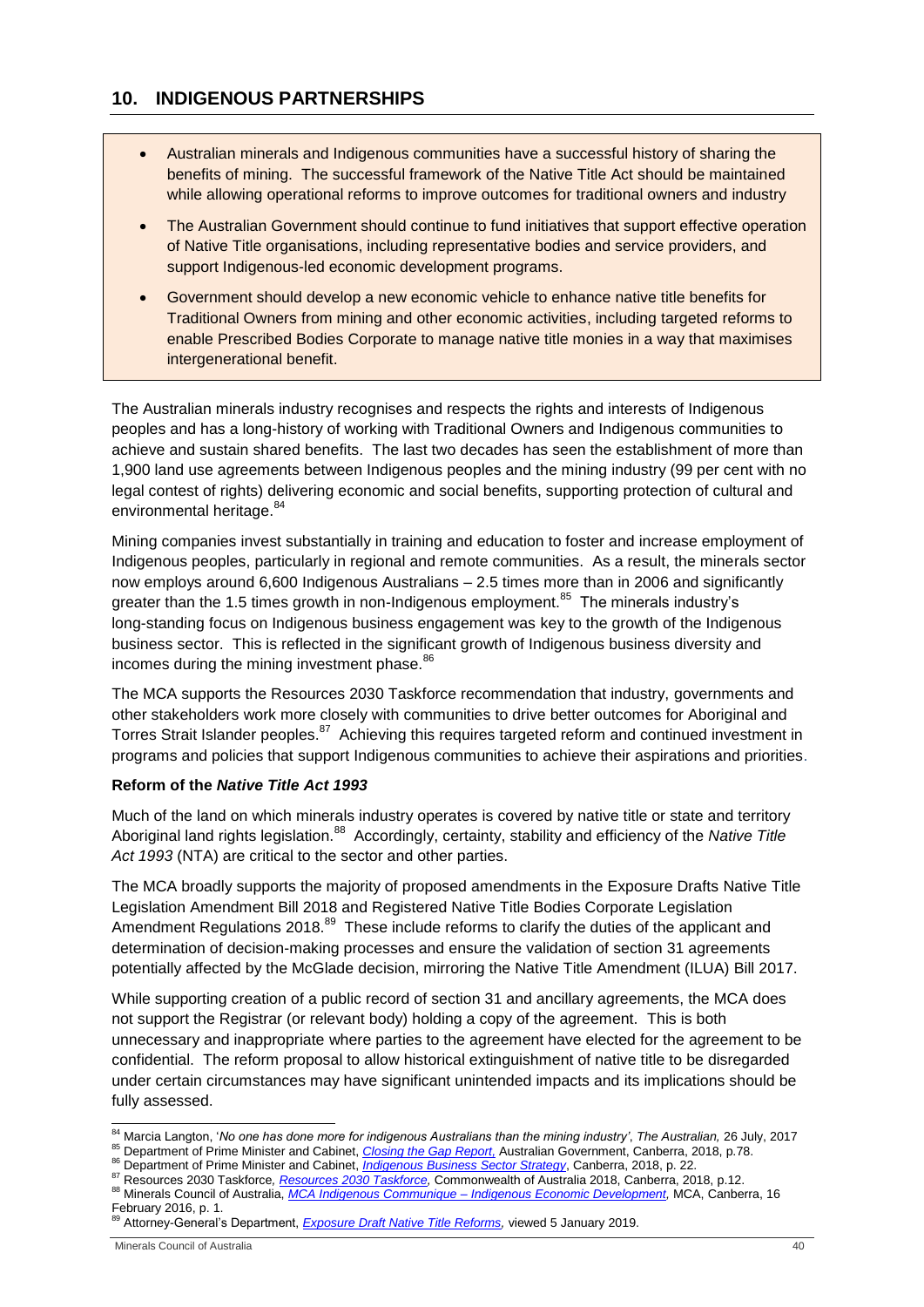### **Complementary reforms to restore the 'status quo'**

Stability in the operation of the NTA requires ongoing Australian and state government cooperation. The MCA supports the Mining Amendment (Procedures and Validation) Bill 2018 Western Australia which seeks to address the implications of the 2017 Forrest & Forrest decision by the High Court that a mineralisation report must be lodged at the time of a mining lease application to be valid. While procedural in nature, this decision has created significant uncertainty and puts at risks the shared benefits of all stakeholders associated with mining activities.

A complementary amendment is also required to the NTA to give effect to the Western Australia bill. These amendments would restore the 'status quo' for all parties as understood before the 2017 decision. The MCA supports incorporation of the NTA amendment into the current native title reforms package.

# **Continued funding for the Indigenous Advancement Strategy**

As a long-term partner in Indigenous economic development, the minerals industry supports continued Australian Government for initiatives which support Indigenous communities to achieve long-term sustainable development.<sup>90</sup> Key initiatives include:

- Continuation the Prescribed Bodies Corporate (PBC) capacity building program to assist PBCs to embed good governance and develop economic opportunities
- Development of resources for Indigenous organisations, such as the PBC website managed by the Australian Institute for Aboriginal and Torres Strait Islander Studies
- Establishment of the Indigenous Business and Economic Advisory Council to provide advice on the Australian Government's procurement policy, leveraging industry experience
- Continuation of the Indigenous girls' science, technology, engineering and maths (STEM) academy.

The MCA also supports programs that properly fund representative bodies and other native title organisations to undertake their statutory requirements.

#### **A new model for managing land-related payments**

A range of financial vehicles are available for the management of payments arising from Native Title. While some work effectively, the Government has acknowledged that others have shortcomings making them costly, complex and opaque.<sup>91</sup> For example, charitable trusts are commonly used but place limits on the use of funds to support stand-alone businesses and embed the notion that native title monies are charitable funds.

The MCA has long support advocacy by the National Native Title Council (NNTC) and other parties to address structural and legal impediments that inhibit or discourage Indigenous organisations from realising greater economic development and intergenerational benefits from native title monies. In 2018, the NNTC, supported by the MCA, updated the previous Indigenous Community Development Corporation model to reflect recent current law and practice.

The revised model would involve establishment of an optional 'economic vehicle status' (EVS) designation available to PBCs. This would enable the PBC EVS to undertake a broader range of economic development activities, such as providing finance for private businesses, while accessing tax concessions that apply where an organisation is seeking to address disadvantage. Importantly the model would also enable legacy funds to be rolled into the PBC EVS. The model would also include additional transparency and reporting requirements.

These reforms would be achieved through targeted amendments to the *Corporations (Aboriginal and Torres Strait Islander) Act 2006*, its regulations and associated legislation.

<sup>-</sup><sup>90</sup> Department of the Prime Minister and Cabinet, *[Indigenous Advancement Strategy](https://www.pmc.gov.au/indigenous-affairs/indigenous-advancement-strategy)*, viewed 8 January 2019 <sup>91</sup> Australian Government, *[Our North, Our Future: White Paper on Developing Northern Australia](https://www.industry.gov.au/strategies-for-the-future/northern-australia-agenda)*, Canberra, 2015.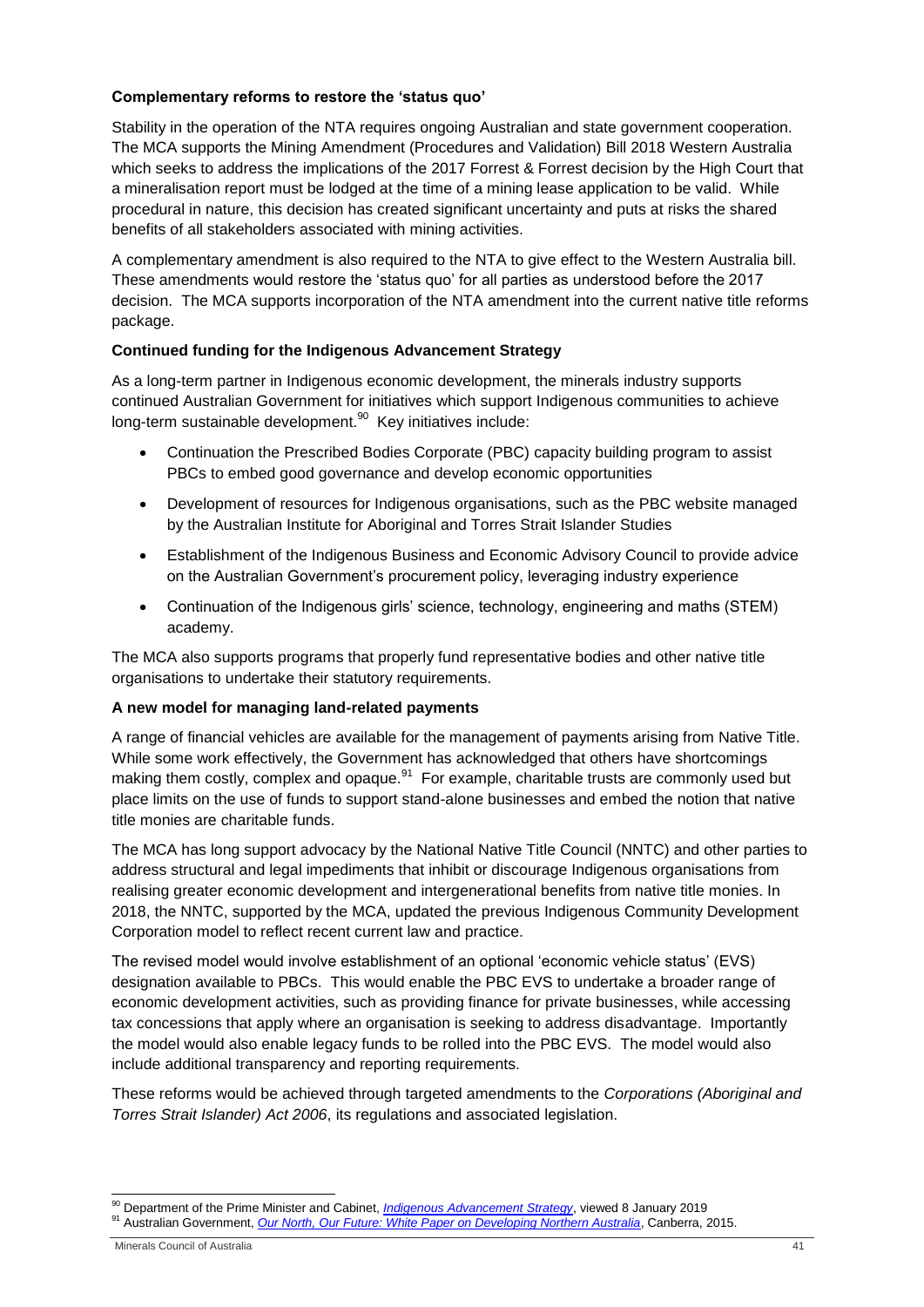# <span id="page-41-0"></span>**11. EXPLORATION**

- Exploration is fundamental to the future success of the Australian mining industry, but it is a risky undertaking. For mining companies exploration is analogous to research and development expenditure.
- To support additional exploration activity the government should increase funding for pre-competitive geological survey work which is an important public good. This should include funding to expand programs that deliver key aspects of the UNCOVER roadmap such as Geoscience Australia's Exploring for the Future program and industry research partnerships such as the Minex CRC.
- The government should retain immediate deductibility for exploration expenditure and the Junior Minerals Exploration Incentive.

#### **The importance of exploration**

Exploration activity is fundamental to the future success of the Australian mining industry. Exploration is the process by which geological information is collected and analysed to identify mineral deposits as well as determining the economic feasibility of their extraction. For mining companies exploration is analogous to research and development expenditure; it is searching for business opportunities to develop in the future and has no guarantee of success. Exploration expenditure is required not only to discover and initially measure ore bodies, but also to sustain mining activity once it has commenced – particularly for ore bodies that tend to be depleted quickly such as gold.

In 2017-18, exploration expenditure in Australia totalled \$1.9 billion. This a 26 per cent increase from 2016-17; however, as shown in chart 10, expenditure remains far below the peak levels recorded during the high-price phase of the mining boom. While exploration expenditure remains at a level that is consistent with its long-term historical average level, this is mainly owing to exploration at existing mines rather than exploration to identify resources at new sites.



**Chart 10: Declining total mineral exploration expenditure in Australia**

Source: Australian Bureau of Statistics, *[Mineral and Petroleum Exploration, Australia, Sep 2018](http://www.abs.gov.au/ausstats/abs@.nsf/mf/8412.0)*, ABS cat. no. 8412.0, released 3 December 2018.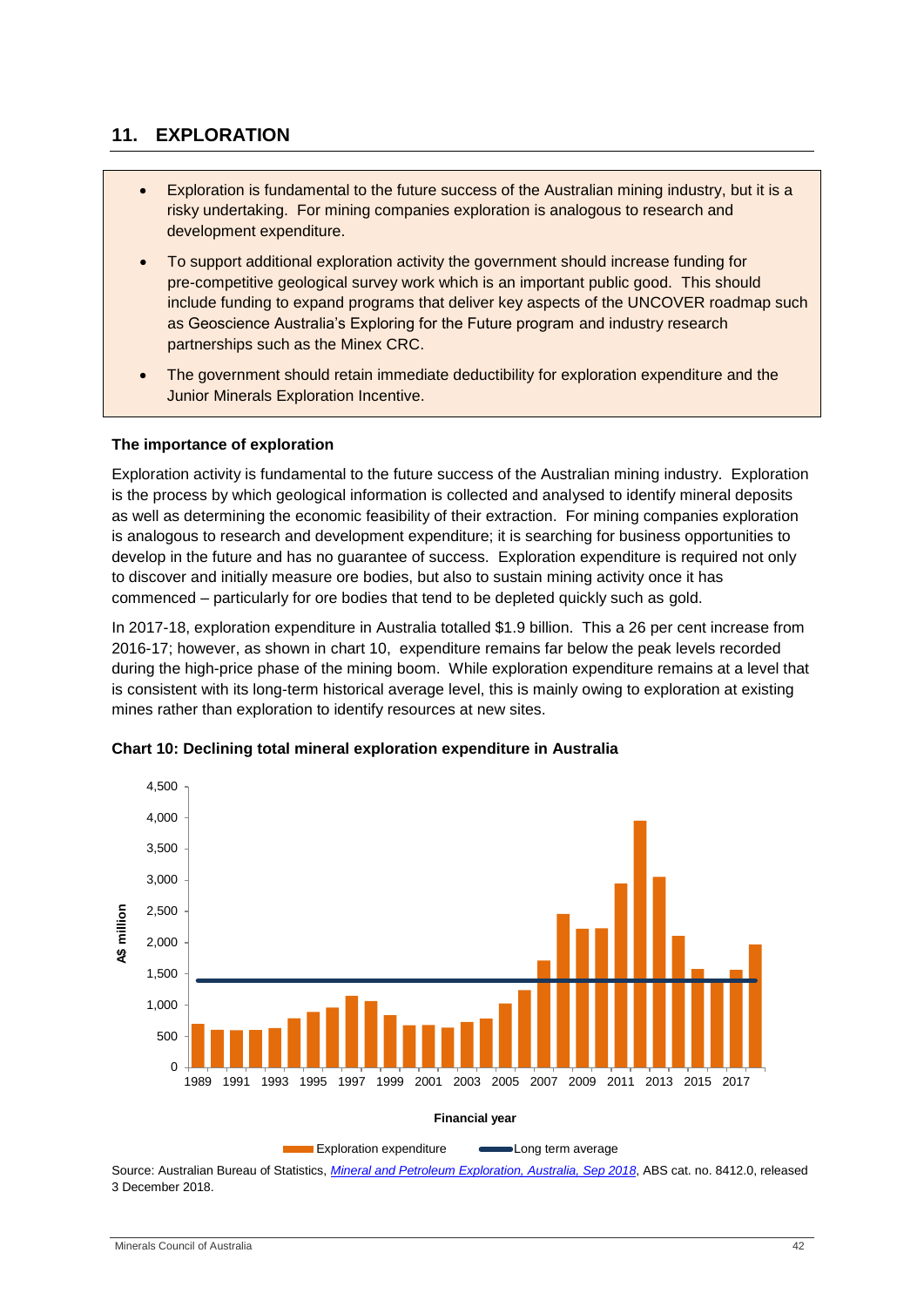S&P Global estimates that world non-ferrous mineral exploration expenditure totalled US\$8.4 billion in 2017, 15 per cent higher than 2016. $^{92}$  Australia's share of this exploration expenditure was 13.6 per cent in 2017, placing it second behind Canada. Despite the recent upswings in exploration expenditure in Australia, our share of world exploration expenditure has been declining over the past 20 years. $93$ 

#### **Government programs required to improve exploration activity**

To increase exploration activity in Australia a broad series of policy reforms is required. After all, private sector investment in exploration will not occur if the prospects of developing an operational mine are poor because of excessive regulation, inflexible workplace relations practices and high tax rates. The reforms proposed in other sections of this submission must be implemented as a starting point before additional actions that target increasing exploration activity and success rates.

The government should continue to implement the UNCOVER roadmap through an extensive program of survey work that gathers new pre-competitive data on areas of Australia that remain largely un-explored or under-explored. Such data is vital for narrowing down the search areas for more advanced exploration activities that are costly and better suited to smaller target areas.

Government investment in precompetitive data is an important public good that builds a better understanding of a Australia's geology for all potential exploration investors and signals that a government is committed to fostering greater mining investment.

Government programs such as Geoscience's Australia Exploring for the Future program should be expanded with increased funding to accelerate the survey work underway and extend the program to additional greenfield areas. The program should be extended into areas backed by state government policies that are most likely to support future mining investment. This includes stable and competitive royalty systems and efficient regulatory assessment processes.

The government should continue to support research collaborations with the mining industry such as the Minex CRC which is developing new drilling methods and data collection methods to improve exploration results.

Exploration taxation incentives are useful for stimulating greater investment in exploration. Maintaining immediate deductibility for eligible exploration expenditure is vital to sourcing exploration expenditure in Australia. Immediate deductibility for exploration expenditure is a long-standing and critical feature of the income tax system to encourage mineral exploration. It recognises exploration's inherently risky nature and low success rate and simplifies the capital allowances regime. Most mining competitor jurisdictions offer similar tax arrangements for exploration and it is important for Australia to continue this allowance to remain competitive as an investment destination.

The Australian government's commitment to retaining an exploration incentive for junior explorers undertaking greenfield exploration through the Junior Minerals Exploration Incentive (JMEI) will help ensure that junior explorers without taxable income can claim exploration deductions and also stimulate greater exploration investment.

<sup>-</sup><sup>92</sup> S&P Global Market Intelligence, *[World Exploration Trends March 2018](https://pages.marketintelligence.spglobal.com/World-Exploration-Trends-Report-2018-MS.html)*.

<sup>93</sup> AMIRA International, *[Unlocking Australia's Hidden Potential](http://www.amirainternational.com/WEB/sites/P1162A/Documents/FinalDocuments/TheRoadmapDocument/AMIRARoadmap%20-%20Unlocking%20Australias%20Hidden%20Potential.pdf)*, 2017 p. 50.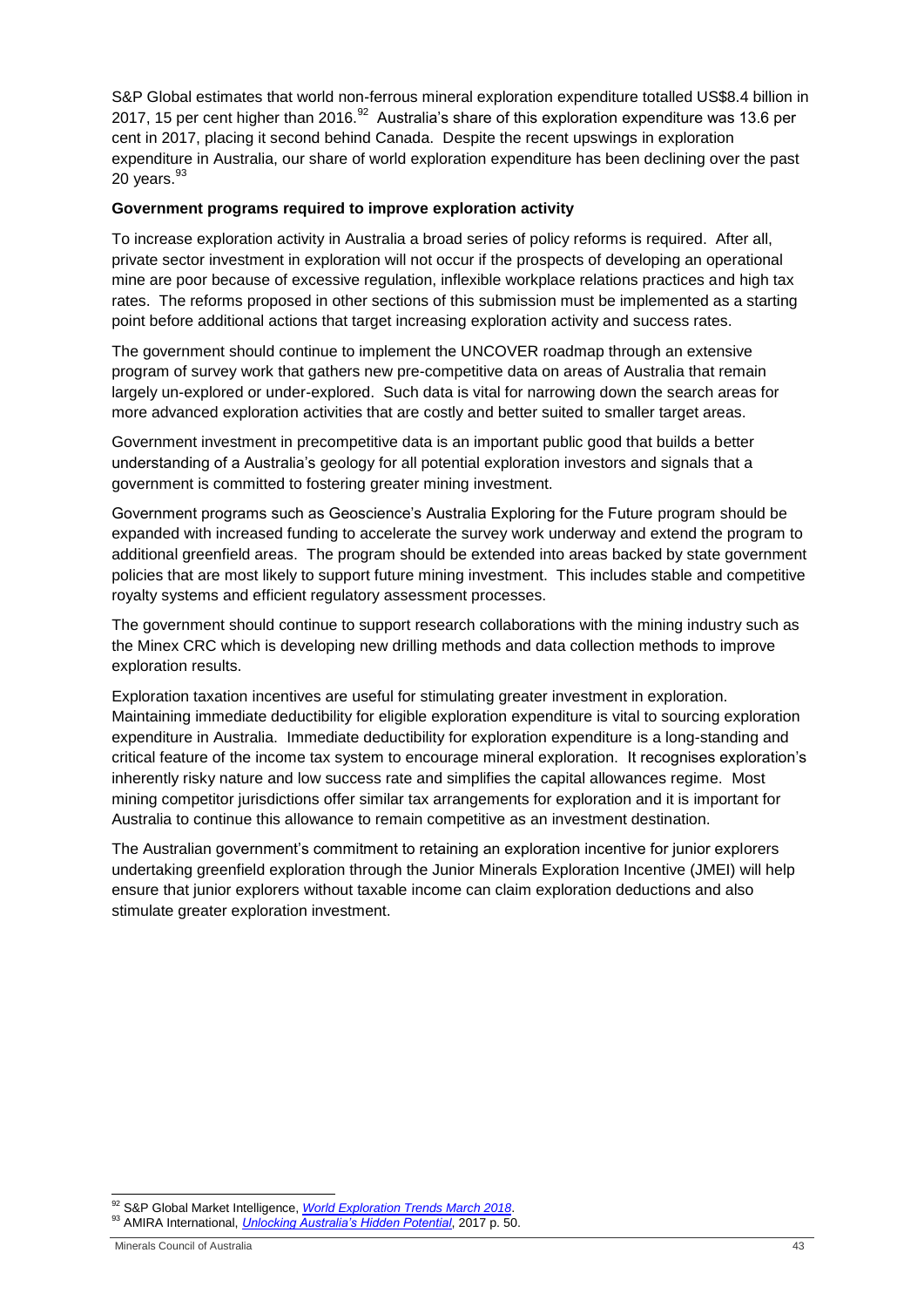- <span id="page-43-0"></span>• Reliable and affordable energy is central to Australia's economy and prosperity. However, over the past decade, Australia has moved from having some of the lowest to some of the highest energy costs in the developed world.
- The key principle underpinning energy policy should be technology neutrality. This means avoiding providing subsidies, quotas or other non-market-oriented interventions to favour specific technologies. A technology neutral approach should be applied to all low emissions energy sources - including renewables, gas, nuclear, advanced coal technologies (such as HELE) and carbon capture and storage (CCS).
- The MCA supports the government's Underwriting New Generation Investment program. The policy should select projects which clearly meet the needs of Australian industry, irrespective of technology and fuel type.
- The minerals industry acknowledges that sustained global action is required to reduce the risks of human-induced climate change. The Australian minerals sector supports a measured transition to a low emissions global economy which includes Australia's participation in global agreements such as the Paris Agreement with greenhouse gas emission reduction commitments from major emitting nations.

# **Energy policy should deliver the investment required to meet the needs of Australian industry**

While energy policy has been the subject of major policy and political debate over the past decade, there is at last recognition the real issue confronting investors is unmanageable policy risk. Government policy should be focused on addressing this issue in a way that can provide long-term confidence to private sector investors. Policies such as the government's Underwriting New Generation Investment program, building on the ACCC's Recommendation 4 are clearly part of the solution.

Energy policy needs to, in the first instance, ensure there is enough capacity and output available to replace that of Liddell power station. It needs to focus on the cheapest options capable of delivering this in a genuinely technology manner – where no single technology is favoured over others.

A key part of this will be to ensure lower emissions from the power sector. However, given developments in technology, any option will have a lower emission intensity compared to what it replaces.

#### **Impact of higher energy costs on Australia's economic future**

Reliable and affordable energy is central to Australia's economy and prosperity. That is why the MCA supports efforts to ensure adequate supplies of low cost reliable power which meets the needs of Australian industry. Australia has lost its international comparative advantage of low cost energy. Over the past decade, Australia has moved from having some of the lowest to some of the highest energy costs in the developed world.

The National Electricity Market (NEM) in Australia is facing serious challenges including the erosion of baseload generation capacity which is already adversely impacting Australia's industrial sector and households. Australian manufacturing, minerals processing and other energy intensive activities are increasingly finding themselves priced out of international markets.

Any policy approach should aim to reduce energy costs in Australia and retain a focus on securing reliable lowest cost dispatchable energy supply that is available 24/7, while meeting Australia's challenging Paris Climate Change Commitment of 26-28 per cent reduction in greenhouse emissions. In the absence of investment in 24/7 dispatchable electricity supply to replace retiring plant, Australia will become more reliant on intermittent energy sources which may impact the security and reliability of the NEM.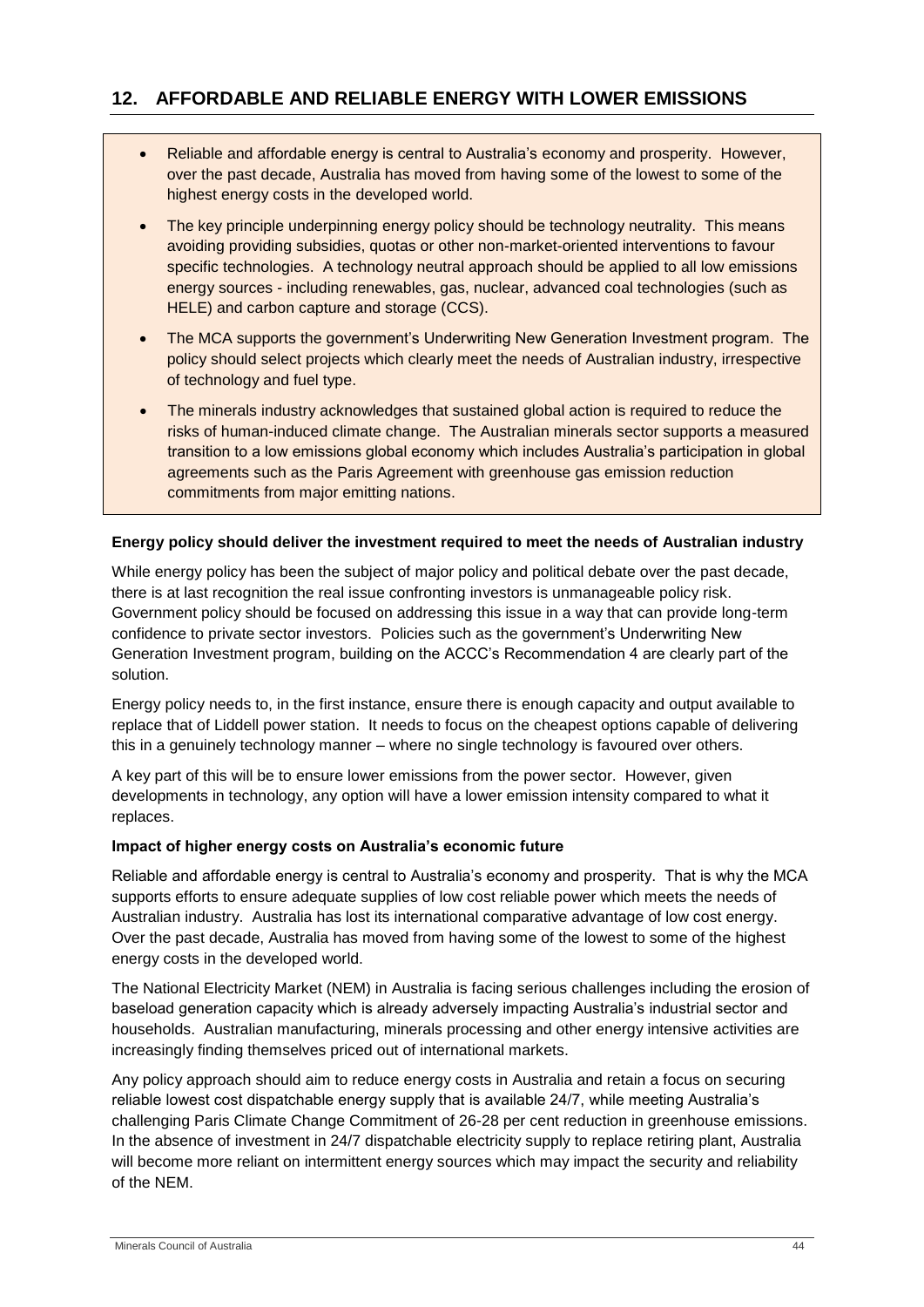## **Australia's looming baseload crisis**

The closure of the Hazelwood power station in 2017 offered a salutary reminder of what happens when large baseload plants close. Supplying around 25 per cent of Victoria's power, its closure led to an 80 per cent increase in wholesale prices.

The MCA has consistently highlighted the challenge confronting the NEM – the expected retirement by 2030 of around 33 per cent of low cost baseload plant. In particular, the MCA has highlighted the impact recent retirements of baseload plant has had on Australian energy prices and system reliability. With Liddell power station closing in 2022, the MCA has identified four additional power stations which could also close: Yallourn in Victoria, Vales Point in NSW, Gladstone C in Queensland and Torrens B in SA. This is because increasing levels of intermittent power generation sources are making it more expensive for the older baseload plants to operate.

The importance of baseload power generation cannot be overstated, especially in the context of providing the full range of ancillary services crucial for grid reliability and security. That is, the type of electricity which can only come from large generators, usually 30MVA or larger in size. In the Australian context that means coal, gas and hydro. Internationally, it also includes nuclear power and this should be re-examined for domestic purposes.

# **Policies must deliver investment in affordable power available 24/7**

When the Australian Competition and Consumer Commission's (ACCC) Retail Electricity Pricing Inquiry – Final Report proposed Recommendation 4 , the MCA noted this was a 'a welcome reality check' to 'address policy risks stopping investment in least cost power supplies which are available 24/7.' Likewise, the MCA welcomed the intent of the government's Underwriting New Generation Investments. It builds on the ACCC's Recommendation 4 by seeking to secure private sector investment in new low cost power generation. The focus for the Underwriting New Generation Investment program must be to replace the capacity and output that is about to be lost with the close of Liddell power station.

The South Australian Royal Commission into the Nuclear Fuel Cycle delivered resounding support for the removal of the prohibition of nuclear energy in Australia from the *Environment Protection Biodiversity Conservation Act.* This would deliver another globally-tested option for Australian energy users.

# **Technology neutrality and competitive markets should underpin energy policy**

The key principle underpinning energy policy should be technology neutrality. This means avoiding providing subsidies, quotas or other non-market-oriented interventions to favour specific technologies. A genuinely technology neutral approach should be applied to all low emissions energy sources including renewables, gas, nuclear, advanced coal technologies (such as HELE) and CCS. Again, removing the nuclear ban in the *EPBC Act* would be a costless way to allow zero emission dispatchable power sources available 24/7 into Australia's energy mix.

A competitive energy market is the best way to deliver affordable, reliable and lower emissions energy. However, policy interventions by successive federal and state governments have distorted market signals and led to increased prices and reduced reliability.

Government policy should be directed at addressing what is clearly an unmanageable investment risk that is undermining the supply of low cost and reliable power. In this context, the MCA has supported the Underwriting New Generation Investment program. The policy should select projects which clearly meet the needs of Australian industry, irrespective of technology and fuel type.

As this policy involves the creation of government contracts, these need to be honoured by any future government. Without this, private sector investors will be wary of investing in any projects which may be proposed.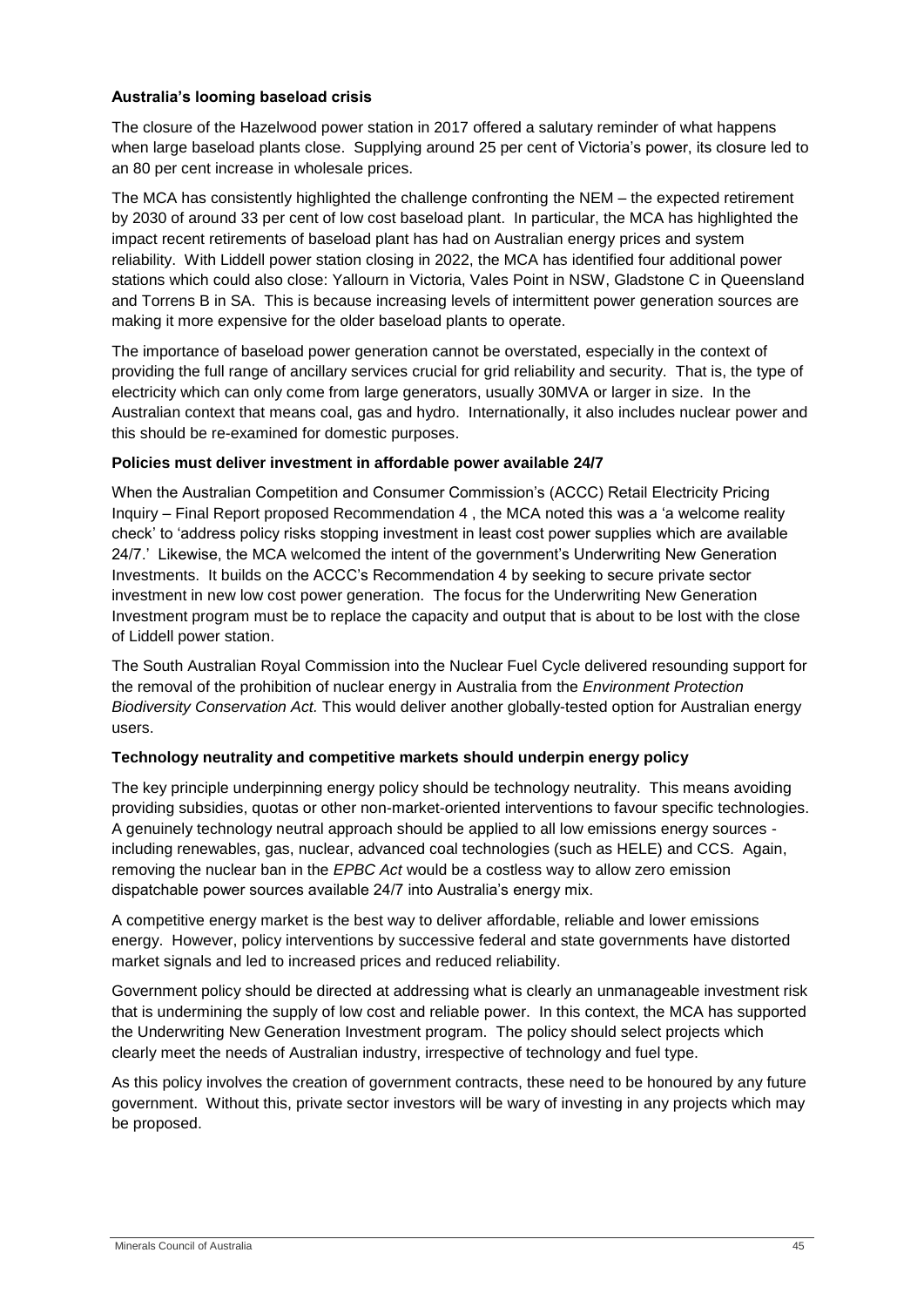# **A simple, pragmatic energy and climate policy can reduce power prices, emissions and improve reliability**

Climate and energy policy needs to be nationally coordinated and recognise the energy and resource intensive nature of the Australian economy. All sectors of the economy have a role to play in meeting the challenge of Australia's emissions reductions targets.

## **Recommendations**

- Ensuring that new investment in energy generation can meet the needs of Australian industry for reliable, internationally competitive and affordable energy supplies.
- Continuation of the Emissions Reduction Fund and Safeguards Mechanism. The ERF has delivered significant abatement at less than \$12/tonne.
- Access to international offsets allows a least cost approach to abatement, lowers the cost of meeting Australia's Paris commitments and delivers associated environmental benefits such as reducing deforestation.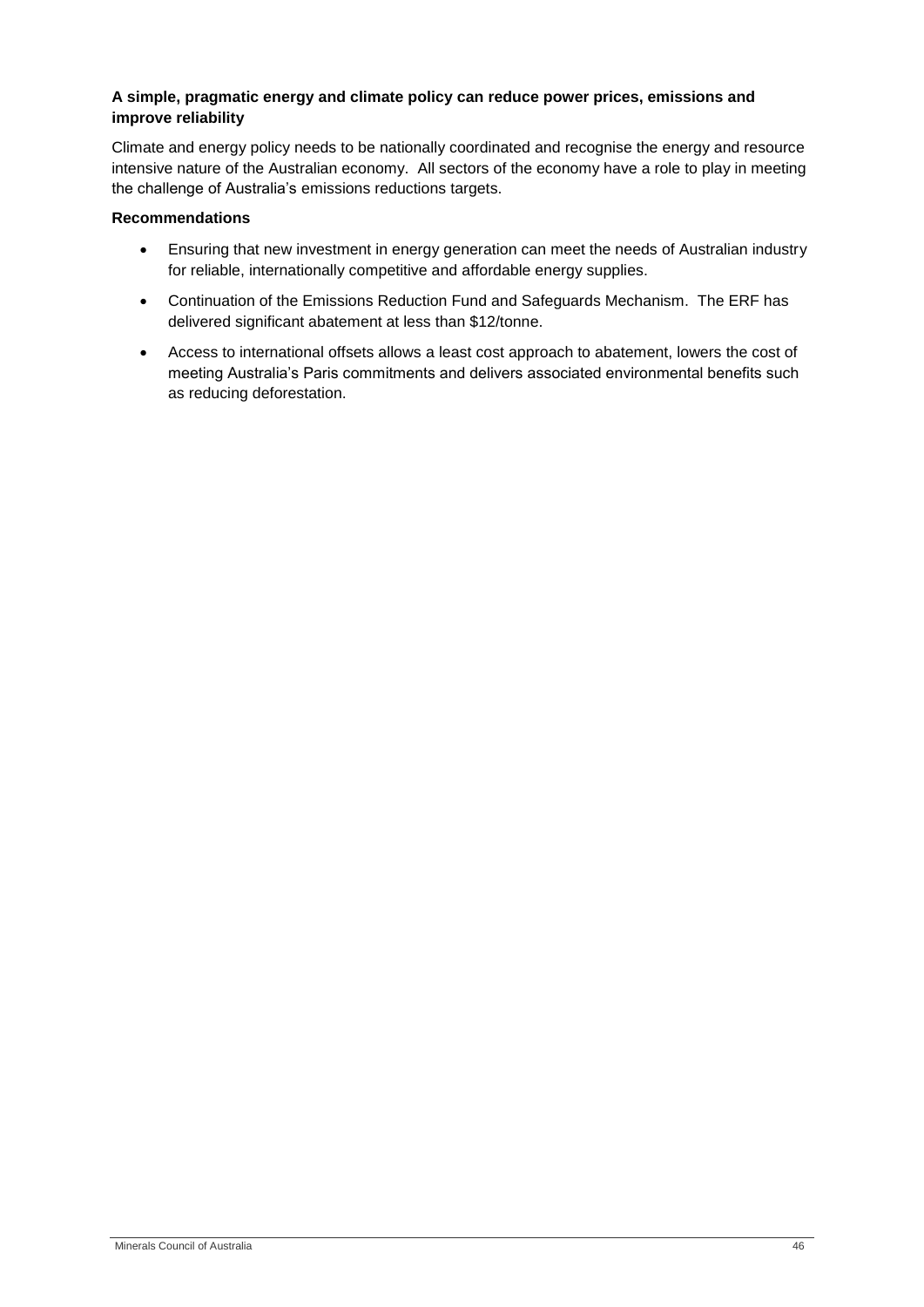# <span id="page-46-0"></span>**13. RECOMMITTING TO A COMPREHENSIVE DEREGULATION AGENDA**

- Regulatory settings have a profound impact on the Australian mining industry's cost competitiveness, productivity and capacity to adapt to changing market conditions. The industry supports the principle of 'minimum effective regulation', whereby regulation can both meet its policy objectives and do so at least cost.
- The government should refocus on deregulation, not just 'better' or 'best practice' regulation. New regulations should only be introduced if they are necessary, efficient and proportionate, and the existing stock of regulation should be minimised.
- The Productivity Commission has estimated that removing restrictions on coastal shipping would boost the Australian economy by between \$19 million and \$36 million a year. While the MCA broadly supports the remedial measures contained in the Coastal Trading (Revitalising Australian Shipping) Amendment Bill 2017, the government should also:
	- Introduce a single permit system allowing unrestricted trade for both domestic and foreign vessels
	- Ensure that Australian and foreign-registered vessels are subject to the same conditions of access and operation by removing the ability of domestic ships to contest voyages proposed by foreign ships.

# **Achieving minimum effective regulation**

Regulatory settings have a profound impact on the mining industry's cost competitiveness, productivity and capacity to adapt to changing market conditions. Regulatory requirements cover all stages of industry activity, from grant of tenure, exploration, extraction, processing, transport and mine closure through to relinquishment of tenure. Minimising the regulatory burden on industry is not the same as minimising regulation itself. The Australia's mining industry recognises its obligation to act in a way that assists government in maintaining efficient, stable and risk-based regulatory frameworks.

The essential challenge is to ensure regulation not only is directed at legitimate objectives, but that it takes an appropriate form. The Australian mining industry supports the principle of 'minimum effective regulation', whereby regulation can both meet its policy objectives and do so at least cost.

In its study report on transitioning regional economies, the Productivity Commission argued persuasively that:

Removing unnecessary regulatory barriers is a 'win-win' policy option – these reforms are justifiable in their own right and also open up opportunities for people in regional communities to adapt to change. They should be pursued by all governments as a matter of priority. Failure to do so will unnecessarily increase the pressures faced by regional communities and constrain their prospects …<sup>94</sup>

The Abbott Government implemented an annual red tape reduction target and biannual repeal days. The Turnbull Government replaced these measures with the National Business Simplification Initiative, which aimed to improve existing regulation and business transactions with government. A recommitment to a comprehensive deregulation agenda would help to bring about a change in the culture of regulation: To move from periodic reviews and incremental reforms to a permanent program of reduction and improvement.

The MCA recommends that the government recommit to a comprehensive deregulation agenda that:

- Considers non-regulation options for achieving policy objectives
- Ensures any new regulations are efficient, in that they:
	- Proceed from an established case for regulatory action

<sup>1</sup> <sup>94</sup> Productivity Commission, *Transitioning Regional [Economics: Study](https://www.pc.gov.au/inquiries/completed/transitioning-regions/report/transitioning-regions-report.pdf) Report,* 15 December 2017, p. 23.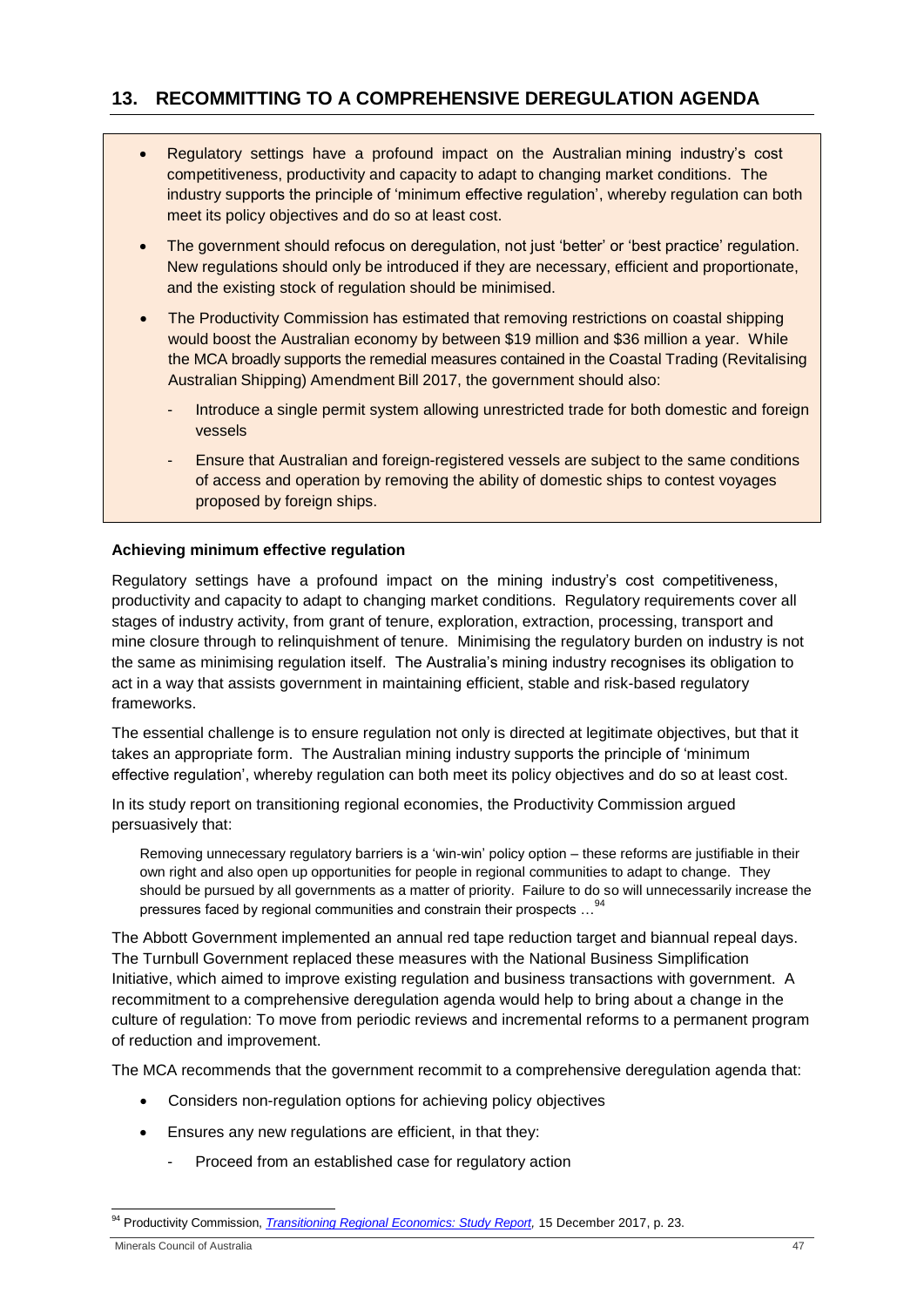- Embrace the best (or least worst) of available options
- Include clear objectives that do not overlap
- Manage risks proportionately rather than prescriptively
- Minimises the existing stock of regulation.

#### **Liberalising coastal shipping**

Internationally competitive coastal shipping services matter to businesses, consumers and communities in all Australian states and territories. Coastal ships transport refined petroleum products from Fremantle to Adelaide, newsprint from Burnie to Melbourne and gases from Hastings to Sydney.<sup>95</sup>

However, the current regulatory regime for coastal shipping is burdensome, anti-competitive and failing to achieve its own objective of revitalising the local shipping industry. The Productivity Commission has estimated that removing restrictions on coastal shipping would boost the Australian economy by between \$19 million and \$36 million a year.<sup>96</sup>

A number of respected and independent bodies have urged the federal government to liberalise Australia's coastal trade. In its final report on the regulation of agriculture, the Productivity Commission recommended that:

As a matter of priority, the Australian Government should amend coastal shipping laws to substantially reduce barriers to entry for foreign vessels, to improve competition in coastal shipping services.<sup>97</sup>

Similarly, the Australian Competition and Consumer Commission stated that liberalising the coastal shipping trade would benefit businesses and consumers:

Restrictions on competition in coastal shipping are potentially at odds with principles of National Competition Policy … Increased competition in coastal shipping should result in lower freight costs, with flow-on effects of lower prices for manufacturing inputs and consumer goods ... A more efficient coastal shipping industry will help to relieve pressure on Australia's road and rail networks, lowering transport costs and consequently prices, across the economy.<sup>98</sup>

The Competition Policy Review Panel reasoned that cabotage licensing is justified only if it can be shown that the costs of restricting competition are more than offset by benefits to the nation:

The Panel considers that reform of coastal shipping and aviation cabotage regulation should be a priority. Consistent with the approach the Panel recommends for other regulatory reviews, the Panel considers that restrictions on cabotage for shipping and aviation should be removed, unless it can be demonstrated that the benefits of the restrictions to the community as a whole outweigh the costs and the objectives of the policy can only be achieved by restricting competition.<sup>99</sup>

The Commission of Audit judged cabotage licensing to be 'effectively industry assistance' and advised that: 'To ensure a more efficient coastal shipping industry, the Commission recommends cabotage be abolished.<sup>'100</sup>

While the Coastal Trading (Revitalising Australian Shipping) Amendment Bill 2017 proposes a number of improvements to the operation and administration of the Coastal Trading Act, they do not go far enough (Box 2 overleaf).

1

<sup>95</sup> Bureau of Infrastructure, Transport and Regional Economics, *[Australian sea freight 2014-15,](https://bitre.gov.au/publications/2017/files/asf_2014_15.pdf)* April 2017, released on 5 May  $2017, p. 30.$ 

<sup>96</sup> Productivity Commission, *[Shifting the Dial: 5 Year Productivity Review,](https://www.pc.gov.au/inquiries/completed/productivity-review/report/productivity-review.pdf)* Report No. 84, Canberra, 3 August 2017, released on 24 October 2017, p. 233.<br><sup>97</sup> Productivity Commission, <u>Regulation of Australian Agriculture: *Final Report,* 15 November 2016, released on 28 March</u>

<sup>2017,</sup> p. 42.

<sup>98</sup> Australian Competition and Consumer Commission, *[Submission to the Government's Options Paper: Approaches to](https://www.accc.gov.au/system/files/ACCC%20submission%20to%20the%20Government%20s%20Options%20Paper%20Approaches%20to%20regulati....pdf)  [regulating coastal shipping in Australia,](https://www.accc.gov.au/system/files/ACCC%20submission%20to%20the%20Government%20s%20Options%20Paper%20Approaches%20to%20regulati....pdf)* May 2014, p. 1. <sup>99</sup> Competition Policy Review Panel, *[Final Report,](http://competitionpolicyreview.gov.au/files/2015/03/Competition-policy-review-report_online.pdf)* 31 March 2015, p. 210.

<sup>100</sup> Commission of Audit, *[Towards Responsible Government, Phase 2 Report,](https://www.ncoa.gov.au/report/phase-two)* March 2014, p. 29.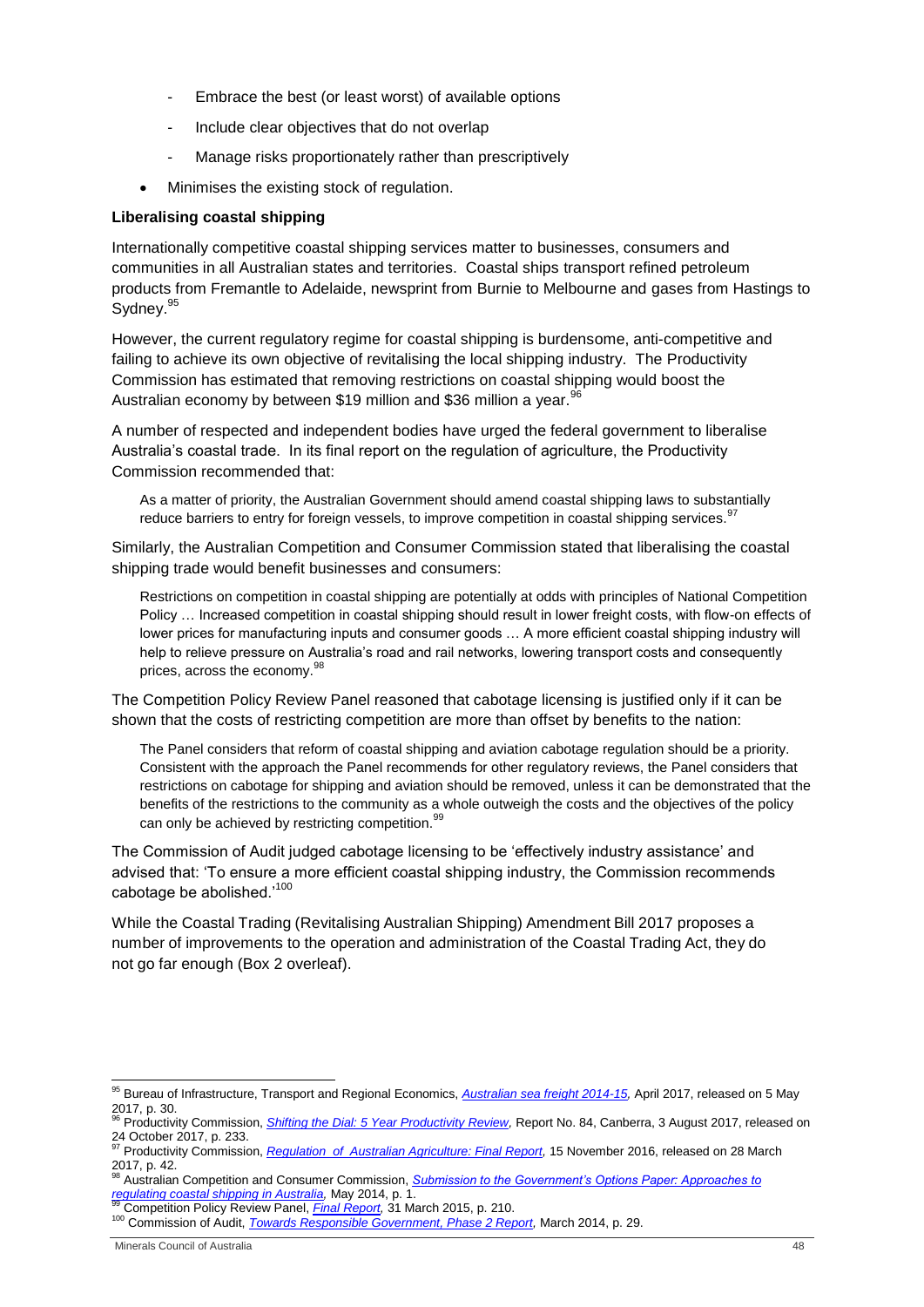#### **Box 2: The Coastal Trading Act tries to protect some jobs at the expense of many others**

The Australian mining industry is the largest user of coastal shipping. Bulk commodities account for 80 per cent of Australia's coastal shipping trade by tonnage, with bauxite and other aluminium ores and concentrates comprising 34.2 per cent, and iron ore and concentrates 7.5 per cent.<sup>101</sup> Tens of thousands of jobs rely on the efficient transportation of freight by sea – including minerals extraction and processing, petroleum, cement, steel and agriculture. Rio Tinto alone employs 6,000 workers in bauxite mines, alumina refineries and aluminium smelters across Australia.<sup>102</sup>

The participation of foreign ships is a longstanding feature of Australia's coastal shipping trade and is essential to the efficient and timely movement of freight. However, the *Coastal Trading (Revitalising Australian Shipping) Act 2012* made retrograde changes to competition rules that have increased domestic transport and administration costs and made it more difficult to source coastal shipping services when they are needed. In particular:

- For some dry bulk commodity producers, the cost of shipping final product around Australia is now about the same as shipping from overseas to Australia
- Bell Bay Aluminium reported a 63 per cent increase in shipping freight rates from Tasmania to Queensland in just the first year of the 2012 regime $103$
- Another company saw freight charges increase by over \$3,000 a day up and down the east coast of Australia.

Under the Coastal Trading Act, Australian-flagged ships enjoy unrestricted access to coastal trade under a five-year general license, while foreign-flagged vessels only have access to a 12-month temporary license or, in exceptional circumstances, a 30-day emergency license. In addition, the Act gives Australian ships the power to contest voyages proposed by foreign ships.<sup>104</sup>

Since the Coastal Trading Act was introduced, the carrying capacity of the Australian coastal fleet has decreased by 63 per cent. In addition, Australia's coastal fleet is older and more costly to operate by international standards, attracting higher insurance premiums.<sup>105</sup>

The Productivity Commission has argued strongly that while the Coastal Trading Act cannot sustainably protect jobs from international competition, it does increase costs for the users of coastal shipping and the broader Australian community.

In itself, protecting an industry to preserve jobs is not justified. The cabotage restrictions protect some jobs at the expense of growth in other industries ... Protecting an industry from competition not only harms consumers … but also reduces the incentives of the protected industry to improve its efficiency and competitiveness. Over time, the protected industry falls further behind foreign competitors, requiring ever more protection and increasing the cost to consumers and the community in general.<sup>106</sup>

The Coastal Trading (Revitalising Australian Shipping) Amendment Bill 2017 proposes a number of improvements to the operation and administration of the Coastal Shipping Act. While the MCA broadly supports these remedial measures, they do not go far enough. The government should also:

- Introduce a single permit system allowing unrestricted trade for domestic and foreign vessels
- Ensure that Australian and foreign-registered vessels are subject to the same conditions of access and operation by removing the ability of domestic ships to contest voyages proposed by foreign ships.

1

<sup>&</sup>lt;sup>101</sup> Data provided to the MCA secretariat by the Bureau of Infrastructure, Transport and Regional Economics, 9 May 2017. <sup>102</sup> See Rio Tinto, *[Our business: Aluminium,](http://www.riotinto.com/aluminium-83.aspx)* viewed 30 November 2017.

<sup>103</sup> The Hon Warren Truss MP, then Deputy Prime Minister and Minister for Infrastructure and Regional Development, *[Second](http://parlinfo.aph.gov.au/parlInfo/genpdf/chamber/hansardr/bcc6cf79-e37b-4f70-9a20-0ddc17522ca5/0026/hansard_frag.pdf;fileType=application%2Fpdf)  [Reading Speech on the Shipping Legislation Amendment Bill 2015,](http://parlinfo.aph.gov.au/parlInfo/genpdf/chamber/hansardr/bcc6cf79-e37b-4f70-9a20-0ddc17522ca5/0026/hansard_frag.pdf;fileType=application%2Fpdf)* Hansard, 25 June 2015, p. 7577. <sup>104</sup> Commonwealth of Australia, *[Explanatory Memorandum to the Shipping Legislation Amendment Bill,](http://parlinfo.aph.gov.au/parlInfo/download/legislation/ems/r5495_ems_d26159f7-ed95-407e-ab4c-3ea6eebedde0/upload_pdf/503083.pdf;fileType=application%2Fpdf)* pp. 52, 90f.

<sup>105</sup> ibid., pp. 49f, 83.

<sup>106</sup> Productivity Commission, *[Regulation of Australian Agriculture: Final Report,](http://www.pc.gov.au/inquiries/completed/agriculture/report/agriculture.pdf)* 15 November 2016, released on 28 March 2017, p. 392.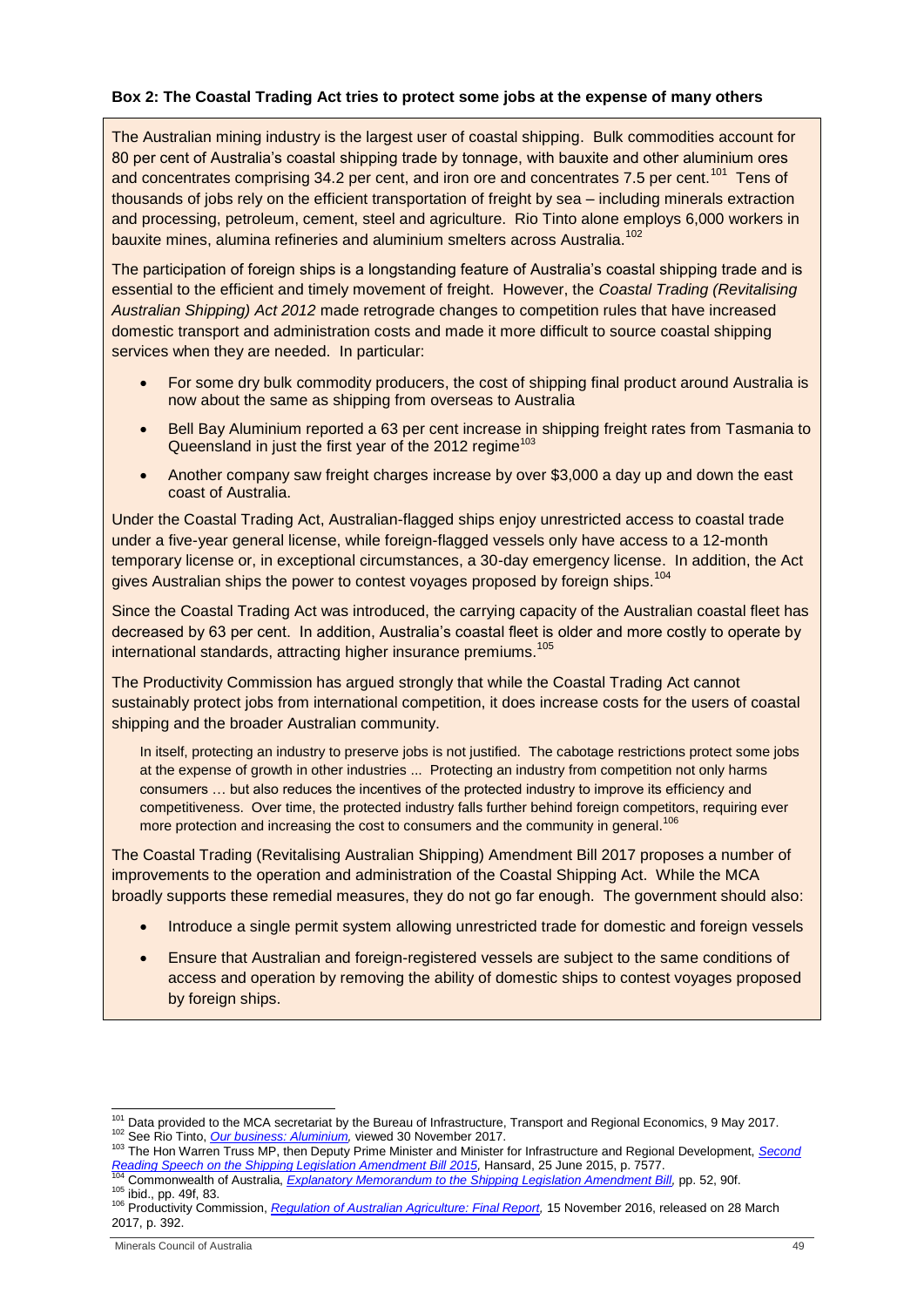- <span id="page-49-0"></span> Australia is a trading nation that has long benefited from free flows of goods and capital. One in five Australian jobs is tied to international trade and exporting businesses tend to employ more people, pay higher wages and be more likely to survive than firms that focus on domestic markets only.
- Australia is usually a net importer of capital. Capital flows into Australia fill the gap between domestic savings and investment, alleviating the need for additional debt. Foreign direct investment is vital to the resources sector, facilitating transfers of technology, skills and capabilities, as well as access to global supply chains and export markets.
- The MCA submits that the Australian Government should encourage free trade and international investment by:
	- Building on Australia's network of free trade agreements which will open new markets for Australia's mining and energy industries, as well as manufacturing and agriculture.
	- Attracting international investment by streamlining and liberalising foreign investment screening processes
	- Improving analysis of inward and outward trade and investment flows and strengthening public support for trade and free trade agreements.

# **Importance of free trade to Australia**

Australia's openness to trade and investment drives job creation across Australia. One in five Australian jobs are trade-related and exporting firms generally employ more people and pay higher wages than firms that focus on domestic markets.<sup>107</sup>

A February 2017 research paper by the Department of Industry, Innovation and Science concluded that companies that export have, on average, 23.8 per cent higher levels of employment compared to non-exporting companies. These employees earned on average 11.5 per cent more than employees from non-exporting companies. And when these companies exported every year, their wages grew a further 3.1 percentage points to 7.4 per cent.<sup>108</sup>

Similarly, a November 2017 working paper by Treasury found that average real wages are higher in exporting businesses (which tend to be more productive) and in businesses with foreign shareholders (which tend to be larger).<sup>109</sup>

Owing to their access to both domestic and internationals markets, exporters tend to have more certain and secure levels of demand. The Department of Industry, Innovation and Science found that exporters were about 8 per cent more likely to survive from one year to the next compared to nonexporters with similar firm characteristics.<sup>110</sup>

Further, households benefit directly from trade liberalisation. Removing tariffs reduces prices of consumer items, improving the standard of living of residents, especially low and middle-income earners. A study by the Centre for International Economics has shown that trade liberalisation policies adopted by Australian governments from 1986 to 2016 have boosted real GDP by 5.4 per cent and increased the average family household's real income by \$8,448 a year, compared to what they would have been in 2016 without trade liberalisation.<sup>111</sup>

<sup>1</sup> <sup>107</sup> Commonwealth of Australia, *[2017 Foreign Policy White Paper](https://www.fpwhitepaper.gov.au/file/2651/download?token=Q5CYuX29)*, p. 14.

<sup>108</sup> Razib Tuhin and Jan A. Swanepoel, Department of Industry, Innovation and Science, *[Export behaviour and business](https://www.industry.gov.au/data-and-publications/staff-research-papers/export-behaviour-and-business-performance-evidence-from-australian-microdata-research)*  <u>performance: *Evidence from Australian microdata,* Research Paper 7/2016, 9 February 2017, pp. 8, 17.<br><sup>109</sup> Commonwealth Treasury, *[Analysis of](https://static.treasury.gov.au/uploads/sites/1/2017/11/p2017-t237966.pdf) wage growth*, working/technical paper, November 2017, released on 8 December</u>

<sup>2017,</sup> p. 58f.

<sup>&</sup>lt;sup>110</sup> Razib Tuhin and Jan A. Swanepoel, op. cit., p. 18.

<sup>111</sup> Centre for International Economics, *[Australian Trade Liberalisation: Analysis of the Economic Impacts](https://dfat.gov.au/about-us/publications/trade-investment/Documents/cie-report-trade-liberalisation.pdf)*, 31 October 2017, p.11.